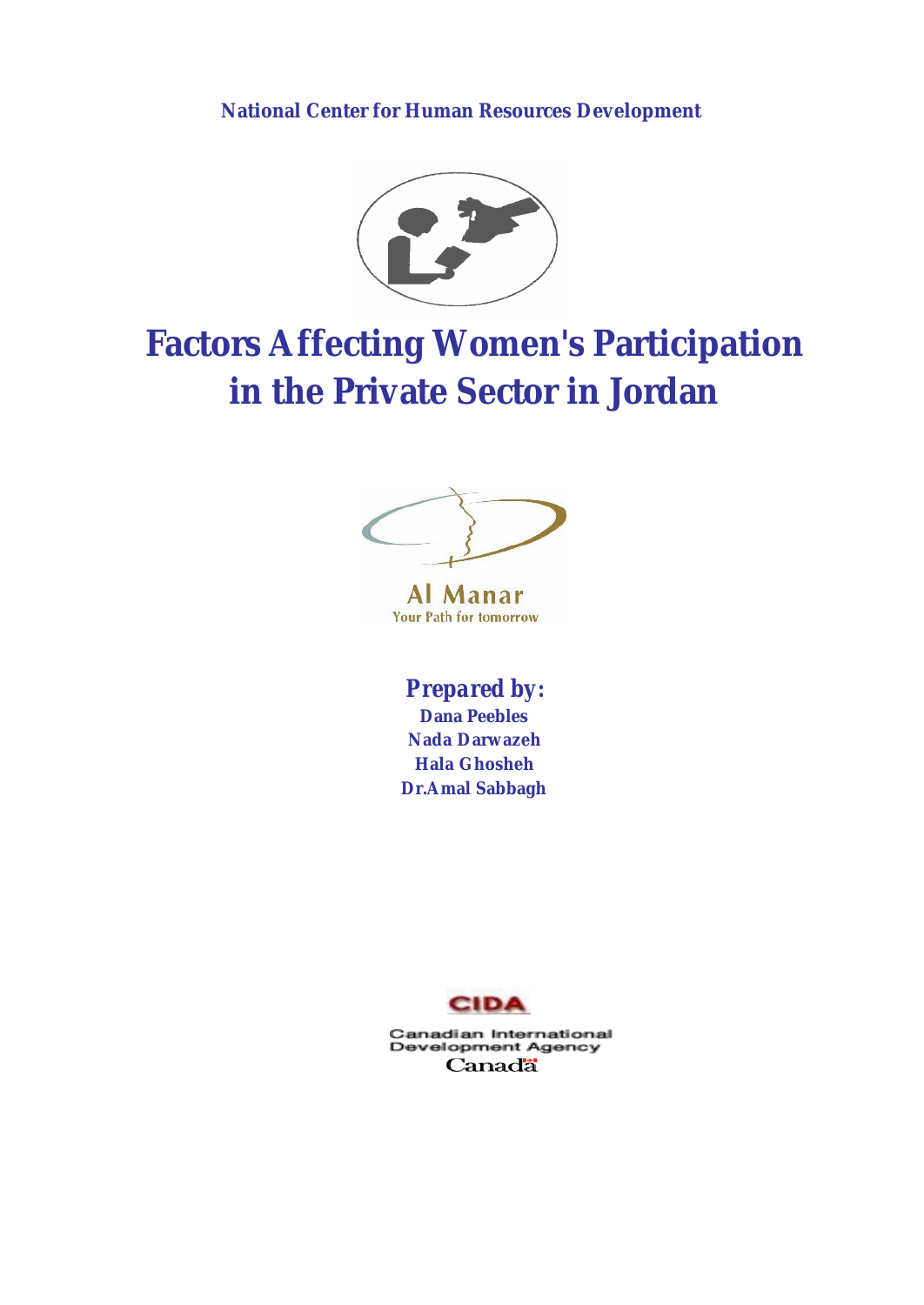### **Table of Contents**

| Chapter One: Jordanian Women's Participation in the Private Sector 13          |  |
|--------------------------------------------------------------------------------|--|
|                                                                                |  |
|                                                                                |  |
|                                                                                |  |
|                                                                                |  |
| Women's Refined Activity Rates in Jerash and Mafraq Governorates 18            |  |
| Impact of Income on Women's Formal Labour Force Participation  18              |  |
|                                                                                |  |
|                                                                                |  |
|                                                                                |  |
|                                                                                |  |
|                                                                                |  |
|                                                                                |  |
|                                                                                |  |
|                                                                                |  |
| Social And Cultural Factors That Influence Women's Economic Participation:  23 |  |
| Perceptions about Occupations/Jobs Appropriate for Women24                     |  |
|                                                                                |  |
|                                                                                |  |
|                                                                                |  |
|                                                                                |  |
|                                                                                |  |
|                                                                                |  |
|                                                                                |  |
|                                                                                |  |
|                                                                                |  |
|                                                                                |  |
|                                                                                |  |
| Impact of Discrimination and Social Attitudes on Women's Employment 30         |  |
| Women Under-represented in Public Sectors Decision-Making Posts 32             |  |
|                                                                                |  |
|                                                                                |  |
| Women's Average Monthly Wage in Private and Public Sectors 32                  |  |
| Wage Differences among Men and Women in Private and Public Sectors33           |  |
|                                                                                |  |
|                                                                                |  |
|                                                                                |  |
|                                                                                |  |
|                                                                                |  |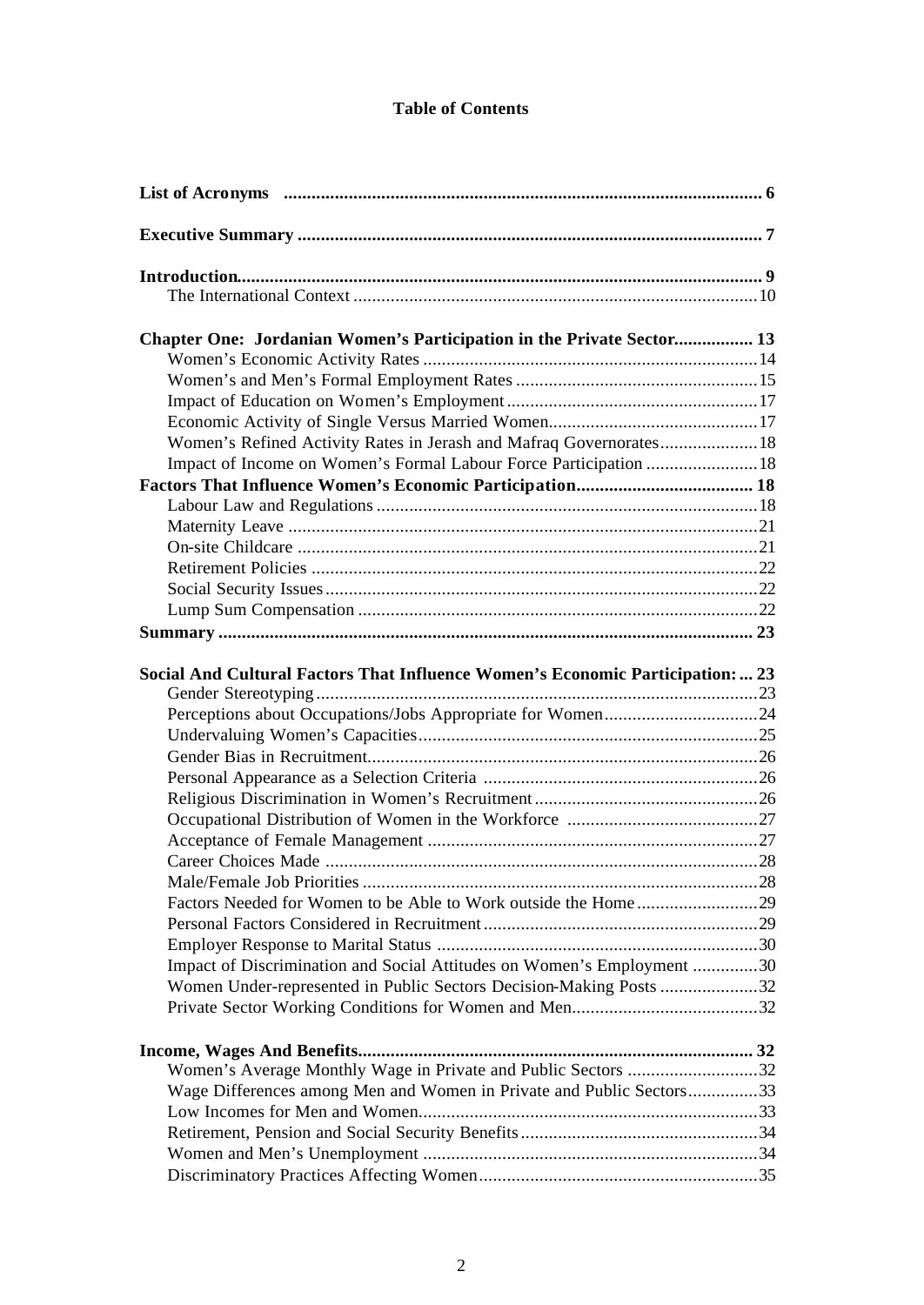| Impact of Preconceived Perceptions on Equal Opportunities and Treatment 36 |  |
|----------------------------------------------------------------------------|--|
| Chapter Two: Case Study of Women's Participation in the Pharmaceutical,    |  |
|                                                                            |  |
|                                                                            |  |
|                                                                            |  |
|                                                                            |  |
|                                                                            |  |
|                                                                            |  |
|                                                                            |  |
|                                                                            |  |
|                                                                            |  |
|                                                                            |  |
|                                                                            |  |
| Compliance with Labour Law Articles Regarding Working Mothers 43           |  |
|                                                                            |  |
| Women's Participation Highest among the Younger Age Groups 44              |  |
|                                                                            |  |
|                                                                            |  |
|                                                                            |  |
|                                                                            |  |
|                                                                            |  |
|                                                                            |  |
|                                                                            |  |
|                                                                            |  |
|                                                                            |  |
|                                                                            |  |
|                                                                            |  |
|                                                                            |  |
|                                                                            |  |
|                                                                            |  |
|                                                                            |  |
|                                                                            |  |
|                                                                            |  |
|                                                                            |  |
| <b>Annexes</b>                                                             |  |
|                                                                            |  |
|                                                                            |  |
|                                                                            |  |
|                                                                            |  |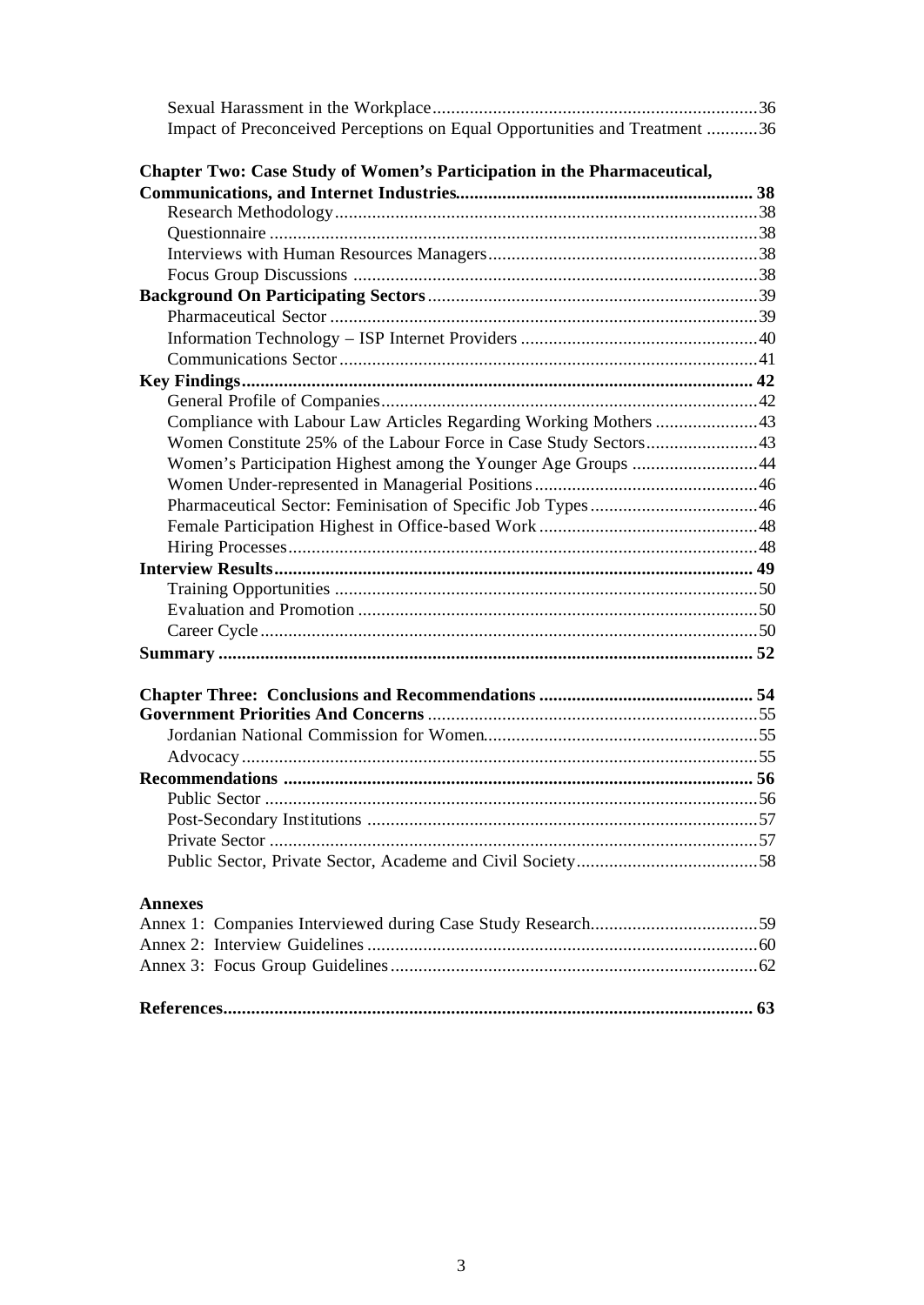#### **List of Tables**

| Table 1: | Female labour force participation in MENA Region                                                             | 14 |
|----------|--------------------------------------------------------------------------------------------------------------|----|
| Table 2: | Percentage distribution of employed persons aged 15 and<br>above by employment status and sex, 1979 and 2004 | 16 |
| Table 3: | Refined activity rate for the population aged 15 and<br>above by sex and educational level 2006              | 17 |
| Table 4: | Refined activity rate by marital status, 2006                                                                | 17 |
| Table 5: | Summary of labour laws and regulation                                                                        | 19 |
| Table 6: | Comparison between private and public conditions of<br>employment of women 19                                | 31 |
| Table 7: | Employed persons aged 15 and above by number of<br>actual weekly working hours, monthly income and sex, 2002 | 34 |
| Table 8: | Employers perceptions of male and female work                                                                | 36 |
|          | performance                                                                                                  |    |

**Page:**

# **List of Figures**

| Figure 1: Percentage distribution of employed Jordanians aged 15       | 16 |
|------------------------------------------------------------------------|----|
| and above by work, sector and sex, 2002                                |    |
| Figure 2: Percentage of employed by occupation and sex, 2005           | 27 |
| Figure 3: Percentage of employed by main current industry in 2005      | 31 |
| Figure 4: Employed Jordanians, age $+15$ by sex and monthly wage, 2005 | 33 |
| Figure 5: Duration of unemployment by sex, 2004                        | 35 |
| Figure 6: Percentage of female staff according to sector               | 43 |
| Figure 7: Total number of male and female employees in the             |    |
|                                                                        | 44 |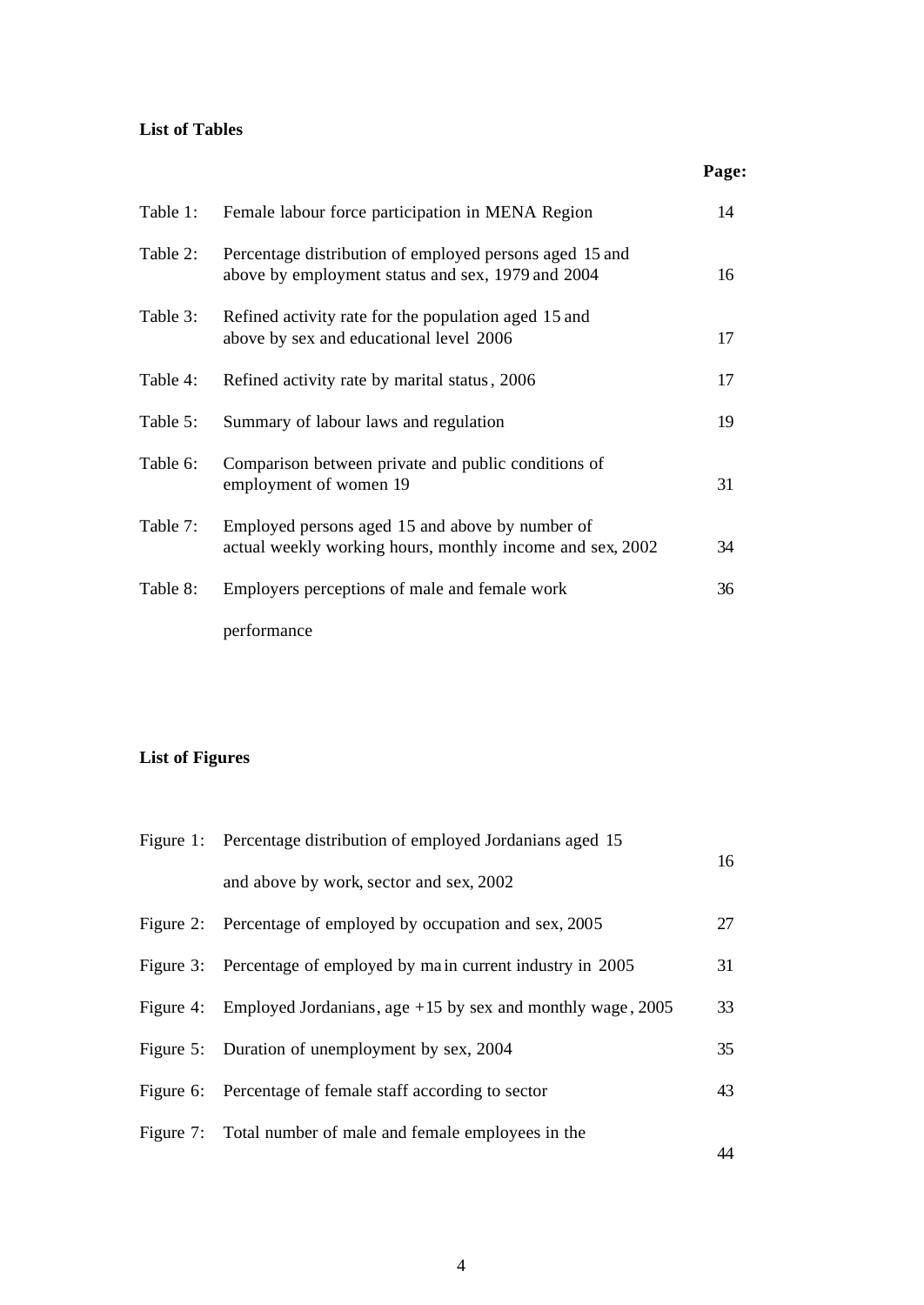participating companies

| Figure 8: Employment by sex and age                          | 45 |
|--------------------------------------------------------------|----|
| Figure 9: Percentage of females in management positions/     | 46 |
| Pharmaceuticals                                              |    |
| Figure 10: Percentage of females in management positions/    | 46 |
| Communication                                                |    |
| Figure 11: Percentage of females in management positions/IT  | 46 |
| Figure 12: Percentage of females in selected jobs within the | 46 |
| Pharmaceutical sector                                        |    |
| Figure 13: Percentage of females in selected jobs with the   |    |
| Communication sector                                         | 46 |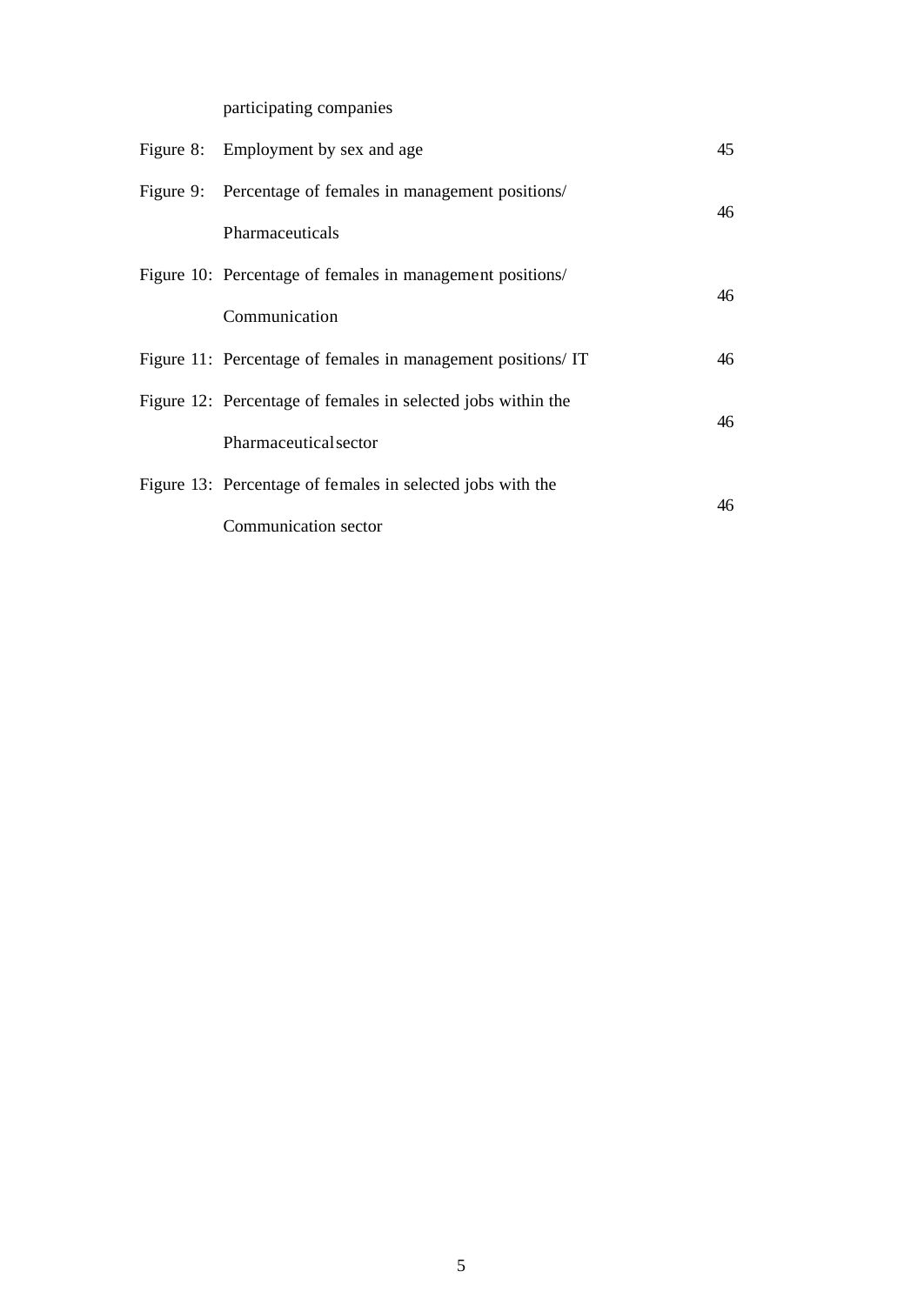# **List of Acronyms**

| <b>ADSL</b>  | Asymmetric Digital Subscriber Line                                     |
|--------------|------------------------------------------------------------------------|
| <b>APEC</b>  | Asia Pacific Economic Cooperation                                      |
| <b>APM</b>   | Arab pharmaceutical Manufacturing                                      |
| <b>CIDA</b>  | Canadian International Development Agency                              |
| HQP          | Hikma Quality Pharmaceutical                                           |
| <b>HR</b>    | <b>Human Resources</b>                                                 |
| <b>HRDIS</b> | Human Resources Development Information System                         |
| IT           | <b>Information Technology</b>                                          |
| <b>ISP</b>   | <b>Internet Service Provider</b>                                       |
| <b>JAPM</b>  | Jordanian Association for Manufacturers of Pharmaceuticals and Medical |
|              | Appliances                                                             |
| <b>JOSWE</b> | Jordan Sweden Medical and Sterilization Co.                            |
| <b>JNCW</b>  | Jordanian National Commission for Women                                |
| <b>JPM</b>   | Jordanian Pharmaceutical Manufacturing                                 |
| <b>MENA</b>  | Middle East and North Africa Region                                    |
| <b>NCHRD</b> | National Centre for Human Resources Development                        |
| NGO          | Non Governmental Organisation                                          |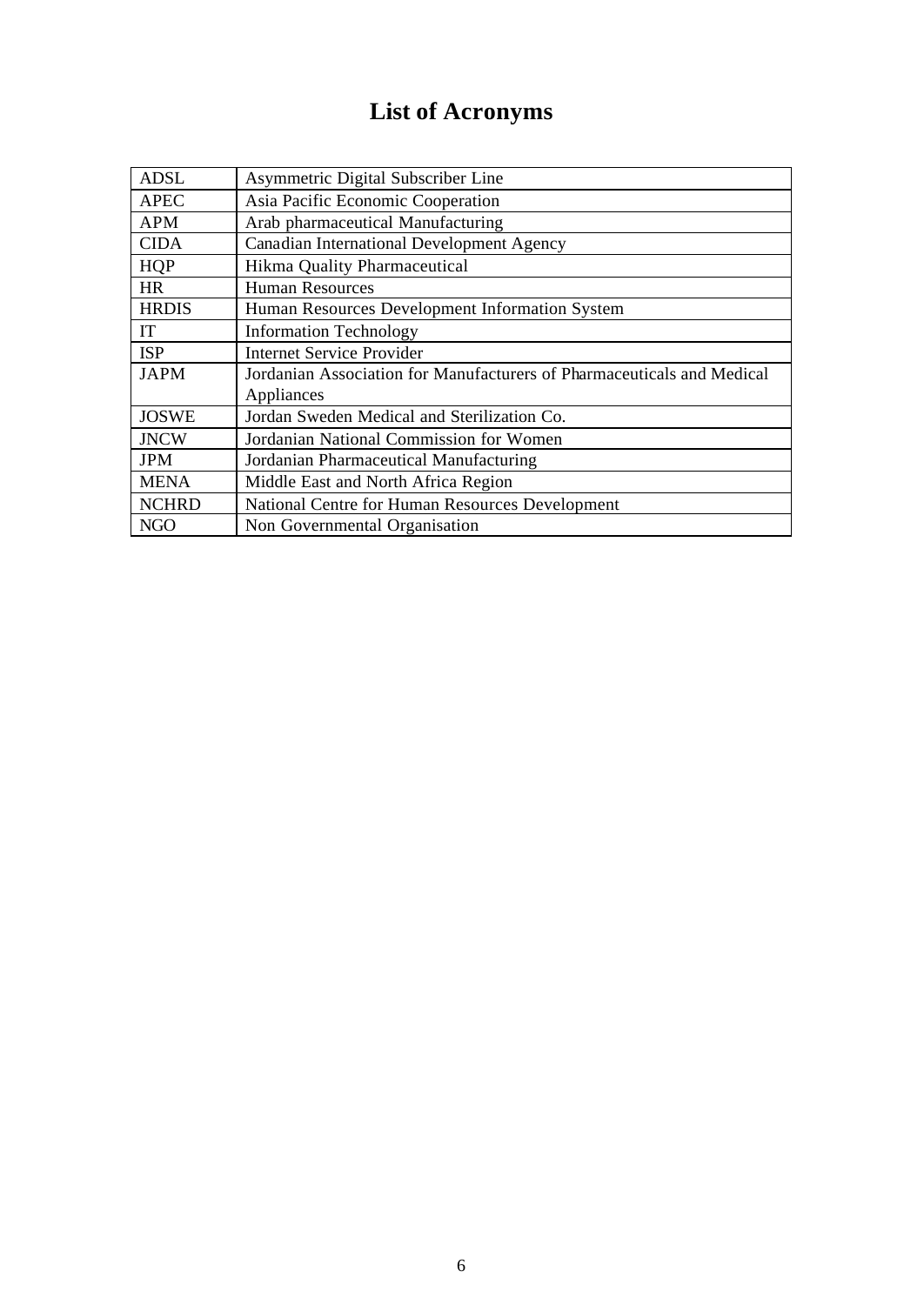# **Executive Summary**

The National Centre for Human Resources Develo pment in Jordan, through the Al Manar Human Resources Development Information System project, has been conducting research on women's participation in the private sector in the country. The purpose of this research was to document the current situation of women in the private sector in Jordan, to identify the key issues affecting their participation and to examine specific conditions for women employees in three specific sectors using a case study format. The three sectors covered by the case study include pharmaceuticals, communications and Internet Service Providers.

Al Manar decided to conduct this study due to a recognition that importance of women's participation in the Jordanian labour market is growing and the fact that women's participation is often hindered by social perceptions, practices and sometimes legislation. There are also conflicting statistics about what women's participation levels in the private sector are, ranging from 16 to 25%, highlighting the need to develop more consistent and effective means of labour force measurement. The research study was therefore designed to help Jordanians better understand the conditions under which women work in the private sector, and of the practices, perceptions and attitudes of private sector employers towards female employees.

The study involved a four-person research team, including three Jordanian and one international gender and labour specialists.

The research project's stages included:

- $\ll$  Conducting a literature review to determine the current status and situation of Jordanian women working in the private sector.
- $\mathscr{\mathscr{L}}$  Distributing and analyzing an initial survey of Human Resources Managers in a sample group of companies in three economic sectors in which there has been rapid growth over the past  $10 - 15$  years.
- $\&$  Verifying the key findings of this survey through an initial round of focus group discussions and interviews with diverse groups of women working in the private sector.
- $\mathscr{\mathscr{E}}$  Holding interviews with the Ministries of Labour and Social Security and with civil society groups working to support women's economic participation.
- ? Conducting case studies on the factors affecting women's participation in the pharmaceutical, communications, and IT industries.
- $\mathscr{\mathscr{L}}$  Making recommendations to the Jordanian government, private sector employers and employees, relevant civil society groups and academic institutions based on the research results.

The primary findings of this research process have been as follows:

1. Government officials and other labour experts think that the official labour statistics are under-reporting women's participation in both the private sector and in the Jordanian economy in general.

Jordan has highly progressive labour laws which protect women with regard to working conditions and maternity leave, but which in some cases, unintentionally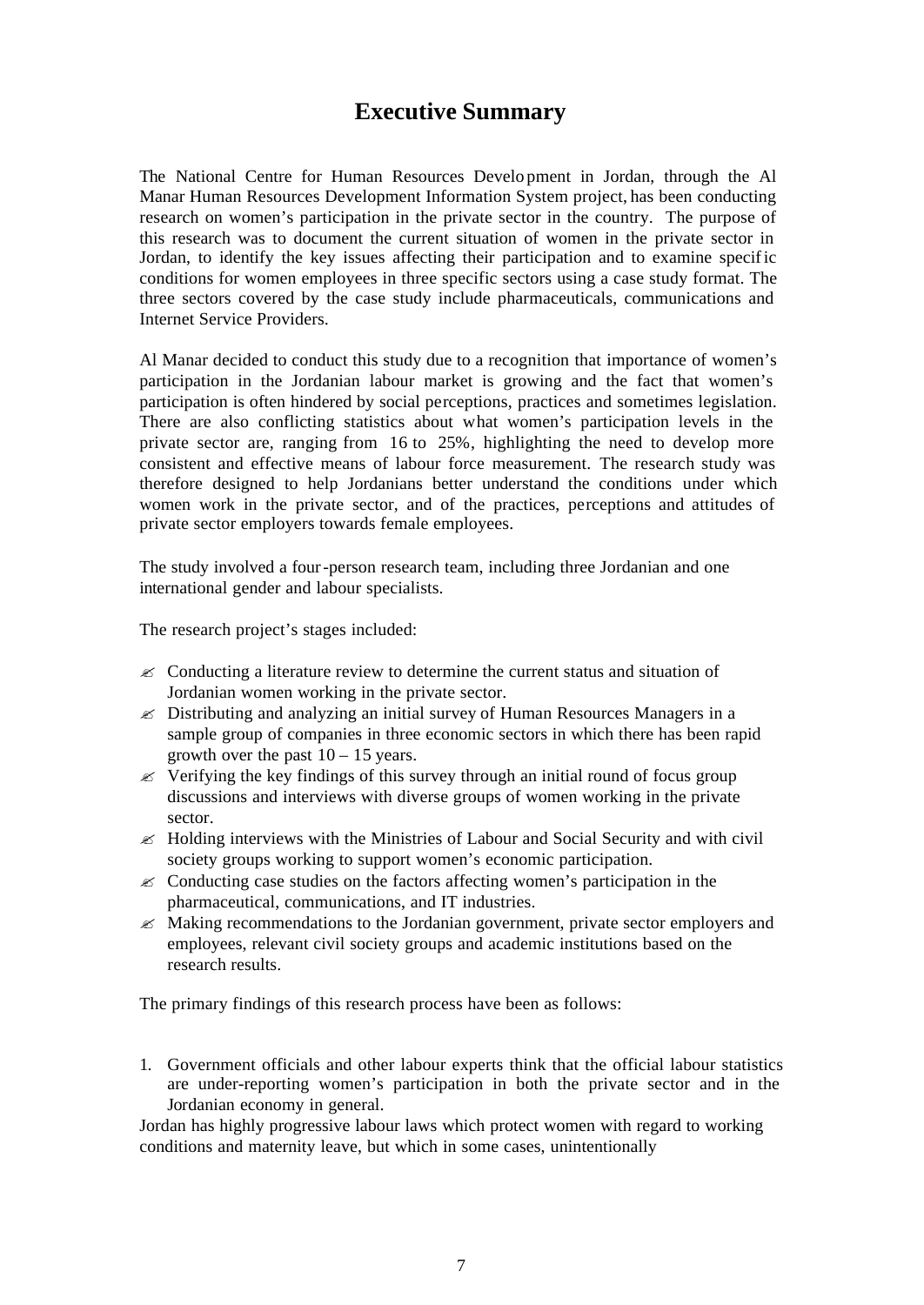- 2. have led to some employers discriminating against women's recruitment as a means of avoiding the cost of implementing these laws.
- 3. Jordan's social security laws tend to be based on the premise that women are dependents as opposed to independent economic actors in their own right. In some companies this perception has led to women and men receiving different benefits, particularly if they are married.
- 4. Unemployment rates are significantly higher for women than for men.
- 5. There is considerable discrimination against married women in the private sector in terms of recruitment and promotions as it is generally believed that they will not be as committed to their jobs as married male employees. This is due to women generally being expected to be responsible for all family care regardless of whether they work outside the home or not.
- 6. This discrimination takes the form of asking personal questions related to marriage and pregnancy plans during job interviews, systematic harassment in some companies to encourage newly married female employees to quit, and the allocation of most training and promotion opportunities to male staff.
- 7. These factors all contribute to the majority of the female work force in the private sector being under 29, and less than 1% of women being over 50.
- 8. Women tend to predominate in paid occupations that are closely associated with women's more traditional roles in the household and are seriously under-represented at the management level.

The case study research in pharmaceuticals, communications and Internet Service Providers (ISPs) confirmed many of these findings. It also uncovered a few surprising findings. These included:

- 1. The large companies reported that the cost of maternity leave is not a major factor that they take into account in their hiring decisions. It appears to still be a more significant cost and issue for small and medium enterprises.
- 2. Employers perceive the primary challenge they have in working with female staff as the fact that the career-related decisions women make are often determined by male family members and are not based on job-related issues.
- 3. Even if it were legal, women tend not to want to apply for jobs that require night shifts.
- 4. Many private sector companies do not have formal human resource policies or if they do, they base them directly on Jordan's formal labour laws.
- 5. Women made up approximately 25% of private sector employees in the three sectors studied.

Many of the challenges that face Jordanian women in terms of accessing private sector employment appear to be based on social and family attitudes about what women and men's roles are in general. Therefore if Jordan wants to increase women's participation in the private sector, it will be necessary to address this issue from multiple perspectives. At the government level key actions needed to promote positive change include a review of labour laws that restrict women's employment and to eliminate social security laws based on the premise that women are dependents. The government also needs to work closely with the private sector to assist companies develop equitable and fair human resource policies and practices. NGOs and the government need to work with female employees and with employers to create greater awareness of their labour rights and obligations and to advocate for change. Academic institutions could also be called upon to conduct further research in the key areas where there remain gaps about women's participation in the private sector and to provide expertise in labour force development and management to both the government and employers.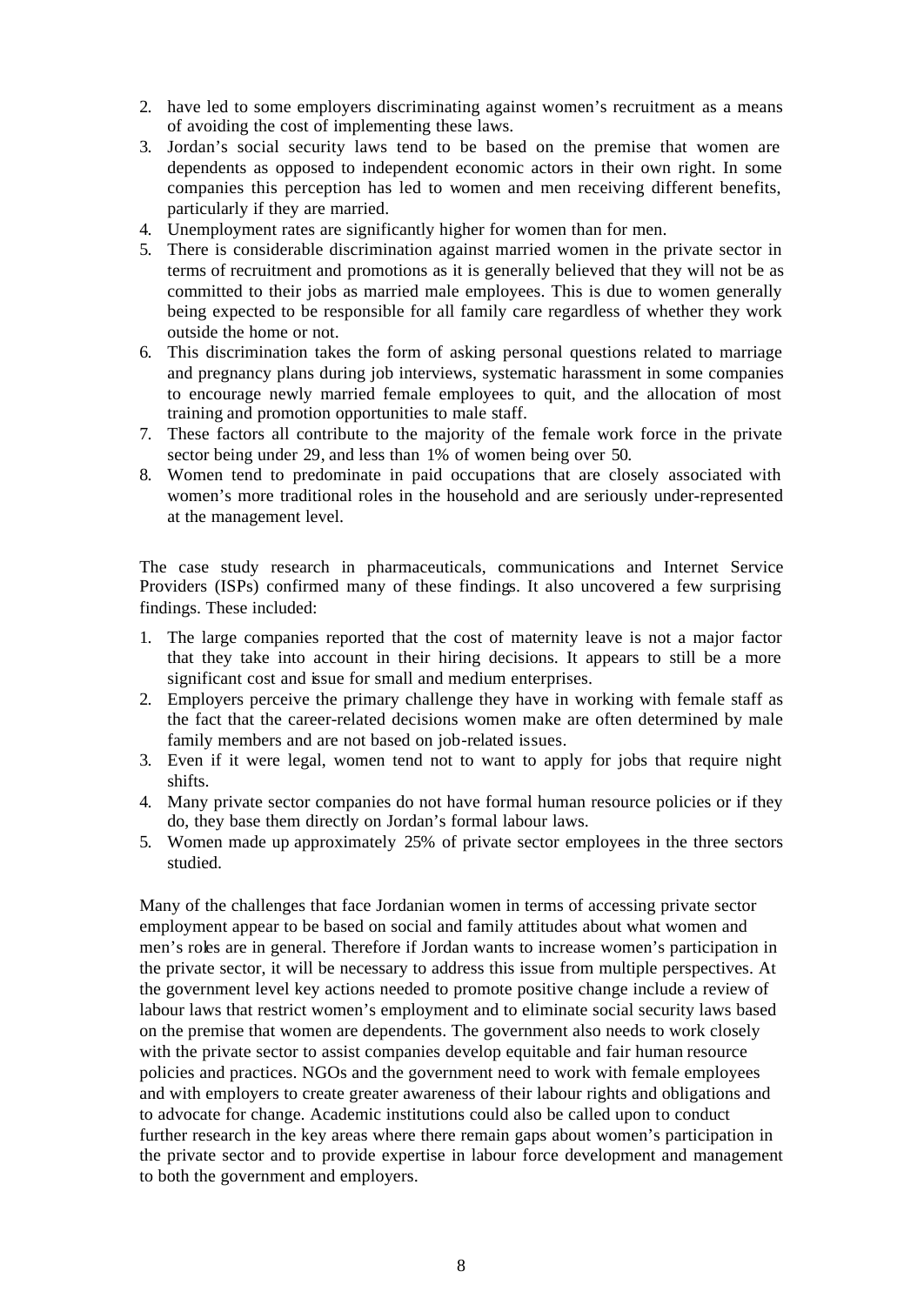# **Introduction**

The Al Manar project is managed by the National Centre for Human Resources Development (NCHRD) and funded by Canadian International Development Agency (CIDA). The project was designed as a pilot to provide technical assistance for the development of a Human Resources Deve lopment Information System (HRDIS) and has recently been extended for another two years. It aims at increasing the efficiency of Jordan's use of training and educational resources by building closer links with the private sector. The project also seeks to meet industrial needs by providing Jordanian businesses and industries with access to information on skilled labour. HRDIS, known in Jordan as Al-Manar (Arabic for "The Lighthouse"), has been recognized as a national project that is contributing to the development of a knowledge-based society and economy. It also serves to complement government e-government and e-learning initiatives.

While Al Manar is not a gender-focused project, it has incorporated several gender components. It recognises both the growing importance of women's participation in Jordan's labour market and the fact that this participation is often hindered by social perceptions and practices plus in some cases also legislation. In 2004, the refined activity rate for women was estimated at  $10.4\%$ <sup>1</sup> while women's actual participation in the labour force was estimated at 13.1%. These figures are relatively low both for the region and for middle -income countries.

There is limited data available on the reasons for women's low economic participation rates in Jordan's private sector. Therefore Al Manar conducted a study on the different factors affecting women's participation in the private sector. The research was designed to help Jordanians better understand the conditions under which women work in the private sector, and of the practices, perceptions and attitudes of private sector employers towards female employees. The study also sought to support Al Manar's efforts to institute mechanisms that will promote equal opportunity principles in human resources planning and development in Jordan among private sector employers.

The study was set up in four stages and involved a four-person research team, which included three Jordanian and one international gender and labour specialists. The first stage of the study involved a literature review to determine the current status and situation of Jordanian women in the private sector. Based on this analysis, Al Manar then organized a survey of Human Resources Managers in a sample group of companies in three economic sectors in which there has been rapid growth over the past  $10 - 15$  years. The key findings of this survey were then verified through an initial round of focus group discussions and interviews with diverse groups of women working in the private sector. Interviews were also held with the Ministries of Labour and Social Security and civil society groups working to support women's economic participation. This was followed by research on the factors affecting women's participation in the pharmaceutical, communications, and IT industries. The results of this research and the three case studies were then used to develop recommendations to the Jordanian government, private sector employers and employees, relevant civil society groups and academic institutions.

The research report is organized as follows:

 $<sup>1</sup>$  Jordan in Figures: 2004. The Refined Activity Rate refers to the actual workforce compared to the</sup> potential candidates available for entry into the workforce.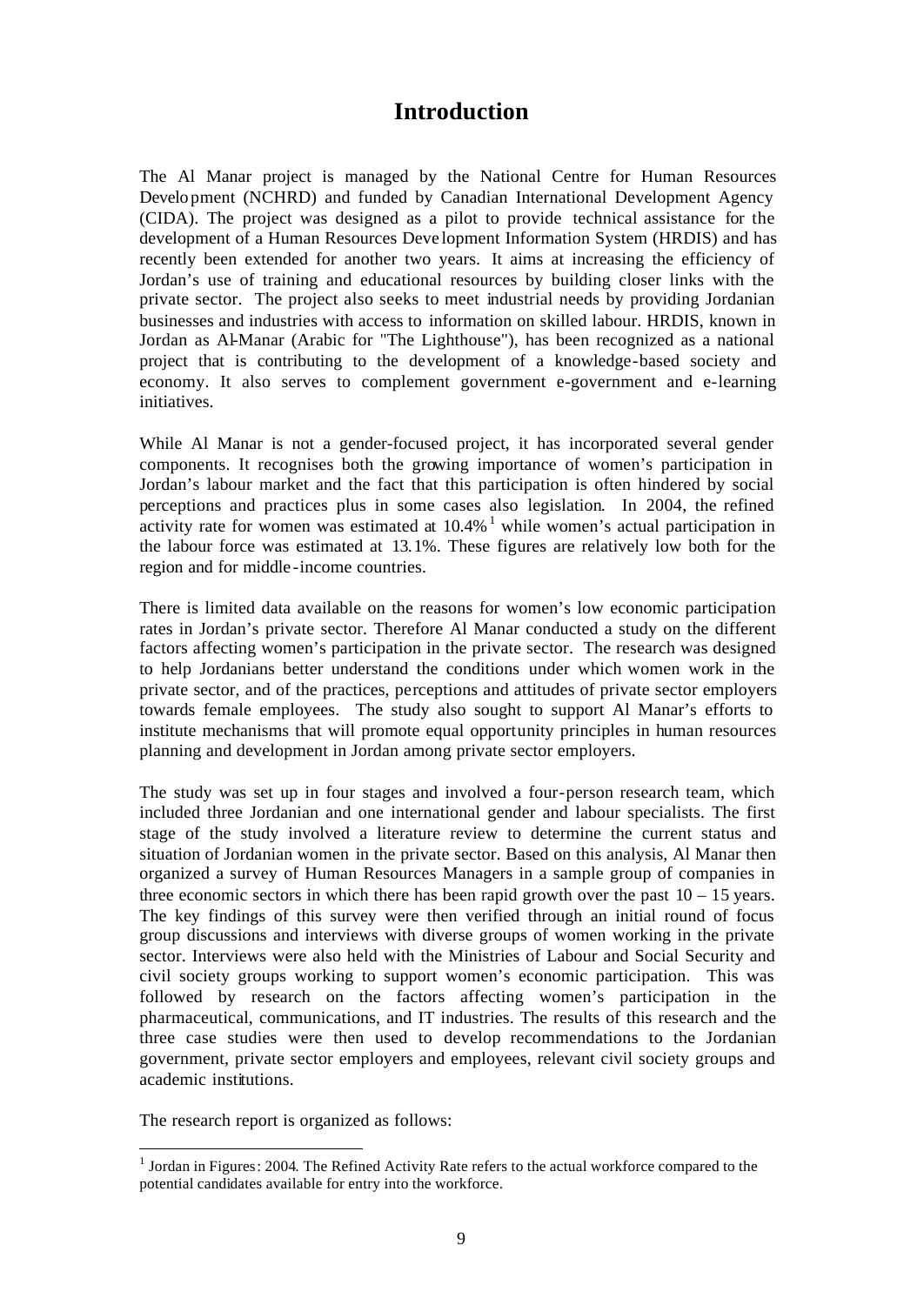- ? Chapter One: The Status of Women Working in the Private Sector in Jordan
- ? Chapter Two: Results of the Pilot Case Study Research
- ? Chapter Three: Conclusion and Recommendations

# **The International Context**

l

Each of the four phases of the study made it clear that Jordanian women either interested in or currently working in the private sector encounter multiple challenges. Addressing these challenges will require support from all the stakeholders involved – the public sector, private sector employers, both female and male employees in the private sector, their families and spouses, as well as civil society organizations that work on labour and/or gender issues and academic institutions.

The Jordanian government currently supports private sector development as a priority to sustain economic growth and national development. To successfully foster this growth, both the public and private sectors need to be able to draw upon a diverse group of workers from the existing labour market. Currently, women are significantly underrepresented in the private sector. Their official participation in the sector is cited at 16% and is unofficially estimated as being closer to 25% by government officials. This latter figure is also the same as the average female economic participation rate documented in the three industries studied. It is still five percent lower than women's general economic activity rates in other countries in the region, which stand at 30.4%.

There is an even greater contrast with other middle -income countries where women's overall economic activity rate in all economic sectors is 46.1%.<sup>2</sup> Comparative statistics for other countries in the region are 31.6% for Algeria , 36% for Egypt, 30.5% for Iran, 49.5% for Israel, 36.2% for Kuwait, 20.3% in Oman, 22.4% in Saudi Arabia , 35.7% in the Sudan, and 30.9% in Yemen. In three key middle -income countries, women's economic participation rates are much higher, standing at 43.7% for Brazil, 72% for China and 42% for India.<sup>3</sup>

Women's low participation rates in the economy and in the private sector present a high cost to the Jordanian economy, particularly in a context where many of its women, particularly the younger women are very well educated. This means that currently there is a considerable wastage of human and national resources in Jordan.

The economic under-representation of women in Jordan is also a limiting factor for the private sector itself and one which can carry a high price. For example, a recent study on 353 of the Fortune 500 companies in the USA found that the group of companies with the highest representation of women in their top management teams experienced significantly better financial performance than the group of companies with the lowest representation of women. The overall return on equity for top quartile was 17.7% while the total return to shareholders was 127.7% compared to 13.1% and 95.3% respectively for the bottom quartile<sup>4</sup>. The greatest difference with regard to the higher levels of female top management and economic performance were found in the field of discretionary

<sup>&</sup>lt;sup>2</sup> Gender, Institutions, and Development Database. http://www.oecd.org/dev/institutions/GIDdatabase. OECD 2006

<sup>&</sup>lt;sup>3</sup> Gender, Institutions, and Development Database. http://www.oecd.org/dev/institutions/GIDdatabase. **OECD 2006** 

<sup>&</sup>lt;sup>4</sup> Catalyst. 2004. The Bottom Line: Connecting Corporate Performance and Gender Diversity. New York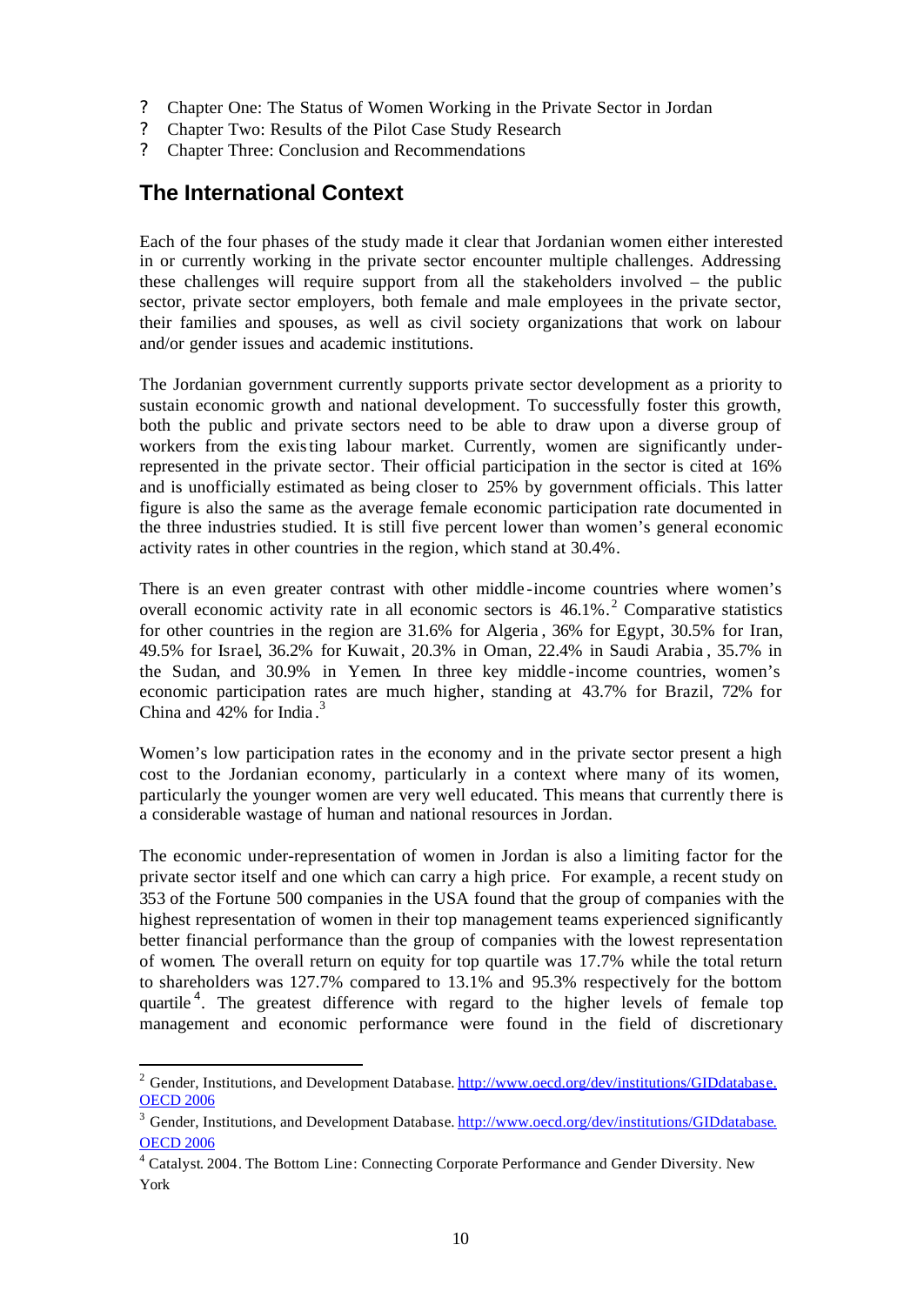consumption (consumption of non-essential household or personal items) and consumer staples and the lowest in the area of information technology and telecommunications. The main reasons for these differences include women often having a different perspective on management and marketing than men and having a better understanding of specific types of consumer markets. Women managers also bring in different networks of contacts and experience. These same strengths apply to employees in companies. Therefore the greater the diversity in terms of male/female employees, particularly at the management level, the more likely a company is to benefit financially. Although Jordan's specific social and cultural context differs considerably from that of the United States, the above example does demonstrate the unique economic benefits that can result when business structures support women's participation at higher levels. These success stories can provide a useful framework from which Jordan could draw while still working within the local context to develop business strategies that would fit the Jordanian context.

There are also other research findings in other parts of the world that indicate significant advantages that companies stand to gain when they give women and men equal access to employment. Since the 1990s, studies in different countries and cultural contexts have shown that organizations which apply diversity and gender equality management programs also experience the following benefits:

- Improved performance/productivity<sup>5</sup>
- ? Higher quality of service delivery
- ? Increased creativity/flexibility<sup>6</sup>
- ? Higher quality problem solving
- ? A broader range of skills utilized
- ? Improved understanding/penetration of diverse base markets<sup>7</sup>
- ? Increased staff morale and job satisfaction
- ? Less absenteeism

l

- ? Improvements in trained staff retention
- $\sum_{n=1}^{\infty}$  Less turnover resulting in increased savings for the organization<sup>8</sup>

All these also add up to increased profits for the private sector. In addition, the increased participation of women can have a positive impact on the private sector's ability to market its services or products. The reason for this is that women either make or strongly influence many major family consumption decisions.<sup>9</sup> They also often have quite different tastes, needs and priorities than men. A lack of understanding of these

 $<sup>5</sup>$  Agocs C. and Burr C. "Employment equity, affirmative action and managing diversity: assessing the</sup> differences". International Journal of manpower, Vol. 17, No. 4. pp30-45, 1996. and

Richard O. "Racial diversity, business strategy, and firm performance: A resource-based view" Academy of Management Journal, Vol. 43, pp164-177, 2000.

<sup>&</sup>lt;sup>6</sup> Cox T. and Blake S. "Managing Cultural Diversity: implications for organizational competitiveness". Academy of Management Executive, Vol. 5, No.3, pp45-56, 1991.

<sup>&</sup>lt;sup>7</sup> Robinson G. and Dechant K. "Building a Business Case for Diversity" Academy of management Executive, Vol. 11, No. 3, pp21-31, 1997.

<sup>8</sup> Devlin and Associates Canada, "Workforce Diversity: A Royal LePage Relocation Services Training Seminar" , 2001.

 $9^9$  Chrysler Daimler's market research indicated that women either strongly influence or make up to 70% of consumer decisions regarding car purchases. Presentation by Chrysler Daimler,

Businesswomen's Trade Mission to Washington, 1997. Real estate agents also note that women are the primary decision-makers influencing the purchase of homes. J.Jasey, Presentation on Buying Real Estate in Toronto. Remax Real Estate. Toronto. May 2006.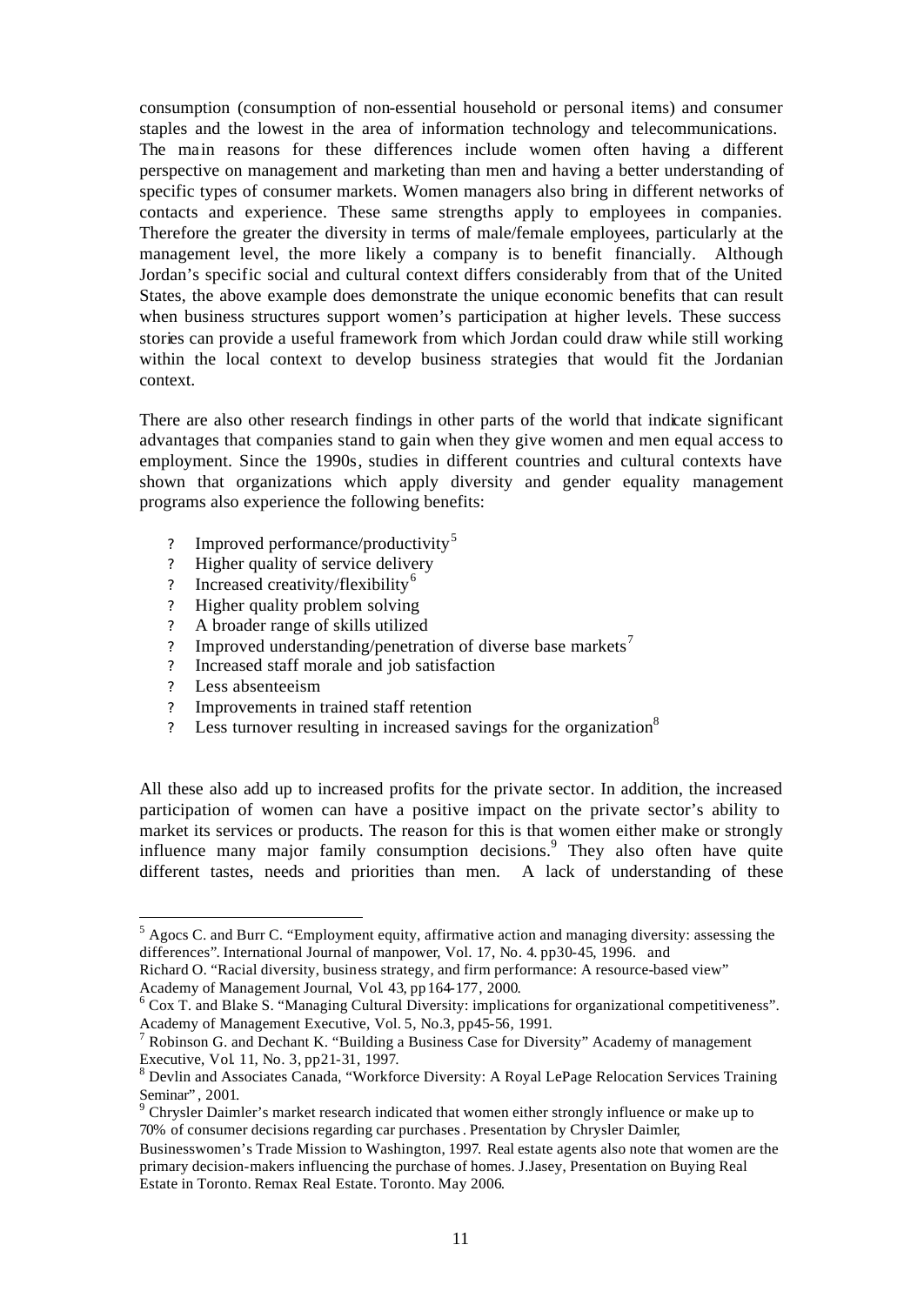differences can lead to lost market opportunities. Companies with a predominantly male work force are generally not as well placed to take advantage of this knowledge.

Employees also benefit when they work in a workplace that is relatively gender-balanced. These benefits include:

- ? Improved interpersonal skills resulting in a sense of belongingness
- ? Increased communication and willingness to cooperate
- ? Increased self-confidence leading to higher productivity
- ? Reduced stress and frustration

l

? Greater access to recruitment opportunities and promotion.<sup>10</sup>

Given these multiple benefits for both employers and employees, it is in everyone's interest to seek effective ways to develop a more equitable gender balance in the workplace. This is the underlying rationale for this research  $-$  to help identify the key factors that have been limiting women's increased participation in the formal abour force. It is also designed to identify positive measures the public and private sectors can put into place to increase women's participation at multiple levels.

The key research findings reveal that a number of Jordanian companies have already embraced fair and equitable employer's practices while still operating within the legal, cultural and social frameworks of the country. Jordan's current economic growth is also taking place within a context of increasing globalization of business practice and trade. It is striking therefore that one of the companies that participated in the study indicated that they make a conscious effort to be perceived as good corporate citizens to help them remain competitive internationally. As a part of their corporate practice they see definite advantages in ensuring that they offer a fair workplace to both their female and male employees. Another company stated that they were in favour of company-financed maternity leave as they saw it as a part of their duty towards supporting Jordanian society.

This is partly a reflection of a growing trend towards increased corporate social responsibility. Increasingly, companies have now expanded their definition of their group of stakeholders to include not just the company shareholders, but also the communities in which they work. The bottom line is no longer simply financial. It is also based on the national and international image the company portrays and how it relates to the different groups that make up its workforce, its potential customers and the local community. Companies are taking growing pride in the contribution they can make to the communities with which they interact.

As a part of this approach, companies are starting to examine ways to ensure that there is a greater gender balance in their workforce, such as adopting family-friendly human resource policies. In the process, they have often found that new policies designed to attract and retain qualified female employees also have a positive impact on their male staff, and ultimately on overall company productivity. As such, the cost of ensuring that the workplace is more women-friendly is generally more than offset by the benefits of having a more diverse workforce.

 $10$  Devlin and Associates Canada, "Workforce Diversity: A Royal LePage Relocation Services Training Seminar", 2001.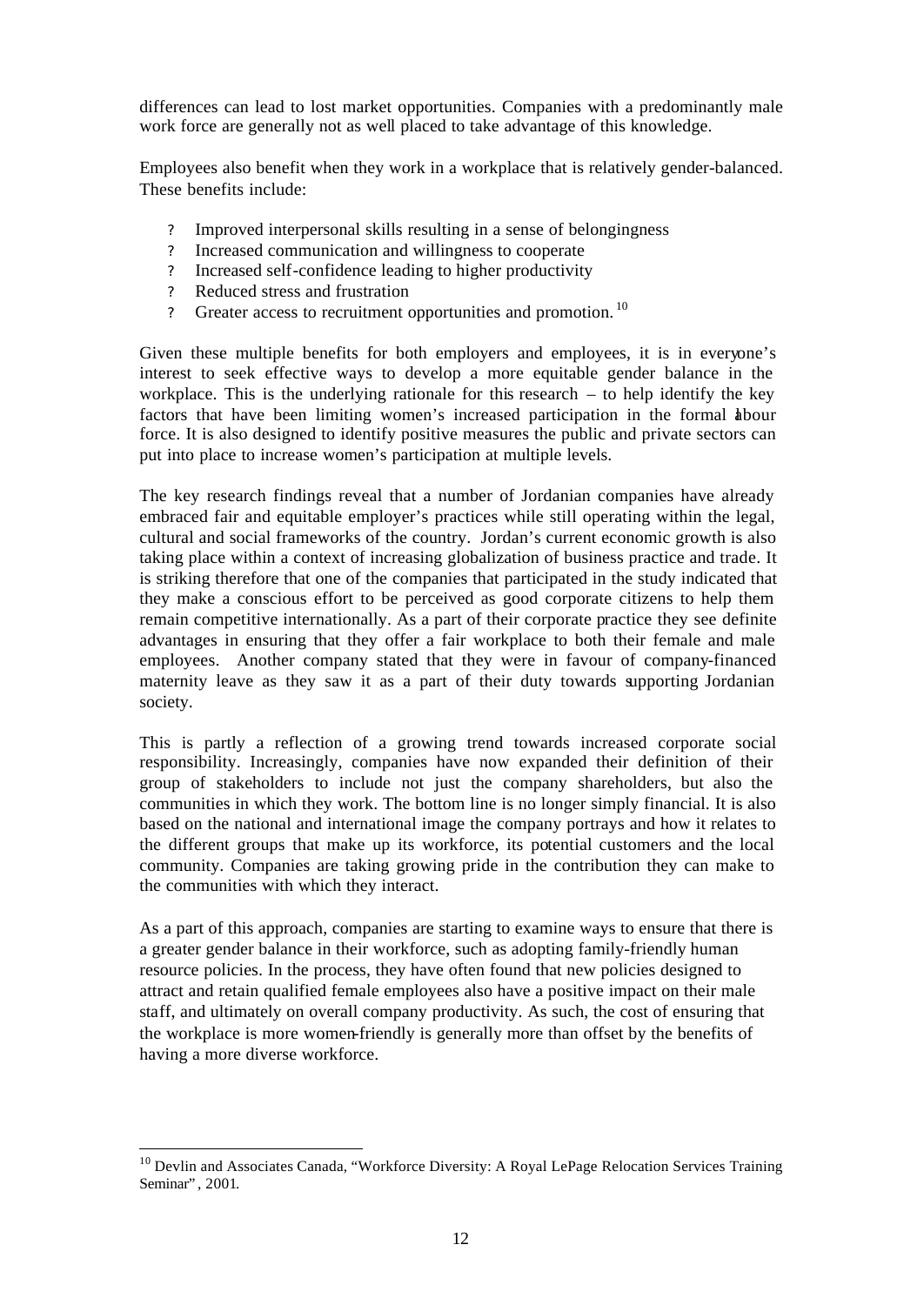# **Chapter One: Jordanian Women's Participation in the Private Sector**

This chapter provides a summary of the results of an extensive literature of the existing research on women's participation in the private sector in Jordan complemented by data collected through a sample survey of Human Resources managers from selected companies, interviews with relevant government officials and interviews and focus group discussions with a range of private and public sector employees, job seekers, women's organizations, and women working in the private sector.

The primary findings from the literature review were supplemented by a series of interviews held with:

- ? Jordanian National Commission for Women (JNCW)
- ? Ministry of Labour
- ? Social Protection Unit- Ministry of Labour
- ? Social Security Corporation
- ? A sample group of job seekers
- ? IT employees in the public sector

The researchers also held focus group discussions with:

- ? The Women's Committee Union
- ? Young, female employees from the private sector.

The literature review identified several important employment-related gender issues in Jordan. Most commonly, they examined the adverse impact of social security and labour legislation and practices and of social perceptions on women's advancement and economic empowerment. The relevant studies on women's economic participation focused on an analysis of:

- ? the current situation of women in the economy and profiling working women and unemployed women;
- ? the factors that influence women to join the economy;
- ? family and social attitudes towards women's employment;
- ? women's participation in the formal and informal sectors; and
- ? the conditions of working women in specific economic sectors.

These studies largely concentrate on women's participation in the public sector since this is the data that is readily available. The Department of Statistics compiles data on the private sector about trends and patterns on women's economic participation rates in different parts of the Jordanian economy, but this is mainly quantitative in nature. A few studies also analyse the situation and conditions of working women in the private sector, but most of these are sector specific. The research showed that a more in-depth qualitative analysis of the practices, attitudes and perceptions of working women within the private sector was missing. In particular, more studies are needed to help identify good practices that private sector companies can use to attract and retain women employees. There is also a need to analyse why women choose to leave or avoid the private sector when in fact, it actually offers more employment opportunities than the public sector.

The key findings from this initial research are summarized in the sections that follow.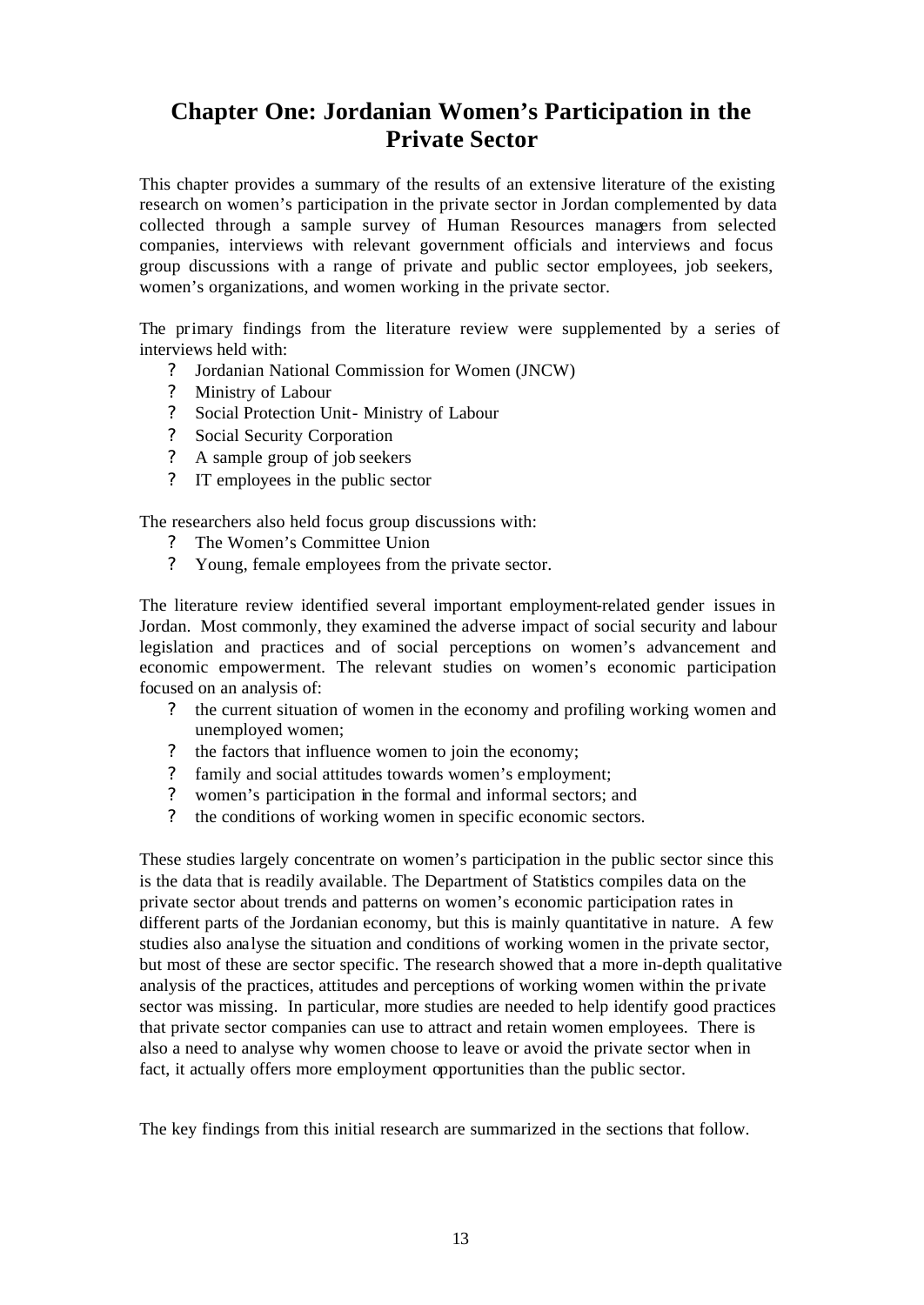# *Women's Economic Activity Rates*

Educational and health conditions of Jordanian women have improved steadily over the past several decades. Regrettably, however, women's participation in the labour force and public life has not shown much corresponding positive change. In fact, women's participation in the labour force and public life (i.e., in parliament, political parties, civic organisations, and decision making positions) remains low. This phenomenon is unusual given that many studies emphasise the generally strong correlation between women's improved health and education and increased employment. In Jordan, the support provided to increasing women's access to health and education appears to have helped women to fulfil their maternal and reproductive roles more than to encourage them to enter the formal labour market. In general, women's social status remains secondary to men's and their capacity as productive citizens continues to be either overlooked or unrecognized.

The key factors that have an impact on women's economic activity levels in Jordan include both legal frameworks and socio-cultural perceptions. The following sections provide a summary of the relevant Jordanian labour laws affecting women's employment, as well as an analysis of how perceived notions of society in general currently shape the nature and type of women's economic contribution in the private sector.

There are widely varying estimates about women's participation rates in the economy, all of which indicate low economic participation levels. Estimates range from 12% - 26% depending on the source of information.<sup>11</sup> A review by Jakline Wahba, on Women in the MENA Labour Markets (2003) shows that while women's participation in the labour force is higher in Jordan than in some Gulf countries, it is still relatively lower than in neighbouring countries (refer to Table 1 below).

| Country    | <b>Rate of</b><br>participation for<br>2000 | Country      | <b>Rate of</b><br>participation for<br>2000 |
|------------|---------------------------------------------|--------------|---------------------------------------------|
| Algeria    | 28                                          | Morocco      | 35                                          |
| Bahrain    | 21                                          | Oman         | 17                                          |
| Egypt      | 30                                          | Qater        | 15                                          |
| Iran       | 27                                          | Saudi Arabia | 16                                          |
| Kuwait     | 31                                          | Syria        | 27                                          |
| Lebanon    | 30                                          | Tunisia      | 32                                          |
| <b>UAE</b> | 15                                          | Yemen        | 28                                          |
| Jordan     | 25                                          |              |                                             |

|  |  | Table 1: Female Labour Force Participation in MENA region <sup>12</sup> |  |  |
|--|--|-------------------------------------------------------------------------|--|--|
|  |  |                                                                         |  |  |

Source: Newsletter of Economic Research Forum, Vol.10, No. 1, Spring 2003, Pg 27

<sup>&</sup>lt;sup>11</sup> The Economic Advancement of Jordan Women: A Country Ge nder Assessment, 2005

<sup>&</sup>lt;sup>12</sup> Women in MENA Labour Markets, Newsletter of Economic Research Forum, for the Arab Countries, Iran and Turkey. Volume 10 – Number one, Spring 2003, Page 27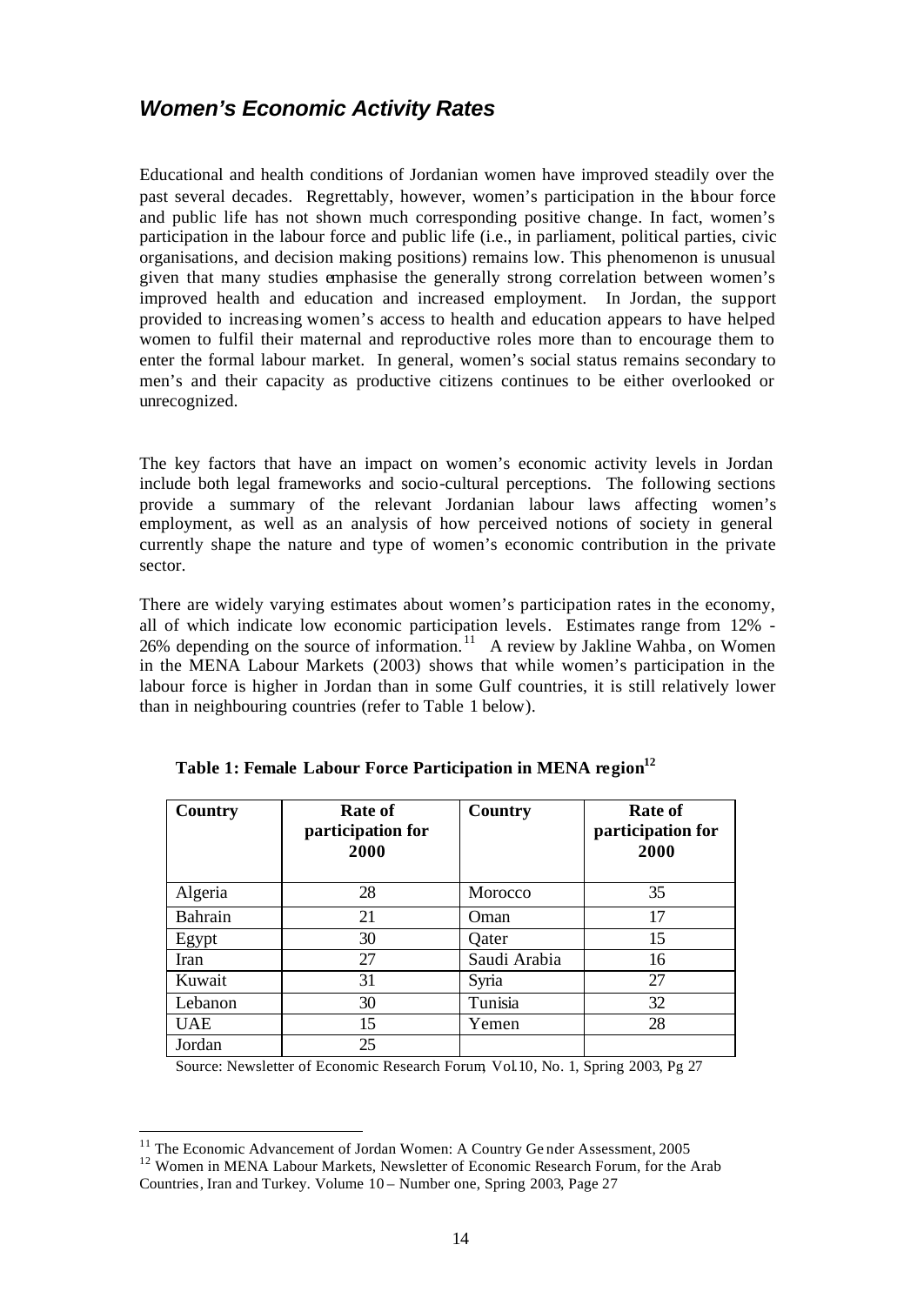**This source is at variance with the official government rate. The data provided by the Forum for other countries in the region also differs with the data for the same category of analysis provided by the OECD, with most of the Forum's data coming in significantly lower than that of the OECD. The main exception to this is their figure for Jordan, which is almost twice that of the official labour force statistics.** 

**Both the Ministry of Labour and the JNCW are convinced that the official estimate of women's economic participation in the country is low. The Ministry of Labour estimates that the real rate of women's economic participation is closer to 16% and noted that in their ministry alone it is 80%. <sup>13</sup> These wide discrepancies provide a clear indicator that there is a need to develop a standardized means of measuring women's participation in the economic sector in the country. The Office of Women Workers thinks that this should include a regular survey to determine the real numbers and rate of women's economic participation in different sectors.** 

The report on the Status of Jordanian Women (2004) also notes that although the ratio of economically active women more than doubled from 1979 to 2002 (from 3.3 and 7.1 respectively), it remains proportionally low. A comparison of the growth patterns of men and women's participation across the same period shows that women have experienced more change than men. This may be because the role of women has changed over time, and as there is a growing economic need for women to work outside the home. Women's rate of refined economic participation parallels the growth pattern of economic activity in the country. This is not the case for men. The percentage change for men is -17.7, having dropped from 77.8% in 1979, to 64.2% in 2002. For women, the percentage of change is +83.6, and increased from 6.7% to 11.7% over the same time period.

The JNCW report suggests that these trends reflect the effect of education on women and men. Their analysis is that women's increased education is facilitating their entry to the labour market while increased educational opportunities for men have had the impact of encouraging them to prolong their years in education. This has resulted in a decline in the proportion of young, new, male entrants to the labour force.

### *Women and Men's Formal Employment Rates*

**The data on women and men's employment status suggests that the majority of working men and women are paid workers. The tendency to favour employed labour is linked to the security and benefits that jobs offer. Table 2 below also shows that since 1979, more men and women have sought formal employment as opposed to self-employment. Fewer men were recorded as self-employed in 2004 than in 1979 despite the considerable emphasis placed on private sector development during this time period. The differences in women's self-employment rates are marginal over the same period.** 

<sup>&</sup>lt;sup>13</sup> Based on interviews with Ministry of Labour officials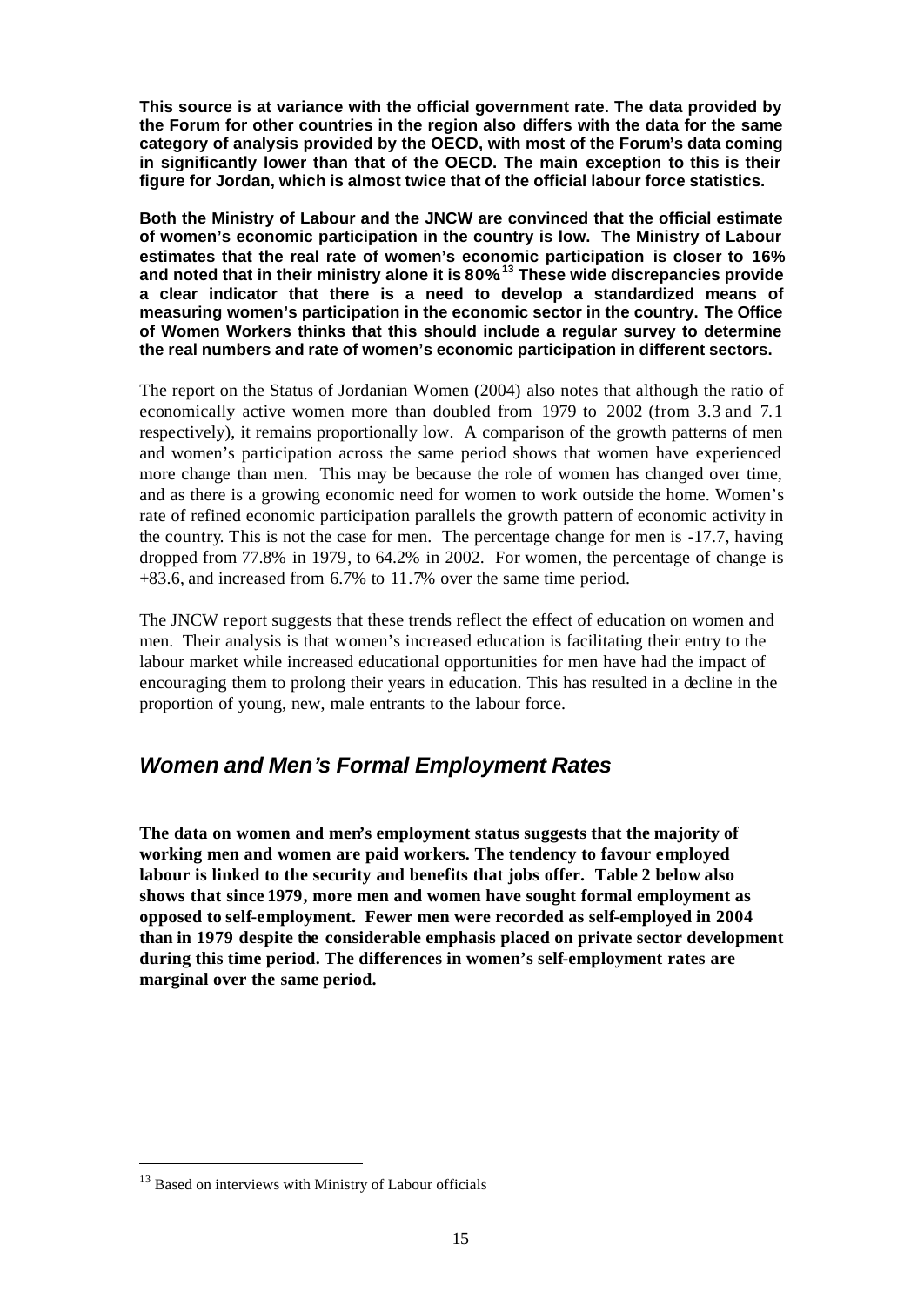|                          | 1979 |        |      | 2004   |
|--------------------------|------|--------|------|--------|
| <b>Employment Status</b> | Male | Female | Male | Female |
| Paid worker              | 65.9 | 84     | 80.3 | 94.6   |
| Employer                 |      | 0.6    | 8.0  | 1.1    |
| Self - employed          | 21.3 | 3.3    | 10.7 | 2.7    |
| Unpaid family worker     | 0.8  | 0.4    | 0.8  | 0.7    |
| Unpaid worker            | 0.2  | 0.3    | 0.2  | 0.8    |
| Total                    | 100  | 100    | 100  | 100    |

**Table 2: Percentage distribution of employed persons aged 15 and above by employment status and sex in 1979 and 2004**

Source: UNIFEM 2004: Report on the Status of Jordanian Women: Demography, Economic Participation, Political Participation and violence

Based on the Employment Survey of 2005, in Jordan, approximately 234,446 people are working in micro-enterprises.<sup>14</sup> Of these, only 10.9% are women and 89.1% are men.<sup>15</sup> The 2005 Country Gender Assessment states that omen constitute only 3.9% of entrepreneurs in Jordan, a figure that is quite low compared to global averages, e.g., in the Asia Pacific region women make up approximately  $35\%$  of SME owners.<sup>16</sup>

Department of Statistics official estimates indicate that the informal sector constitutes approximately 12% of Jordan's overall economic activity. Unofficially, these same officials feel that it is closer to 40%, while the World Bank estimates it at just 19.4%.<sup>17</sup> There are also discrepancies about the real extent of women's participation in the informal sector, with one microfinance survey indicating that women run 63% of Jordan's informal enterprises<sup>18</sup>. While this is low compared to global trends, government officials think the latter figure is too high.

**Figure 1: Percentage distribution of employed Jordanians aged 15 and above by work sector and sex, 2002**



 $14$  Microenterprises are considered to be establishments with 1-4 employees.

<sup>&</sup>lt;sup>15</sup> Al Manar. 2004. Human Resources Information Assessment Report: Case Study "Unemployment".

<sup>16</sup> Wong, Rosanne. 2000. History of the Women Leaders Network of APEC. CIDA.

<sup>&</sup>lt;sup>17</sup>The Economic Advancement of Jordan Women: A Country Ge nder Assessment. 2005

<sup>&</sup>lt;sup>18</sup> The Economic Advancement of Jordan Women: A Country Gender Assessment. 2005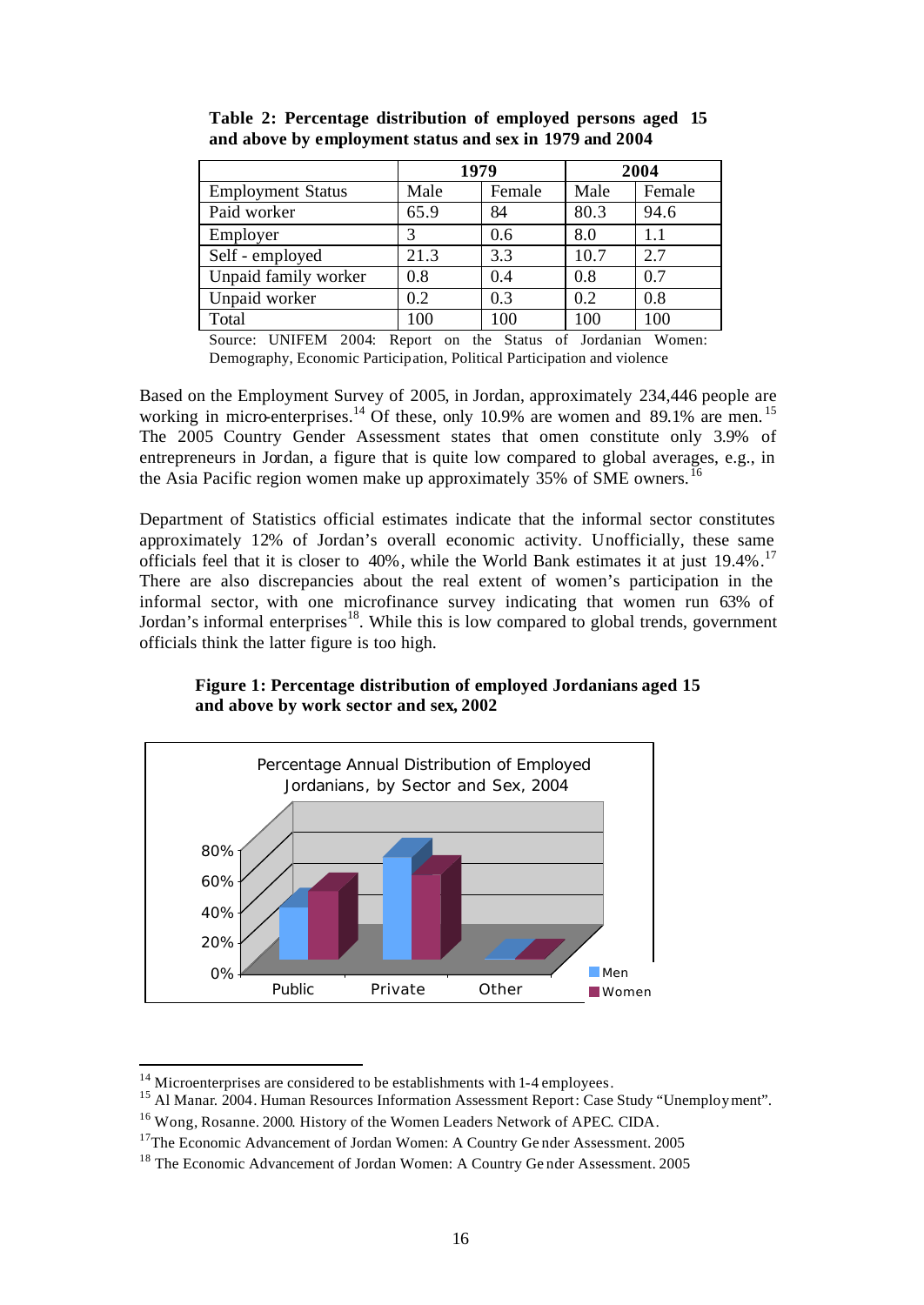### *Impact of Education on Women's Employment*

As Table 3 shows there is a clear correlation between women's work and their education levels. The higher their education, the more likely they will be economic ally active and work outside the home. The trend is not the same for men where the highest rate of economic activity is among those with a middle diploma.<sup>19</sup>

| <b>Educational level</b> | Male  | Female |
|--------------------------|-------|--------|
| Illiterate               | 37.6% | 1.6%   |
| Less than secondary      | 63.2% | 3.5%   |
| Secondary                | 52.2% | 7.1%   |
| Middle Diploma           | 86.0% | 32.3%  |
| Post Graduate            | 85.5% | 65.0%  |

**Table 3: Refined activity rate for the population aged 15 and above by sex and educational leve l 2006 20**

Source: Al Manar Database on Employment and Unemployment Survey 2006

#### **Economic Activity of Single Versus Married Women**

A comparison of the refined activity rate of women and men shows clearly the variances between men and women. Single women are more likely to work outside the home than married or divorced/widowed women. Married men, however, are more likely to work than single or divorced/widowed men. This trend is not surprising as it reflects traditional roles for Jordanian men and women. Men are perceived as the primary breadwinners for their families. Women are seen to be the caregivers of their families and are more likely to remain home when married. If married women work outside the home, their work is generally perceived as being secondary to men's.<sup>21</sup>

**Table 4: Refined activity rate by marital status, 2006**

|         | Male  | Female |
|---------|-------|--------|
| Single  | 53.6% | 17.4%  |
| Married | 72.7% | 8.7%   |

Source: Al Manar Database on Employment and Unemployment Survey 2006

 $19$  A middle diploma is awarded from a two year college

<sup>&</sup>lt;sup>20</sup> Report on the Status of Jordanian Women, 2004

<sup>21</sup> Arab Women Progress Report, 2004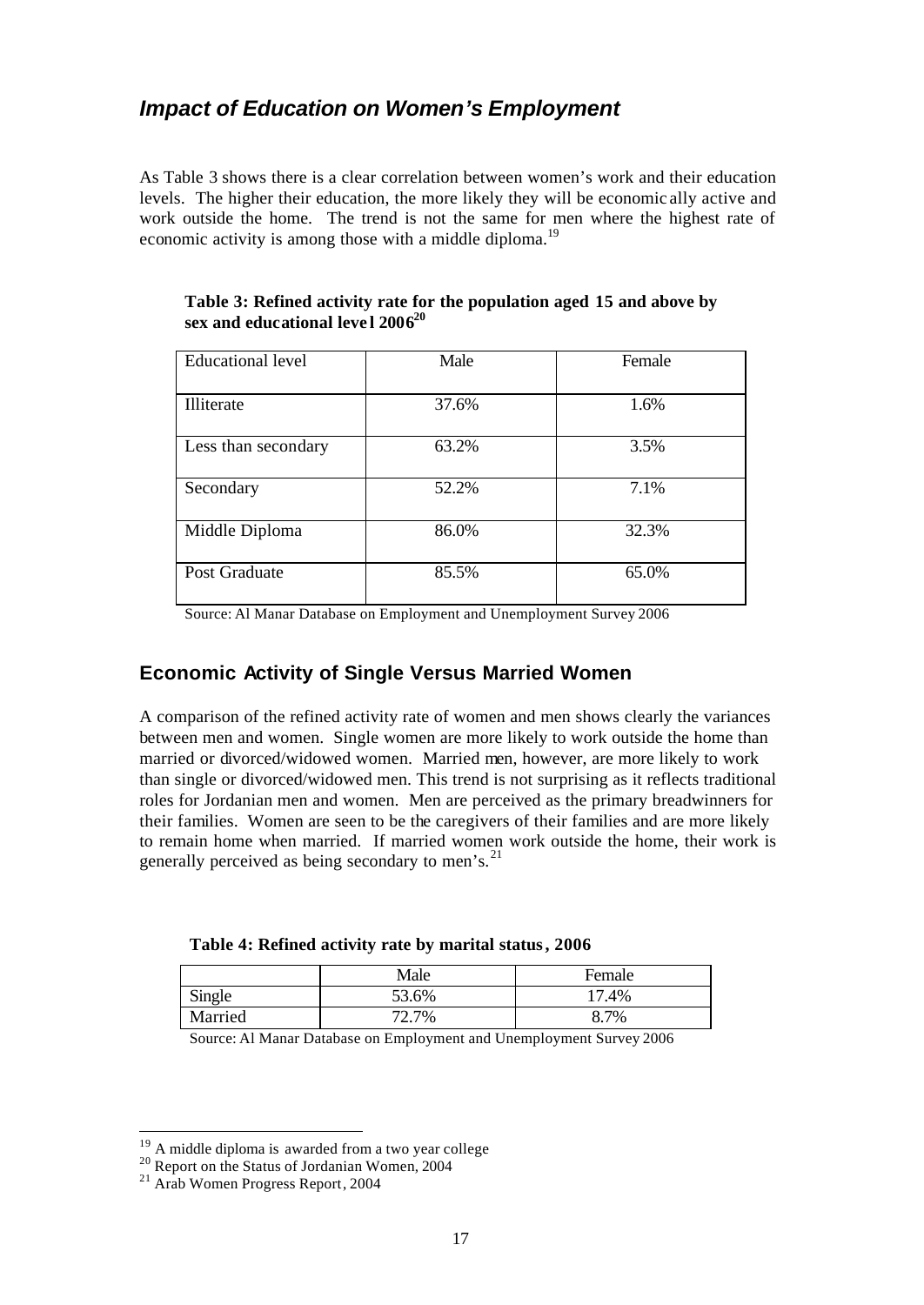### **Women's Refined Activity Rates in Jerash and Mafraq Governorates**

Kerak Governorate, in Jordan's south, recorded the highest refined activity rate for women at 14.8%, Balaqa followed at 14.5% and then Amman with 13.8%. Jerash and Marfraq, both in the north, recorded the lowest rates at 9.2% and 9.3% respectively.<sup>22</sup>

Although there is no clear explanation for these variations, they could possibly be attributed to the distribution of industry and economic activity in the governorate, the type of industry dominating in that area, and social attitudes towards women's work. For example, Jerash is a tourist area, and in Jordan, women's participation in tourism tends to be limited.<sup>23</sup> Aqaba, a free trade zone area, shows the highest refined rate of economic activity for men  $(72.3\%)$ .<sup>24</sup>

### **Impact of Income on Women's Formal labour force Participation <sup>25</sup>**

The 2005 Country Gender Assessment report noted that women with poorer incomes are less likely to participate in the formal labour force, whereas women from the highest income quintile are more likely to do so. However, the statistics also show that women in the lowest income quintile are more likely to work than those in the middle ones.

Female-headed households earn a little over 10% of total household income reported nationally. Their income depends less on earned income, which seems to suggest that women from such households tend to partic ipate at lesser rates in the formal labour force.

There are multiple factors that influence women's economic participation in Jordan. They include legal issues, the availability of child care services, poverty and the rising cost of living and socio-cultural attitudes and views about what women and men's roles in the family and the workplace should be. The following sections analyse the available data about these different factors, and identifies the key issues for each factor.

# *FACTORS THAT INFLUENCE WOMEN'S ECONOMIC PARTICIPATION:*

#### **Labour law and regulations**

Current Jordanian labour law and regulations embody both positive and negative provisions for women. Indeed, some of the laws originally intended to protect women, have actually had an adverse impact on women's economic participation. Table 5 below presents a summary of the gender relevant legal provisions in Jordan and the impact they have had on both women and on employers.<sup>2</sup>

<sup>&</sup>lt;sup>22</sup> Report on the Status of Jordanian Women, 2004

<sup>&</sup>lt;sup>23</sup> Gender Mainstreaming in the Jordanian 1999-2003 Economic and Social Development Plan, 2004

<sup>&</sup>lt;sup>24</sup> Report on the Status of Jordanian Women, 2004

<sup>&</sup>lt;sup>25</sup> The Economic Advancement of Jordan Women: A Country Gender Assessment, 2005

<sup>&</sup>lt;sup>26</sup> The Economic Advancement of Jordan Women: A Country Gender Assessment. 2005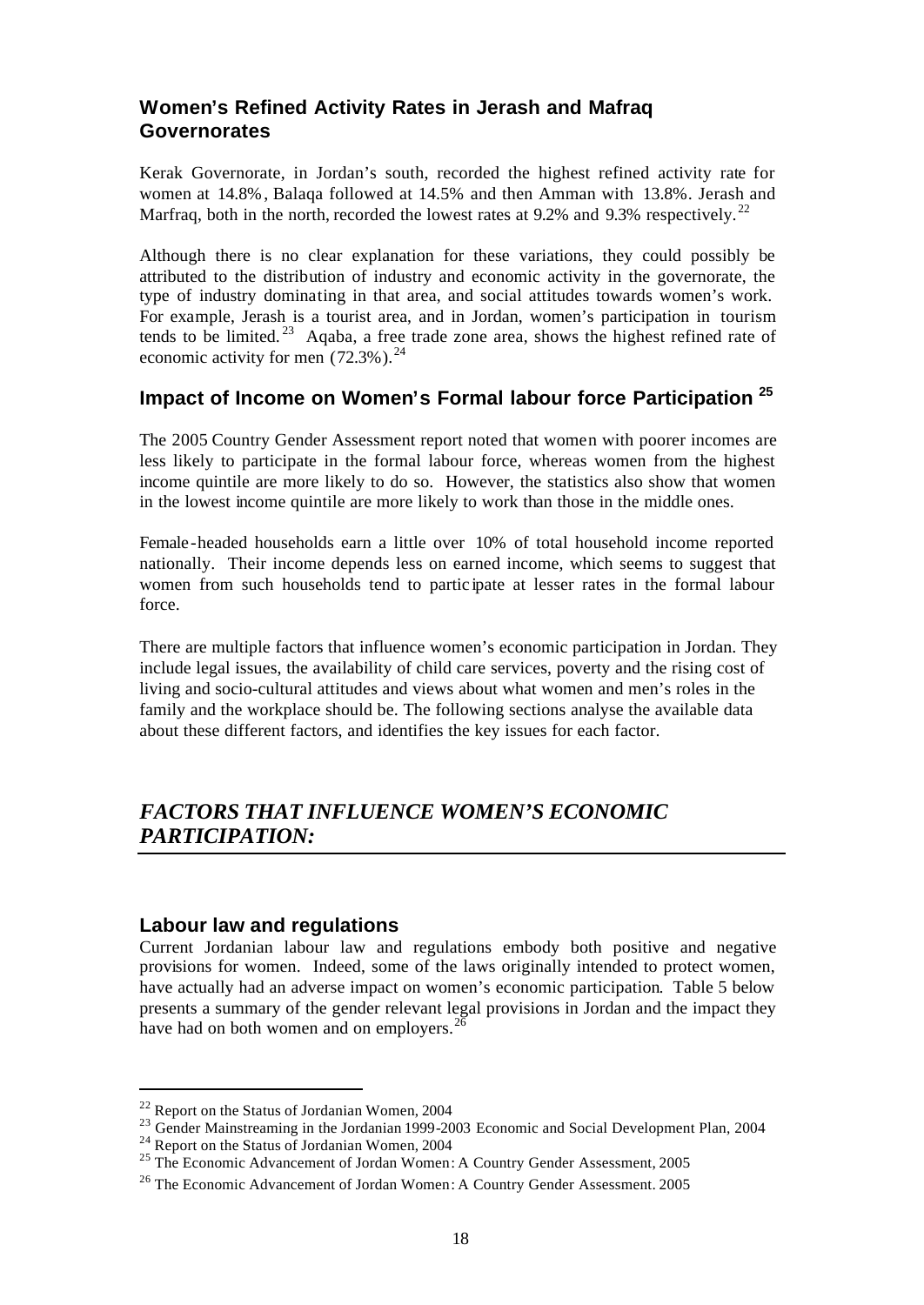| Table 5: Summary of Labour Laws and Regulation |                                                                                                                                                                                                                                                                                                                                                                                                                                                                                                                                                          |                                                                                                                                                                                                                                                                                                                                                                                                                                              |  |  |  |
|------------------------------------------------|----------------------------------------------------------------------------------------------------------------------------------------------------------------------------------------------------------------------------------------------------------------------------------------------------------------------------------------------------------------------------------------------------------------------------------------------------------------------------------------------------------------------------------------------------------|----------------------------------------------------------------------------------------------------------------------------------------------------------------------------------------------------------------------------------------------------------------------------------------------------------------------------------------------------------------------------------------------------------------------------------------------|--|--|--|
| <b>Gender</b><br><b>Issues</b>                 | <b>Legal provisions</b>                                                                                                                                                                                                                                                                                                                                                                                                                                                                                                                                  | <b>Impact</b>                                                                                                                                                                                                                                                                                                                                                                                                                                |  |  |  |
| Pregnancy,<br>maternity<br>and paternity       | 1996 Labor code – Law no $(8)$ forbids the<br>firing of pregnant women after the sixth<br>month of pregnancy, or of working<br>mothers during their maternity leave<br>Article 68 grants married couples a one-<br>time opportunity for leave without pay for<br>up to two years to accompany their spouse<br>if the other spouse is transferred to another<br>location                                                                                                                                                                                  | Positive impact in terms of supporting<br>women, however, employers may<br>terminate employment because of<br>pregnancy prior to the six-month cut-<br>off point.                                                                                                                                                                                                                                                                            |  |  |  |
| <b>Maternity</b><br>leave                      | Old civil service regulations of 1998<br>increased maternity leave from 60-90 days<br>(2002).<br>The 1996 Labour code requires the private<br>sector to grant maternity benefits to female<br>employees. Article 70 states that 10 weeks<br>of maternity leave should be taken before<br>or after delivery, provided that the period<br>taken after delivery is not less than 6<br>weeks, and it is illegal for women to work<br>during that period                                                                                                      | Labour law provisions covering<br>private sector employees sometimes<br>operate as a disincentive for private<br>sector employers to hire women.                                                                                                                                                                                                                                                                                             |  |  |  |
| <b>Child care</b>                              | The 1996 Labour code provides women<br>employees who have worked in<br>establishments of 10 weeks or more the<br>right to one year's leave without pay for<br>childcare purposes.<br>Article 71 grants the working mother the<br>right to a total of one hour per day to nurse<br>her children for a period of one year after<br>delivery<br>Article 72 requires employers with a<br>minimum of 20 married women to provide<br>a nursery and qualified childcare worker to<br>care for children under 4 years old, if there<br>are at least 10 children. | Disincentive to hire women<br>Discrimination of employers against<br>married, engaged or pregnant<br>employees, or even those with children<br>State recognition of parenting as solely<br>a female responsibility<br>Reflects a lack of state support for<br>incentives to private sector institutions<br>to establish appropriate mechanisms<br>for children care, including options to<br>reduce the costs to private sector<br>employers |  |  |  |
| Night work                                     | The 1996 Labour Code (article 69) night<br>work is prohibited for women between 7<br>p.m. and 6 a.m. "except in the instances"<br>specified by decision of the Ministry of<br>labour"                                                                                                                                                                                                                                                                                                                                                                    | May limit professional advancement<br>May deny women the opportunity to<br>engage in some professions                                                                                                                                                                                                                                                                                                                                        |  |  |  |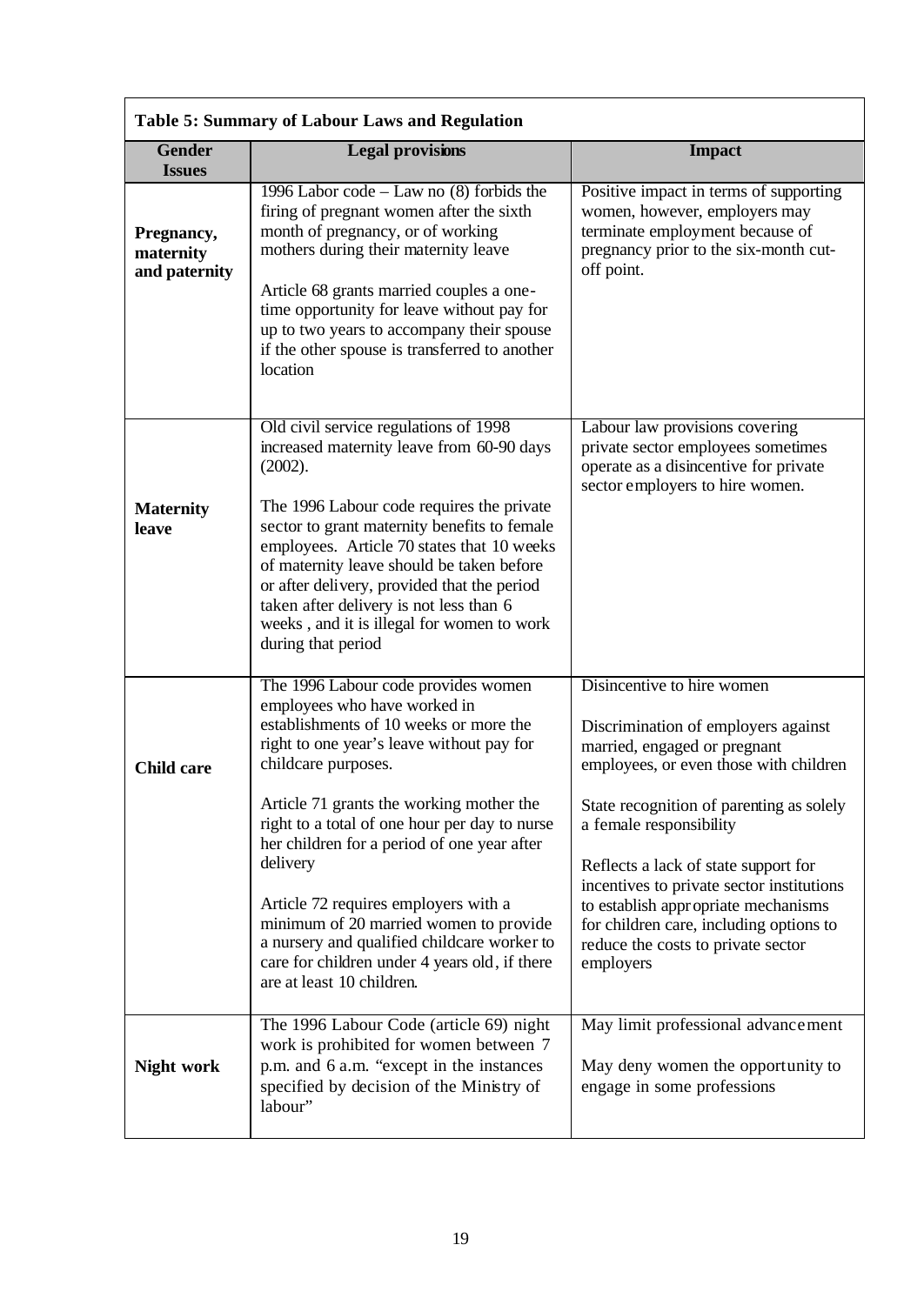| <b>Gender</b><br><b>Issues</b>                      | <b>Legal provisions</b>                                                                                                                                                                                                                                                                                                      | <b>Impact</b>                                                                                                                                                                                                                     |  |  |
|-----------------------------------------------------|------------------------------------------------------------------------------------------------------------------------------------------------------------------------------------------------------------------------------------------------------------------------------------------------------------------------------|-----------------------------------------------------------------------------------------------------------------------------------------------------------------------------------------------------------------------------------|--|--|
| <b>Prohibited</b><br>industries                     | 1996 Labour Code (Article 69) states<br>that the Minister of Labour can seek the<br>opinion of competent of official<br>authorities and decide on industries and<br>jobs prohibited to women                                                                                                                                 | Designed to protect women's safety,<br>but it:<br>Limits women's freedom of choice<br>Is outdated and also fails to provide<br>equal protection from hazardous jobs<br>to men                                                     |  |  |
| <b>Retirement</b>                                   | Article 41 of the 2001 Social Security<br>Law no. 19 states that the deceased<br>wife's pension shall be transferred to<br>her husband if he suffers total infirmity<br>or does not have any other special<br>income that equals his deceased wife's<br>pension, in which case he will only be<br>entitled to the difference | Unequal treatment for women and<br>men<br>State does not consider women as<br>primary household income earners<br>with equal responsibilities for<br>depends<br>Reduce the returns to women's labour                              |  |  |
| <b>Civil Service</b><br>employment<br>opportunities | Regulation no. 55 of 2002 stats that<br>"family allowances shall not be paid: a)<br>to a female employee for her children if<br>their father is alive and not retired and<br>will be paid b) by virtue of<br>permanent disability of her spouse"                                                                             | Unequal treatment of women<br>Unequal treatment of dependents of<br>female employees<br>Potential negative economic impacts<br>on families<br>State reinforces the perception of<br>female employees as secondary<br>breadwinners |  |  |
| <b>Income tax</b>                                   | Provisional income tax law no. 25 of<br>2001 states that either spouse may<br>benefit from tax relief. A wife may<br>enjoy total or partial tax relief if she is<br>furthering her education, responsible<br>for dependent children or their<br>education or has dependent parents                                           | Pre-2001 law provided for unequal<br>treatment of men and women, as only<br>the husband was entitled to tax relief,<br>unless the wife can claim that she was<br>the sole breadwinner                                             |  |  |

The table above highlights factors that influence women's decision to enter the market, as well as employer decisions to hire women, particularly in the private sector. There is also a general perception on the part of employees that the private sector tries to evade some aspects of labour laws and, in so doing, discriminates against women. Participants in the focus group discussions and some of the human resource mangers interviewed indicated that in their experience some employers make a point of hiring less than 20 married women at any one time to avoid the cost of having to set up a child care centre on site.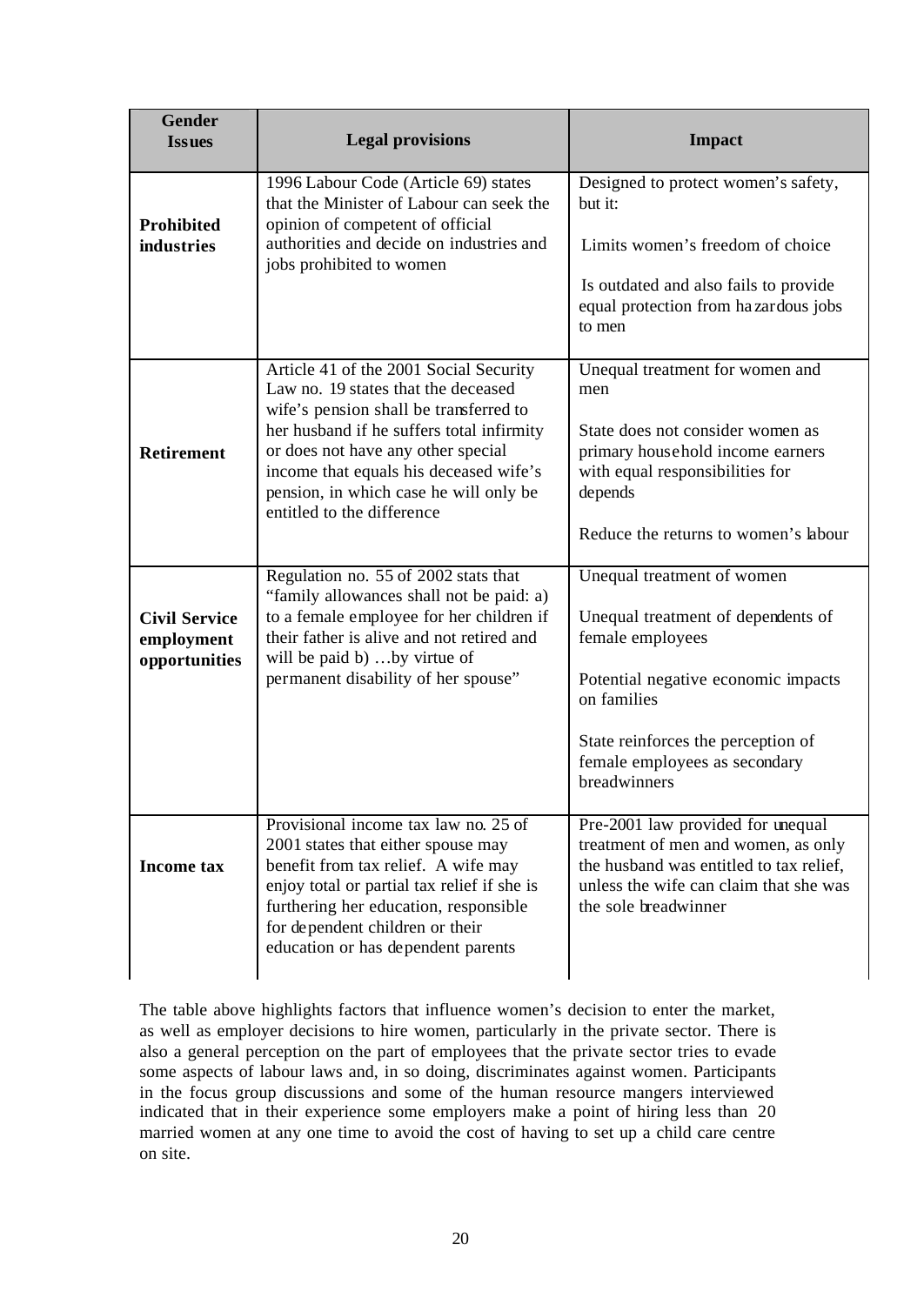There are also no provisions in the law or regulations that protect women from discriminatory practices or ensure their workplace safety. As a result women are vulnerable to sexual harassment. Even if they choose to report any sexual harassment incidents they are likely to be victimised and socially stigmatised.<sup>27</sup> The focus group discussions also indicated that some companies have an unwritten policy of harassing single female employees who marry to encourage them to quit their jobs. It was thought that this was due to some employers perceiving married female employees to be less productive and to avoid having to pay additional staff salaries during maternity leave.

#### **Maternity Leave**

Women are eligible for 70 days fully paid maternity leave, and employers are required to cover the women's pay during this period. Those interviewed in the focus groups thought that this policy served as a strong disincentive in any company with less than 200 employees. This is significant as 99% of all Jordanian companies fall into this category. For the smaller firms it is usually difficult to have someone on leave for several months, and to have to pay for two salaries for the same job for a  $70$ -day period.<sup>28</sup> The Office of Women Workers in the Ministry of Labour is hoping to address this issue with their current work on the establishment of a Maternity Fund, which would be divided among the government, employee and employer.

#### **On-site Childcare**

l

A key factor that limits women's participation in the private sector is that they do not have ready access to reliable and quality childcare services. Jordanian labour law states that if there are 20 married women in the company with children four years of age and under, the company is obliged to provide on-site childcare services – to be paid for by the employees. Some companies try to avoid this responsibility by limiting the number of married women hired to just 19. However, in general government officials noted that many companies and employees are not even aware of the childcare policy. Focus group participants also indicated that some employees are also afraid to ask for this childcare support unless their jobs are very secure.

Women workers also have the right to one hour a day for breastfeeding. This can also act as a disincentive for employers as it means that some of their female employees are not fully available to them. However, if there were more workplace childcare centers, it would be easier for women to take short breastfeeding breaks without a significant loss of work time and possibly would not consume any more time than the cigarette breaks taken by the majority of male employees.

The establishment of workplace childcare centers is also of interest to many male employees. Increasing numbers of men would like their wives to be able to work outside of the home due to the high cost of living. Having access to a workplace childcare center would make this much easier for them to do.

<sup>&</sup>lt;sup>27</sup> The Economic Advancement of Jordan Women: A Country Gender Assessment. 2005

<sup>&</sup>lt;sup>28</sup> The case study research seems to indicate that for the larger companies this is not a significant issue (refer to Chapter 3).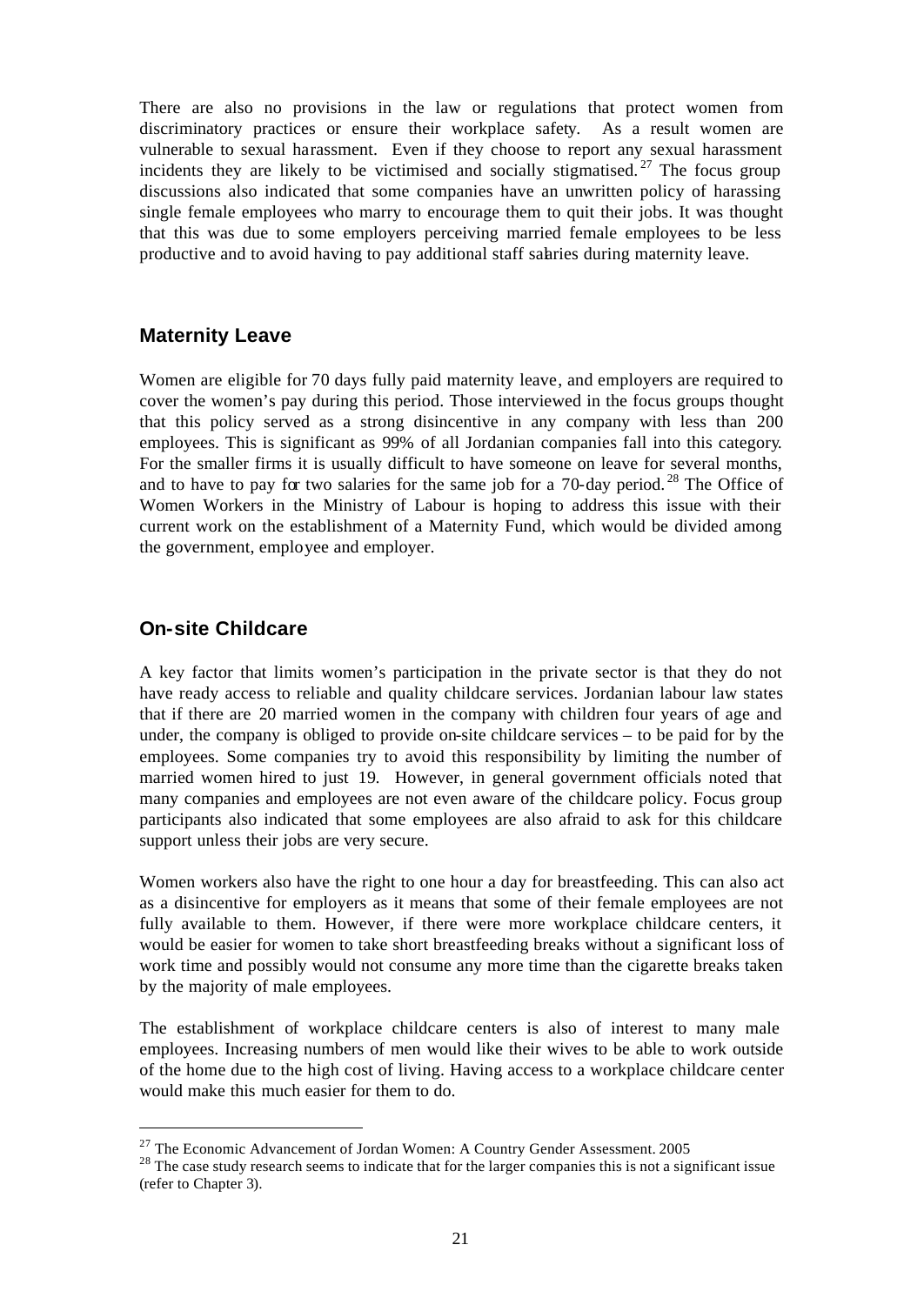### **Retirement Policies**

Jordanian law requires that every person working for an establishment of five or more employees be insured for retirement and other social security benefits. It is mandatory for women to retire at 55 and for men at 60. Some government officials considered this to be a form of discrimination against women since it deprives them of five years worth of contributions to the retirement scheme. It is also a factor that leads to men receiving better pensions than women. The case study research found that this policy also contributes to a general reluctance to hire women in the private sector as employers are concerned that they will have five years less benefit from any training investments they make in a long term female employee versus a long term male employee.

### **Social Security Issues**

The primary challenge identified within government social security policy related to women workers is that there is a perception that women do not need their own benefits when they are viewed as dependents. Some challenges that this perception has caused include:

- ? A social security policy that states that if a woman dies, her children are only eligible for a survivor's pension if she can prove that she was the family's main breadwinner. However, she is only considered to be the family's main breadwinner if her husband is disabled, and if he does not have an income. The woman also has to obtain a certificate from a judge by bringing two witnesses to prove that she is the family's main breadwinner. This can be difficult to arrange in the advent of unexpected or sudden death of the woman.
- ? A woman can also receive a survivor's pension if her parents die while she is still considered to be their dependent – that is either a minor or still at school/university. However, if a boy is 18 or over, even if he is still at school, he is not considered a dependent and so is not eligible for the survivor's pension.
- ? If the woman is working or is married she is not eligible if she is over 18 if she is married and not working, the dependency is considered to have passed over to her husband.
- ? The development of human resource policies in the private sector which provide for family allowances only for male, married employees and not for married, female employees on the premise that it is only the men who are the primary breadwinners in the family.

### **Lump Sum Compensation**

Another policy that affects private sector recruitment of women is that married women have the right to take up to a year's unpaid leave to look after their children. This also serves as a disincentive for private sector employers since they do not like the disruption it causes in their workforce.

Women are also entitled to take a lump sum from their pension contributions to help cover their expenses during this childcare leave. The only criterion to be eligible is if the person is a married woman who wants to take care of her family and has made at least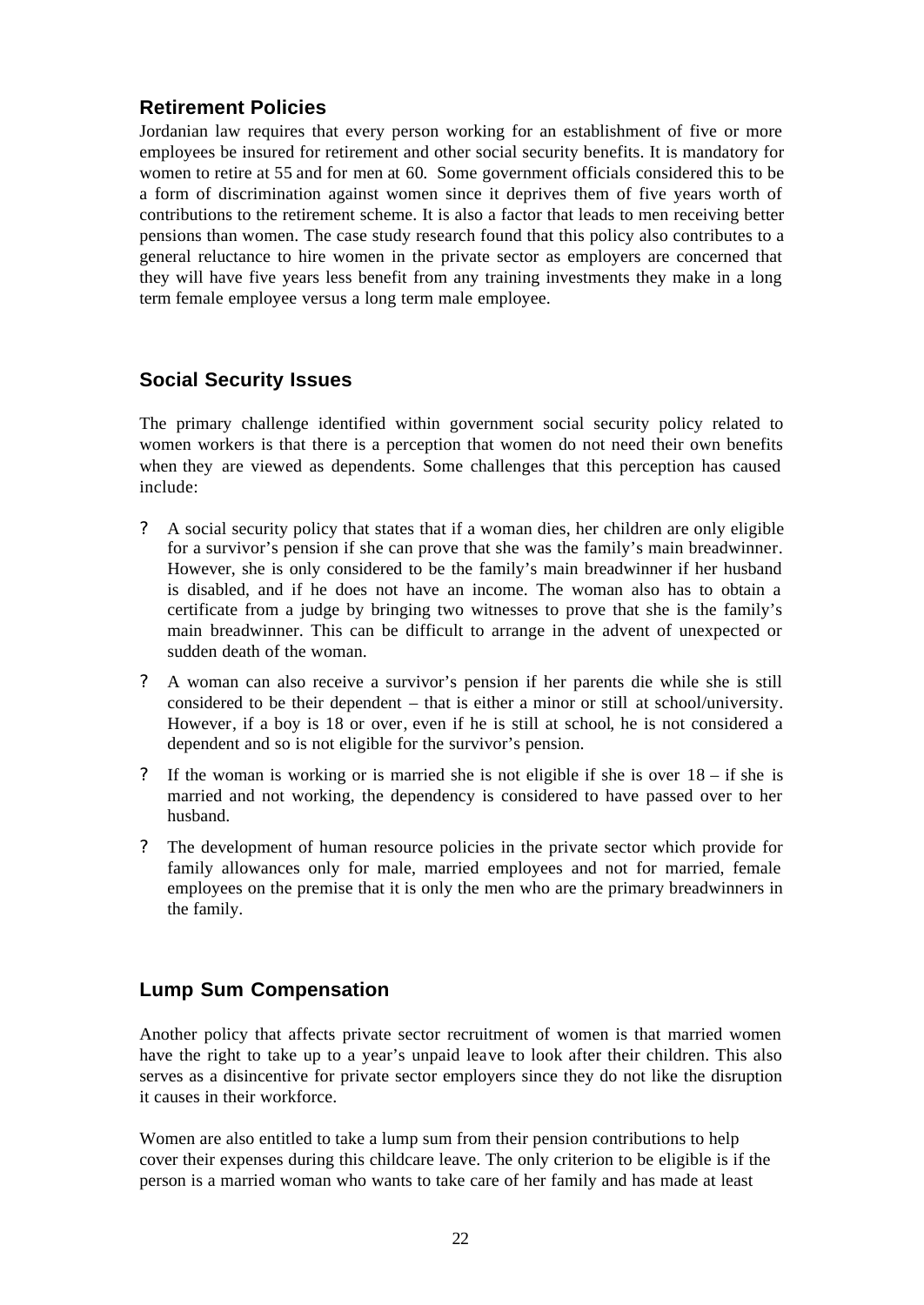one year of contributions. However, most women are not aware that if they request a lump sum payment and subsequently want to return to their jobs, they have to repay the funds withdrawn from their pension funds with interest. While fewer women are taking advantage of this option than in the past, there is still a general perception among women that they do not really need to safeguard their pension funds. The general expectation is that they will be looked after by their children, husbands or families.

#### **SUMMARY**

In general, Jordan has very progressive labour laws. However, the Ministry of Labour noted that many employers do not follow them and that female employees are not completely familiar with their own labour rights. Therefore is that there is a need to raise women's awareness of the laws and regulations. The government also needs to strengthen its capacity to enforce labour laws.

By stipulating laws intended to protect women, in some ways the state has unintentionally created a disincentive for private sector companies to hire women. Although some of these protective laws could be eliminated, others could be revised so that they could be applied more equitably for both men and women, and thus level the field for competition. For example, if married men were entitled to paternity leave and childcare services, this could change the scenario for how employers perceive women and the perception that childcare is solely women's responsibility. Similarly, if an equal opportunity law were enacted in which women and men had the right to take companies to court if they had demonstrated gender-based discrimination, this would also likely have a positive impact on female recruitment in the private sector.

# *SOCIAL AND CULTURAL FACTORS THAT INFLUENCE WOMEN'S ECONOMIC PARTICIPATION:*

#### **GENDER STEREOTYPING**

l

The Arab Human Development Report of 2004 noted, "despite laudable efforts to promote the status of women, success remains limited" (p.11). The report attributes this shortfall to the limited participation of women in public life, Jordan's personal status laws and the systematic violation of women's rights in the workplace. Underlying the obstacles that hinder women's advancement are the widely held social attitudes and perceptions about women's roles and acceptable behaviour. Indeed, the Jordan National Human Development Report 2004 noted "women are perceived as the primary source of affection and care for children and are responsible for domestic duties" (p. 113).<sup>29</sup> Working women are also expected to fulfil their domestic roles, even if their spouses are unemployed. This view is reinforced by le gal provisions that continue to treat women as dependents.

The study's NGO focus group also reported that when it comes to choosing between women and men, employers tend to choose men unless the woman has specific technical skills that are in high demand. They indicated that this was because mobility is much easier for men, and that some jobs require a lot of communication with male clients and this is both easier and safer for men. The group also noted that if it is a man doing the

<sup>29</sup> Jordan National Human Development Report. 2004.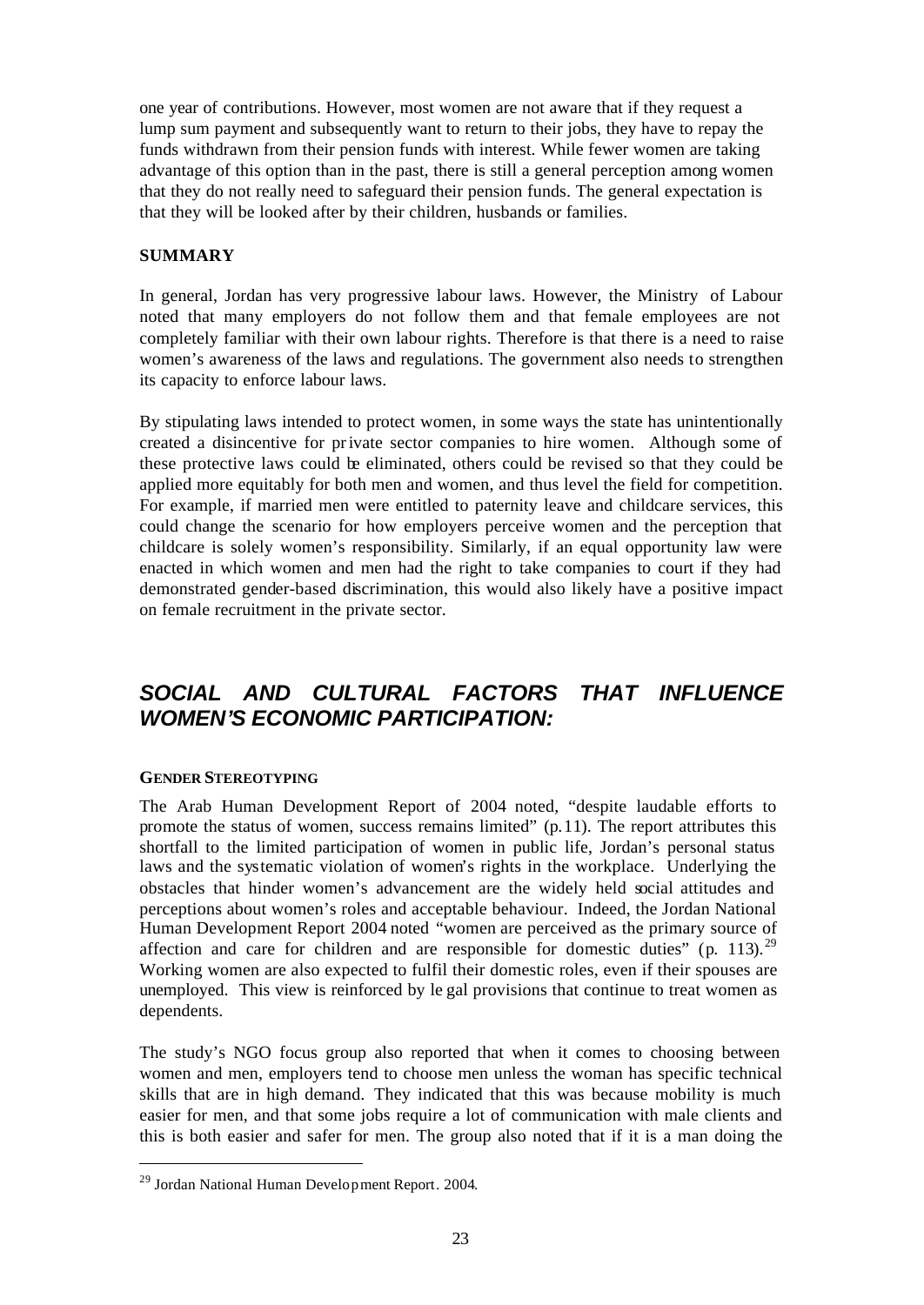hiring, the bias tends to be for him to hire men. In general, they observed that employers want someone who will continue their career. This finding was borne out by the findings of the following three case studies that found women are often not perceived as being as serious about their jobs as men due to their family responsibilities .

It also depends upon the job sector. If it is very technical in administration or finance, the focus groups and interviews indicated that employers will tend to select the woman, as these sectors are perceived to be suitable areas of work for women. Other industries where women are more readily accepted include the public sector, nursing, teaching, banking, textiles, pharmaceuticals, universities, secretarial work, IT, as well as most professional designations, and management consulting.

Some manufacturers prefer to hire women since many women are not seeking to grow in their careers. Consequently, they are more willing to work in lower paid and status jobs than many male employees. The textile industry was cited as an example of this. The work is tedious and needs dedication, and many employers think that women are much better suited for this type of work than men. It is also an industry in which employees do not develop skills over time and its employees tend to have a very transitory approach to their work. This suits women who plan on moving in and out of the formal workforce to accommodate their changing family needs and responsibilities.

In Jordan, women and men's socialisation process continues to reinforce women's role as caregivers and mothers. Despite efforts to represent women in different capacities, the educational curricula often continue to present women in a stereotypical form. Similarly, women are encouraged to study fields considered more appropriate for women. For example, more women enrol in the education, arts, humanities and medical science fields than men, while more men enrol in social sciences, business and law and the natural sciences. Only a few women join technical and vocational training courses (15,256 women as opposed to 41,534 men).

### **Perceptions about Occupations/Jobs Appropriate for Women**

There is also a widespread perception that some jobs, such as teaching, nursing are more appropriate for women since they are an extension of their care-giving role. Women are concentrated in these fields and are underrepresented in managerial and leadership positions even when there is a pool of well-qualified women upon which to draw. The case study results attributed this in part to a perception by some employers that women may not be capable of fulfilling these jobs, or of meeting job requirements such as late working hours due to their family responsibilities.

A recent study on women in tourism also noted that 25.3% of women working in the tourism sector were harassed by colleagues and customers, since it is not commonly accepted that women work in this field in Jordan. Women also tend to avoid working as tour guides since it may require them to move around quite a bit, including sleeping outside their homes, an activity which is not widely socially accepted for women.<sup>30</sup>

<sup>30</sup> Simaan, Ruba. Difficulties Facing Women in Tourism.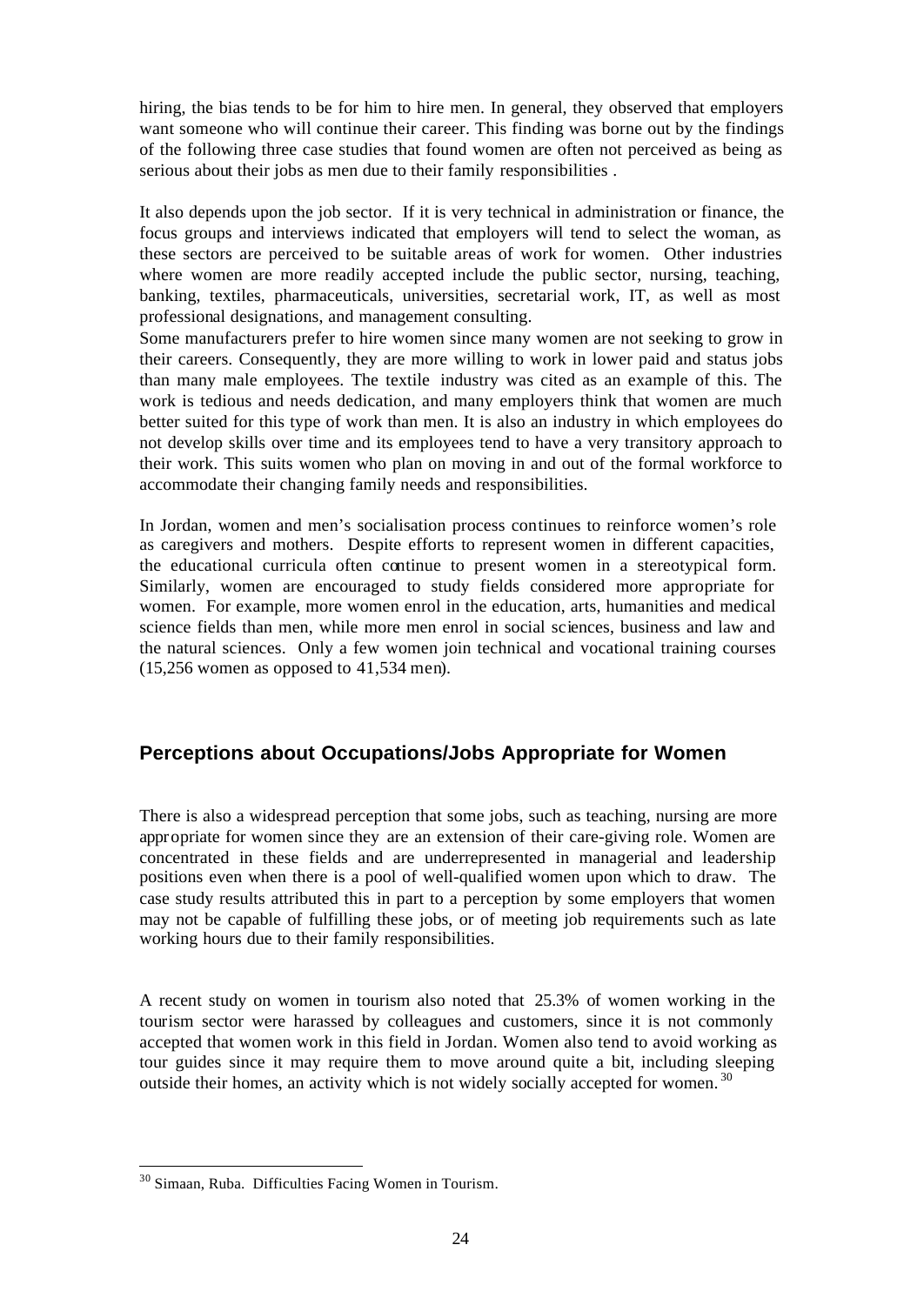Similarly, in the review of the Economic and Social Plan of 1999-2003 from a gender perspective, it was noted that the construction sector was "…inappropriate for women. Women are discouraged to join this field because it is a technical field that they are seen less capable of handling, especially that it requires field work and interaction with workers, who in most cases are men. Only 0.5% of construction engineers are women"  $(p. 35).^{31}$ 

The patterns above were further reiterated by specific examples of gender-based bias and discrimination given in the study's focus group discussions with women working in the private sector. These indicated that some occupations are simply inaccessible to women on the grounds of culture, religion, and safety concerns.

#### **Undervaluing Women's Capacities**

The study also found that women in Jordan tend to need more years of experience than men to hold the same job. The Country Gender Assessment (2005) notes that "surveys show that the average female wage earner in Jordan is likely to have 12.3 years of education, compared with 9.3 years for a male counterpart holding a similar type of job." While this highlights the fact that some women are overqualified for the jobs they assume, it also indicates that many employers require women to have higher qualifications to assume jobs for which their male counterparts are routinely hired with less qualifications.

This was further confirmed by interviews with female private sector employees. One Human Resources officer noted that they have observed a tendency of Jordanian companies to predominantly hire women who graduate with top grades and who are highly educated and qualified. In general, everyone interviewed noted that Jordanian women are highly educated and tend to be more qualified and have better grades than men. The Human Resources officer noted that in her experience, if her company has a vacancy she will receive 100 CVs. Of these, there will be 25 good CVs from women, and there will be eight good ones from men.

Almost all the women interviewed indicated that they had been recruited because they were among the top three students in their graduating classes. In general, this raises the question of how accessible the private sector is to young women who are not in the top ten percent of their graduating classes. It was also not clear if young men also need to be in the top of their graduating class to find a job or if this criterion mainly applies to young women.

# *Gender Bias in Recruitment*

<sup>&</sup>lt;sup>31</sup> Gender mainstreaming In the Jordanian 1999-2003, Economic and Social Development Plan: A case study – Jordanian National Commission for Women 2004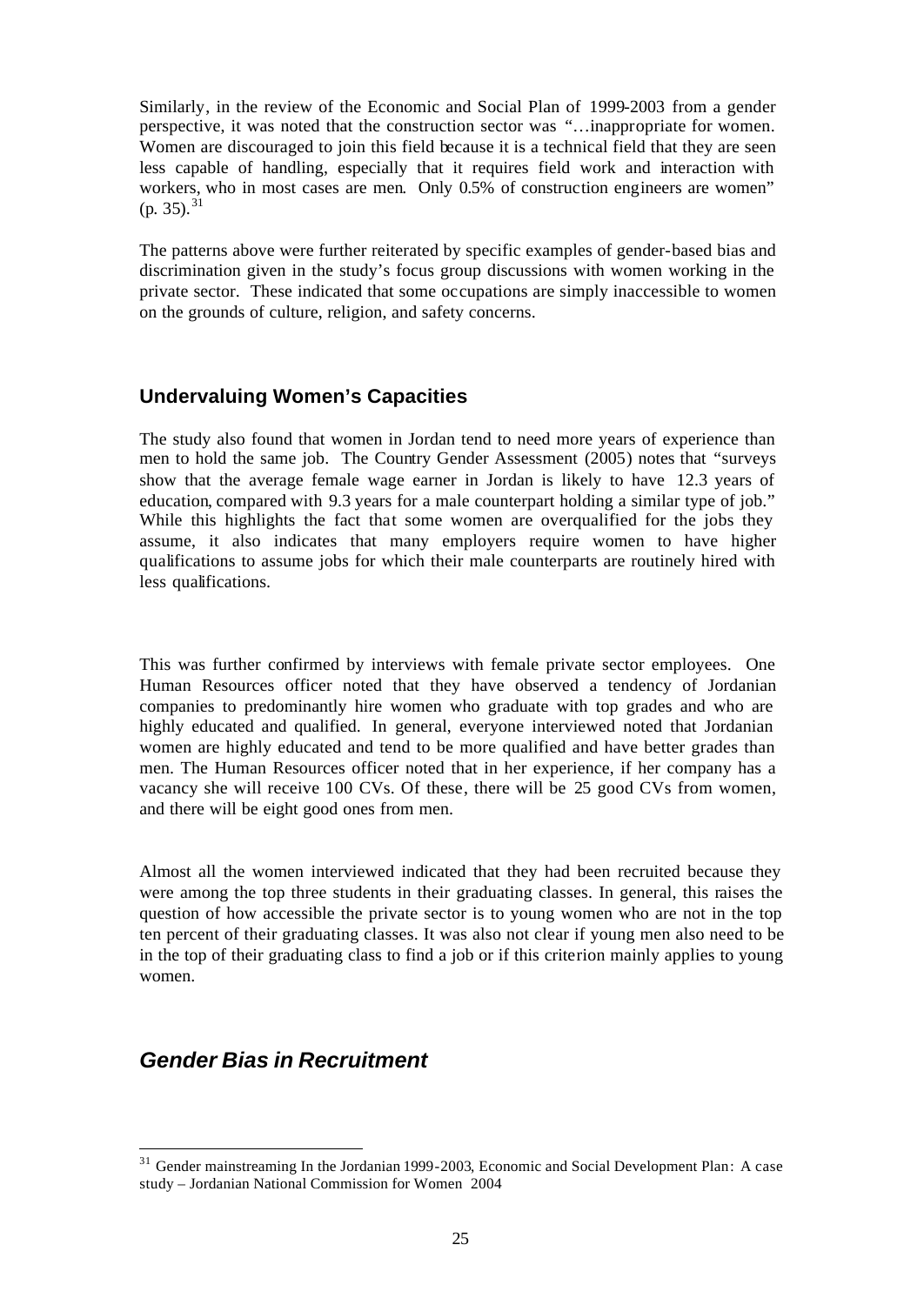The focus group discussions indicated that there are multiple reasons that many private sector employers prefer to hire men. These include:

- ? The expectation that private sector employees will work long hours and employer perceptions that women will not be able to do this due to their family responsibilities.
- ? Barriers from outside the company because the customers will not accept dealing with women in some fields or types of jobs.

One focus group participant noted that in her company their main clients are based in Saudi Arabia. Cultural and legal restrictions for women there make it challenging for their female staff to work there unless accompanied by a male relative. Therefore they restrict the recruitment of women to internal positions within the company that do not require travel. In another company, there is also a concern about women's safety and worker productivity. They feel that drivers, dock labourers and tallymen would not treat women employees well, or that if they were hired as sales representatives the work would take longer because the male workers would want to spend all their time talking to the women.

#### **Personal Appearance as a Selection Criteria**

In small companies the focus group participants indicated that employers' first choice is often for women who are attractive and who dress stylishly or elegantly. They noted that companies will advertise explicitly for attractive women, or will indicate a preference for a male or female employee for a particular position. One male job seeker interviewed who is working in a female-dominated profession observed that he felt that "the women will get more chances because they are more beautiful".

The NGO focus group observed that gender-biased advertising was an issue about which the Ministry of Labour needs to get tough in the future. The challenge, however, is that even if this practice is made illegal, employers who are determined to maintain gender bias in their hiring can still choose not to interview anyone who they do not consider to be the right sex or appearance for the job. Consequently, any change of the law in advertising law would need to also be accompanied by an employer awareness campaign.

#### **Religious Discrimination in Women's Recruitment**

The employees' focus group also noted that many young women who wear the hijab have trouble getting a job in the private sector. This problem is so pervasive that the friend of one focus group participant decided to wait until after her probation was finished to start wearing her hijab at work. However, it is not clear if the private sector bias against hiring women who wear the hijab is due to appearance-based or religious reasons.

### *Occupational Distribution of Women in the Workforce*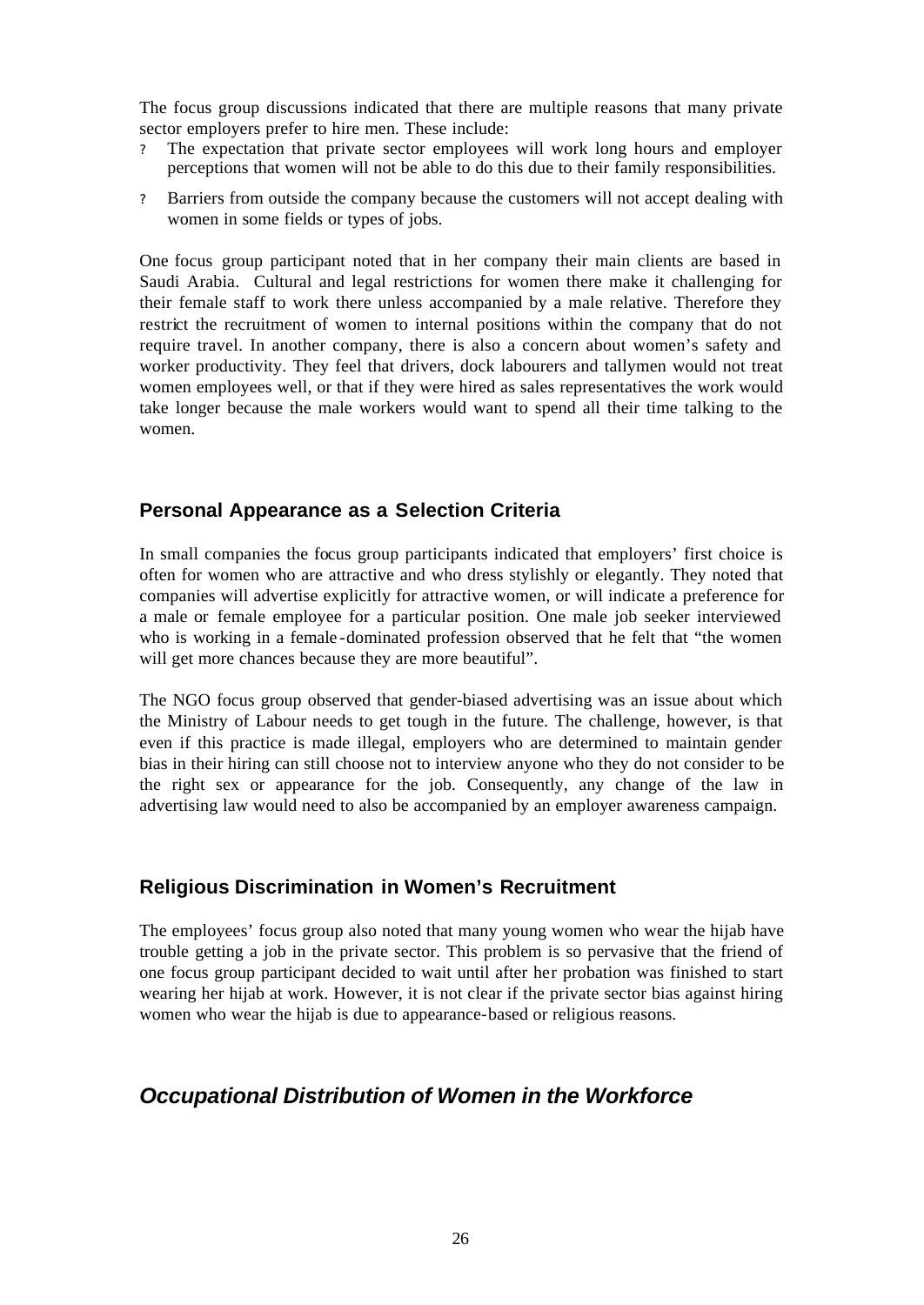Gender roles also appear to contribute to the dominance of women or men in particular job categories. The data in Figure 2 shows that the percentage of women represented in professional jobs is higher than in any other occupational categories for women. The distribution of men seems to be more balanced<sup>32</sup> across the board, and men also seem to dominate significantly in all sectors.



**Figure 2: Percentage of employed by occupation and sex, 2005**

Source: Al Manar Database, Employment and Unemployment Survey, 2006

Analysing the distribution of women in different fields of work, it is apparent that women are more likely to work in the education and health fields, as teachers and nurses, while men are more present in public administration and wholesale activities. More women work in the education and health sectors because socially the jobs in these fields are perceived as being more consistent with women's traditional gender roles within the household.

#### **Acceptance of Female Management**

Women who work at the managerial level may face additional challenges. Some female focus group participants who worked as managers noted that when most of their employees are male, they have found that the men do not like to discuss work-related problems with them as they are afraid of losing face in front of a woman.

Another participant noted, however:

l

"I have worked in the private sector for 22 years and have never had any problems with my employers. I work as a civil engineer and since it is a male-dominated profession I have always been careful to dress very conservatively with no make-up and I put my hair up. As a woman working in a man's world, I had to take these things into consideration. It just made my life easier. I also had no problems

<sup>32</sup> Human Resources Information (HRI) Assessment Report: Case Study "Unemployment" Al Manar Project. 2004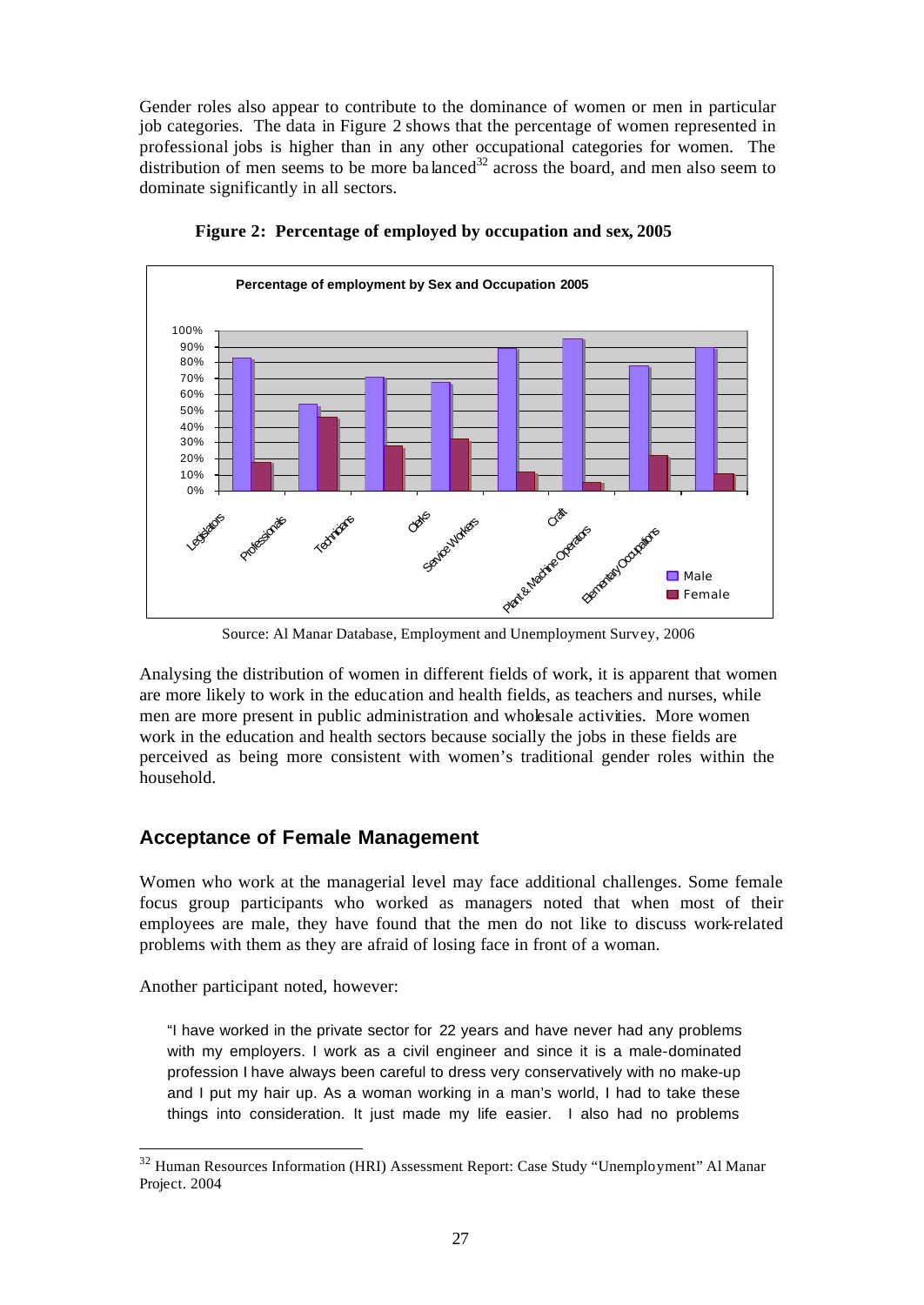working on-site. Because I was serious about my work, my colleagues took me quite seriously. I currently supervise 14 men and they all listen to me very well."

This would seem to give some indication that there is considerable variation in the experience of women managers, and is an area which would merit further study.

#### **Career Choices Made**

The focus group participants also felt that gender discrimination in the private sector is not just a question of employer-bias. The attitudes of the young women themselves are also important. A lot depends upon their upbringing and how they were socialized. They felt that if girls are brought up the same way as boys with regard to their expectations, they are more likely to seek work in the private sector and to see the advantages of working outside the home. They noted, however, that many other women only work until they find the right husband and once married, do not take their jobs as seriously, or else will quit.

The underlying idea of women being dependents leads to some job applicants coming in for their interviews with one of their parents. Sometimes the parents go to the extent of actually answering the interview questions for their daughters. This leaves a very bad impression about the potential female employee's ability to manage independently, and will generally lead to her being eliminated from the hiring process.

The male/female socialization process also leads to Jordanian women being more oriented towards a traditional role of homemaker and not to seek a career or job with much of a future. Many women prefer to work in the public sector where there is more flexibility regarding leave, the hours are more certain, there is no overtime, and more job security and holidays. All of these factors make it easier for them to manage their job and family responsibilities at the same time.

This trend is changing, as there is now an increasing need for two incomes for a family to manage. Consequently, there are now more men who are interested in marrying an educated woman who can work outside the home. The problem is that this increased level of female economic participation does not mean that their husbands are now sharing the housework – indeed, this would be seen as unmanly by most. As a result, increasingly women are expected to work both inside and outside the home. This leads to a significant increase in their workloads unless they have good support at home. One focus group participant noted that "behind every great woman there is another great woman – a mother, an aunt, or an excellent maid."

#### **Male/Female Job Priorities**

A new challenge has arisen with the trend towards increasing numbers of two-income families. If both the woman and the man in a family have good careers, his job still tends to come first when it comes to making career compromises. Focus group participants also noted that the men are especially reluctant to compromise if their job is at risk in any way, but that they do not hesitate to ask this of their wives.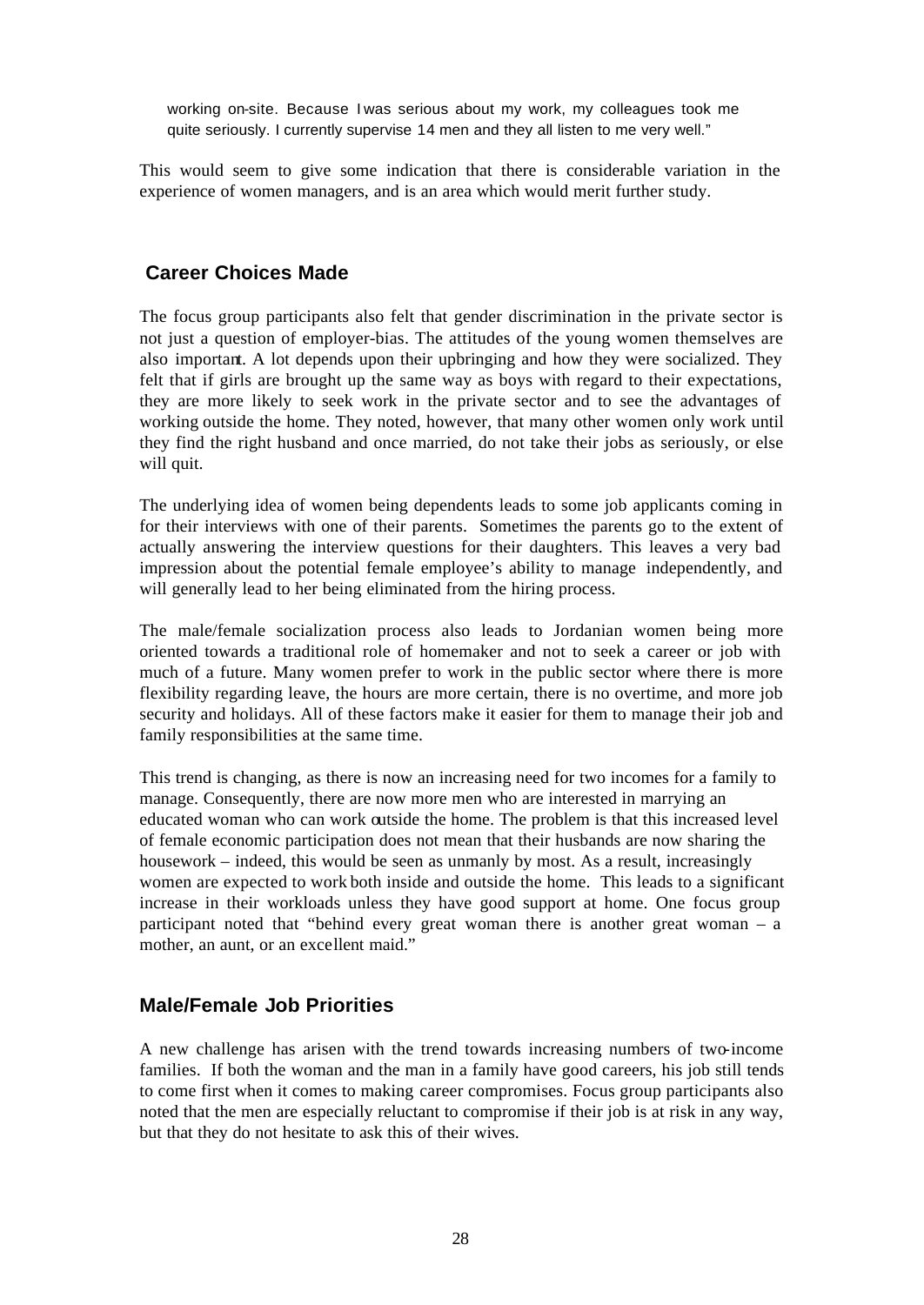Another focus group participant noted that maintaining closeness to her family was a far greater priority to her than earning a good salary. In general, it was felt that the women themselves tend to put their families first, and that this is a significant factor that employers take into account when deciding whether to hire male or female employees. This observation was borne out by the results of the case studies.

Focus group participants also noted that women do not generally challenge men in the workplace. They also receive fewer incentives to perform well than men. They are often happy to start with an entry-level position, and are less likely to complain about unfair or poor working conditions. Men, on the other hand, were observed to want to start at a higher level with a higher salary and would be quicker to change companies if they did not like the work situation. They also complain or protest if they do not like what is going on. Women tend to feel constrained to accept the situation and not to "make waves".

Focus group members also observed that men tend to want to be the boss and the leader. Therefore they perceived that men are not as willing to accept or learn from entry-level positions, and that they were also less willing to be accommodating in a workplace situation or stick with a less than perfect work situation. They also perceived that female employees are more loyal and trustworthy than men and that female employees were more likely to stay with a company longer regardless of the working conditions or compensation**.** Similar perceptions were also expressed by employees interviewed as a part of the three case studies outlined in Chapter Two.

#### **Factors Needed for Women to be Able to Work outside the Home**

"Women here do have equal opportunity – **if** her father supports her, **if** he sends her to college, and **if** she marries someone who is open she will not have any problems." (emphasis added)

Focus Group Participant

This sentiment was echoed by another focus group participant members who noted that:

"We are all educated – and **if** there is someone to support us, especially the husband, it is possible to work and have a family."

The "ifs" in these quotes are quite significant as they imply that many Jordanian women are in a position in which they are not the only person making a decision about their work and career choices. This observation is borne out by the responses made in the case study research in Chapter 2. It is significant as it means that women employees are perceived as being less reliable than men as their fathers and/or husbands may pressure them to quit their jobs to focus on their family responsibilities.

#### **Personal Factors Considered in Recruitment**

Another challenge that women encounter in private sector recruitment is the fact that they are often asked personal questions that are taken into account in hiring decisions. These questions include their plans for marriage, whether they plan to have children and would leave the workforce to raise them, and if their families would allow them to travel. Men are generally not asked these same questions. The HR Officer noted, however, that in her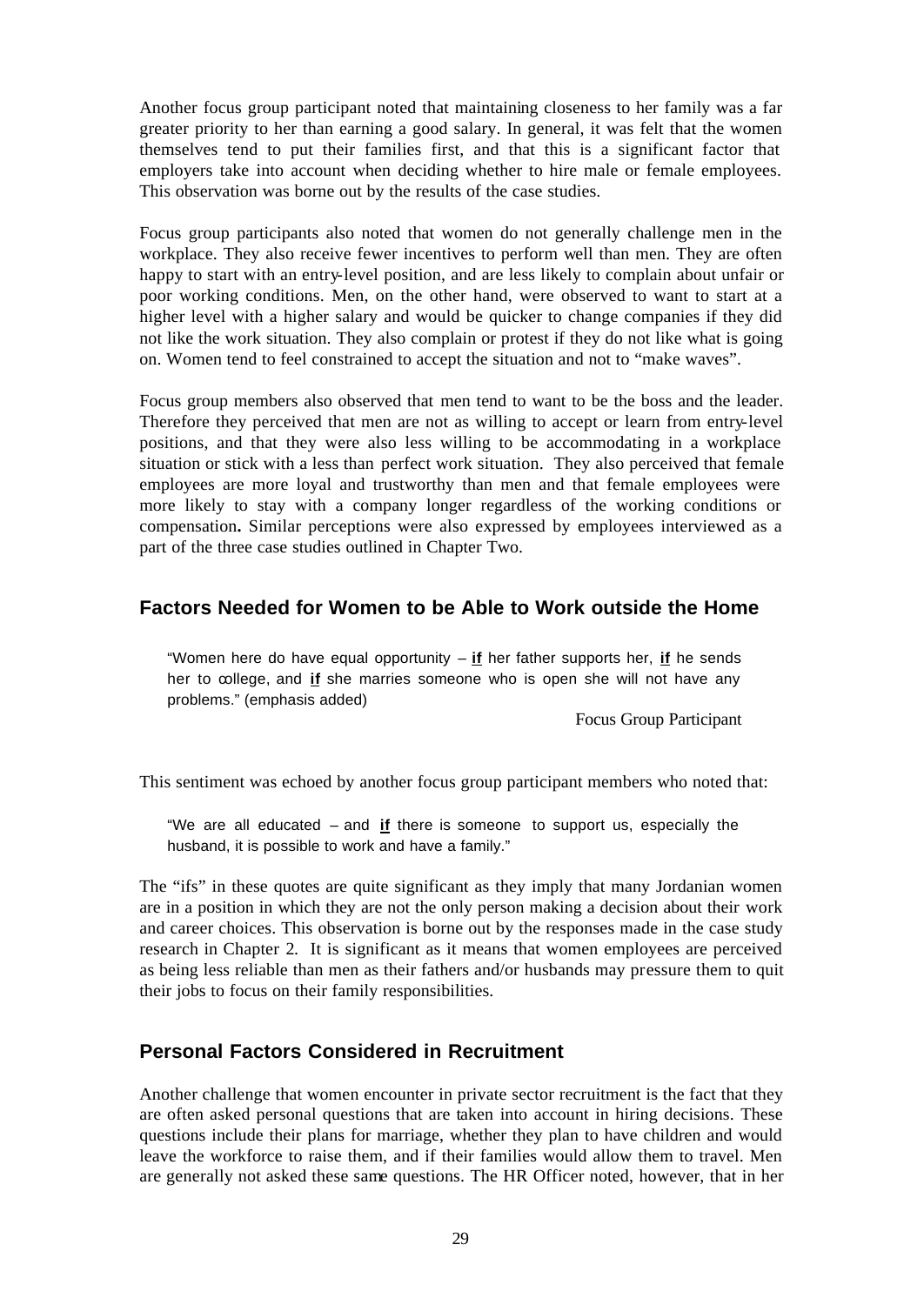company they routinely ask both male and female applicants detailed questions about their family members, such as what kind of work their relatives do, if their siblings withdrew from the workforce for several years to have children, etc. Their rationale is that people tend to follow family patterns and that knowing what their siblings or cousins did will give the company a good indication of how the person being interviewed will behave in a similar situation. She did not perceive this practice to be unfair, but did offer the candidates the option of not answering these questions.

#### **Employer Response to Marital Status**

In some companies the concerns about paid maternity leave and the perception that married women with children are not as serious employees are so strong that as soon as women become engaged, they start to be harassed by their employers in effort to get them to quit. This harassment can take the form of other employees starting to avoid her, or her supervisors asking her to do extra tasks and unpaid overtime. They sometimes also start making a big deal about small tiny mistakes that normally would have been ignored. One focus group participant noted that until recently one of Jordan's large banks had a policy to automatically fire any female employees as soon as they got married. This allowed them to avoid paying for maternity leave benefits

Other women get engaged and married and have children and find that there is no change in how they are treated at work. For others the challenge begins at home. One focus group gave the example of a woman in her company whose husband does not like her to travel on business and harasses her if she does. He is afraid that if she travels on her own, people will think she has left him. Another challenge is that sometimes women's work behaviour changes when they get engaged and they start taking off time to organize their weddings. She also noted many women lie about this, as they are afraid it will affect their employment status or chances.

#### **IMPACT OF DISCRIMINATION AND SOCIAL ATTITUDES ON WOMEN'S EMPLOYMENT**

In Jordan, the private sector recruits more than  $60\%$  of men and  $55\%$  of women.<sup>33</sup> **However, many women and men prefer to seek jobs in the public sector despite the fact that the majority of employment opportunities are generated by the private sector.** 

**Currently government employment opportunities are decreasing due to measures to reduce civil service employment. Despite this, Civil Service Bureau statistics for 2003 show that the number of women applicants to the public sector is significantly higher than that of male applicants. Also of interest is that men's recruitment rates are higher than women's, standing at 4.5% while for women it was only 2.3%.**34 This difference may be an indication that there is a gender bias in private sector recruitment.

<sup>33</sup> Report on the Status of Jordanian Women. 2004

<sup>34</sup> Human Resources Information (HRI) Assessment Report: Case Study "Unemployment" Al Manar Project. 2004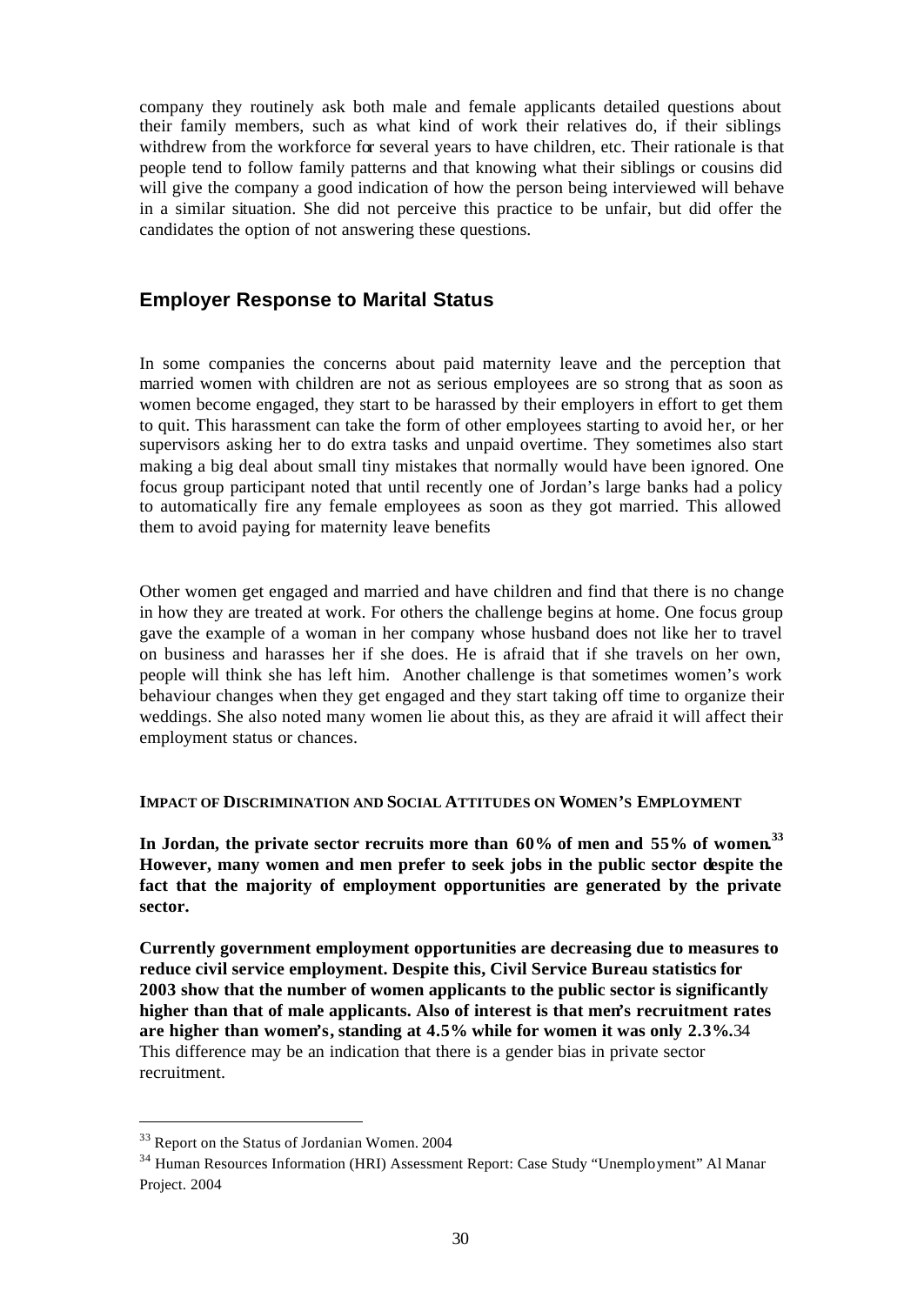Table 6 below provides a comparison between the public and private sectors that may partially explain why women tend to prefer the public to private sector as an employer. It also outlines the obligations of both sectors towards women employees.

| Table 6: Comparison between private and public conditions of employment for |  |  |
|-----------------------------------------------------------------------------|--|--|
| women                                                                       |  |  |

| <b>Labour Requirement</b> | <b>Pubic Sector</b>       | <b>Private Sector</b>   |  |  |
|---------------------------|---------------------------|-------------------------|--|--|
| Minimum wage /            | 120 JD (this is a general | 85 JD                   |  |  |
| month                     | standard, but is not      |                         |  |  |
|                           | applicable for all public |                         |  |  |
|                           | sectors organizations)    |                         |  |  |
| Working hours             | 7 hours                   | 8 hours                 |  |  |
| Tenure                    | Security of tenure        | Contractual             |  |  |
| Paid maternity leave      | 90 days                   | 70 days                 |  |  |
| Costs covered by:         | Government                | Private sector employer |  |  |
| <b>Lactation Leave</b>    | 1 hour per day            | Not prescribed          |  |  |
| <b>Nursery Care</b>       | Not Prescribed            | Fully funded on-site by |  |  |
|                           |                           | company once 20 married |  |  |
|                           |                           | women are hired         |  |  |

Source: The Economic Advancement of Jordan Women: A Country Ge nder Assessment, 2005

Figure 3 below illustrates the distribution of women and men in decision-making positions in the public sector.





Source: Al Manar Human Resources Information Database, 2005 (www.almanar.jo)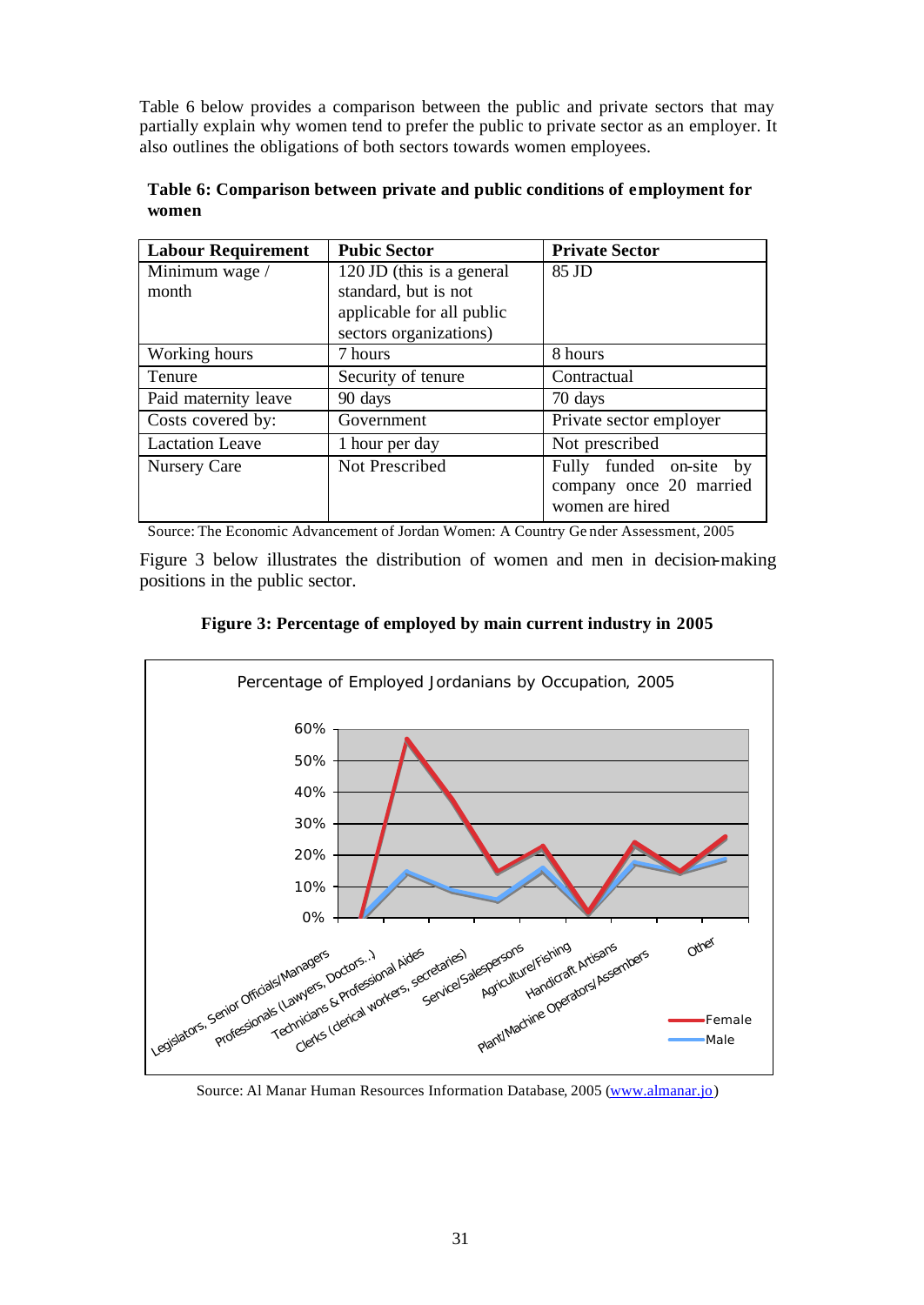### **Women Under-represented in Public Sectors Decision-Making Posts**

The distribution of women in the public sector shows that women are concentrated in the health, education and social work areas. They are least represented in senior positions and in defence; the latter most likely as defence is seen as a male job since it potentially involves a combat role . Of 5 senior category posts, only four (4) were held by women. Similarly of 1072 posts in defence, only 79 were held by women. While there has been some increase in the percentage of women in more senior posts since 1996,<sup>35</sup> this discrepancy in job distribution in the different categories seems to suggest that perceptions of women at work remain based on more traditional gender roles.

#### **Private Sector Working Conditions for Women and Men**

The impact of women and men's traditional roles extends to private sector firms and is reflected in the gender segregation of jobs, working conditions, spatial segregation in firms/industries, and in recruitment practices. While wor king conditions for women in the trade and service sector differs from that of women in the manufacturing sector,  $36$  in general, the following patterns prevail:

- ? Segregation between men and women in terms of job type is not uncommon;
- ? Women's vertical mobility is limited in industrial work. As Kawar notedwomen:

"performing manual labour have few chances for mobility in most industries. The most the women can aspire to in such occupations is the post of supervisor. Such cases are limited to supervising other females and pay is only marginally higher." (p. 90)

- ? Spatial segregation sometimes discourages women's participation in a particular industry, especially if the majority of workers are men.
- ? Most industries prefer to hire young women since they are considered to be more energetic and are less likely to incur maternity leave costs.

# *INCOME, WAGES AND BENEFITS*

### **Women's Average Monthly Wage In Private And Public Sectors**

Jordan like most other countries records a lower average wage for women than men. Figure 4 shows that women monthly income is concentrated between the "less than 100 JD" and the "100-199" income brackets. However, the average number of women earning from 200-299 is higher than that of men. There is no clear explanation for this. It would also be useful to gain a better understanding of whether women stay in the income bracket for a longer time period than men.

<sup>&</sup>lt;sup>35</sup> Report on the Status of Jordanian Women. 2004

<sup>&</sup>lt;sup>36</sup> Kawar, Mary. Gender Employment and the Life Course: the case of working daughters in Amman, Jordan. 1997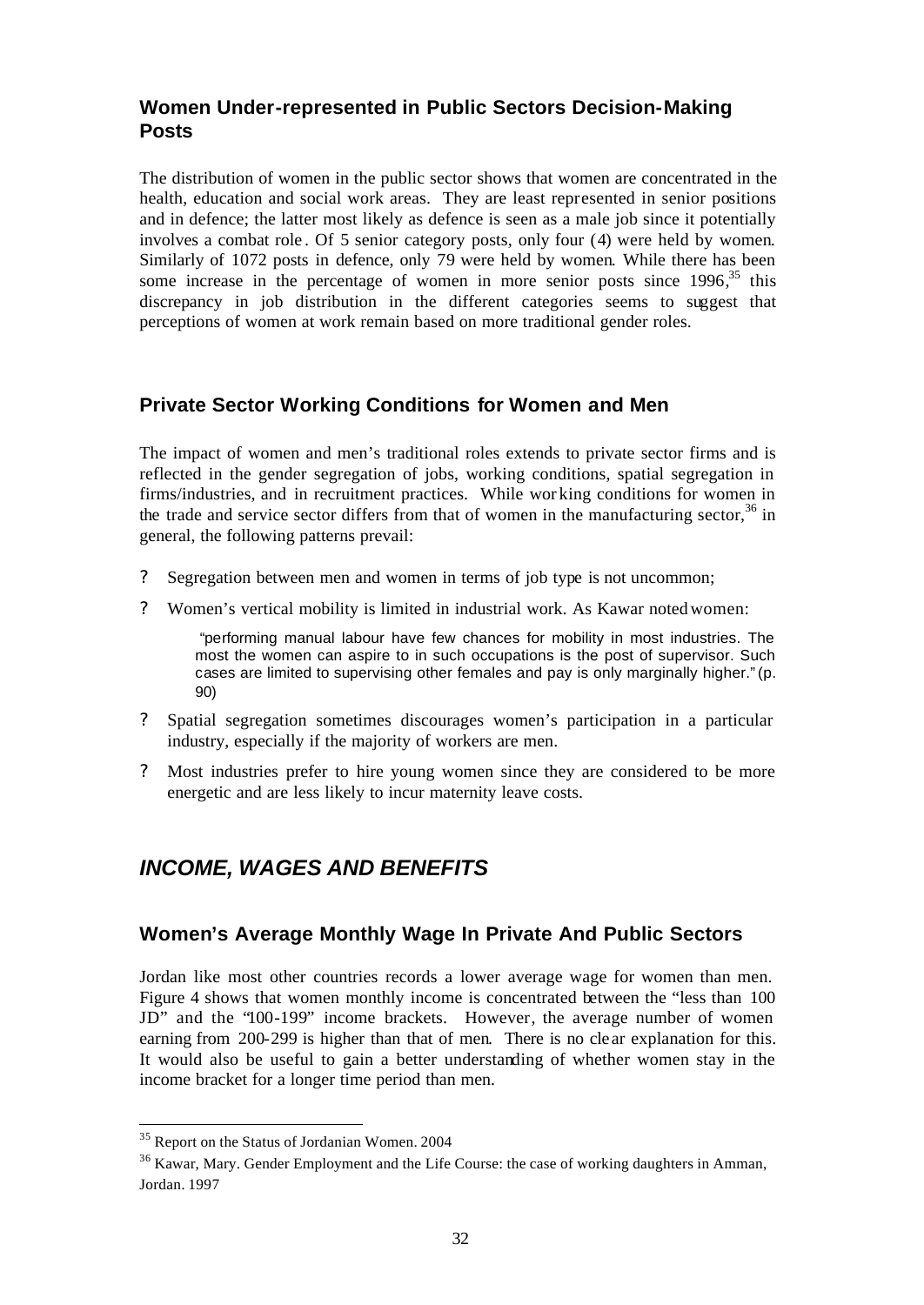

**Figure 4: Employed Jordanians, age 15+ by monthly wage and sex**

Source: Al Manar Human Resources Information Database, 2005 (www.almanar.jo)

# *W***age** *Differences among Men and Women in Private and Public Sectors*

According to Al Manar, in 2005, the average monthly salary for public sector male employees for 2005 was 284 JD and 258 JD for women. There are also variations across the governorates where the gap is often in favour of men. In Amman, the average wage for men is 327 JD compared to 278 JD for women. However, these differences are not consistent across the country and in Zarqa, for example, women's average income is 191 JD as opposed to men at 185 JD.

The average wage for men and women in the private sector is lower than that of the public sector. In the private sector the average wage for men was calc ulated to be 266 JD and for women 210 JD. Seeing that the private sector in the last few years witnessed some structural changes, the differentials not only explain why women prefer to work in the public sector, but also may highlight why there is a widespread perception that the private sector is unfair to its employees.

#### **Low incomes For Men and Women**

Table 7 confirms that it is difficult to compare the figures of actual working hours, income and sex without taking into consideration the type of job, educational level and work experience. However, it does show that a large number of men and women work earn less than 200 JD per month. No doubt this pattern affects married women's choice of work as the demands on their time, when holding such a job, would be difficult to manage along with their homecare responsibilities. Despite this, many women do undertake poorly paid work, indicating that women are interested in /or need to be working outside the home even though the double workload may be exhausting for them.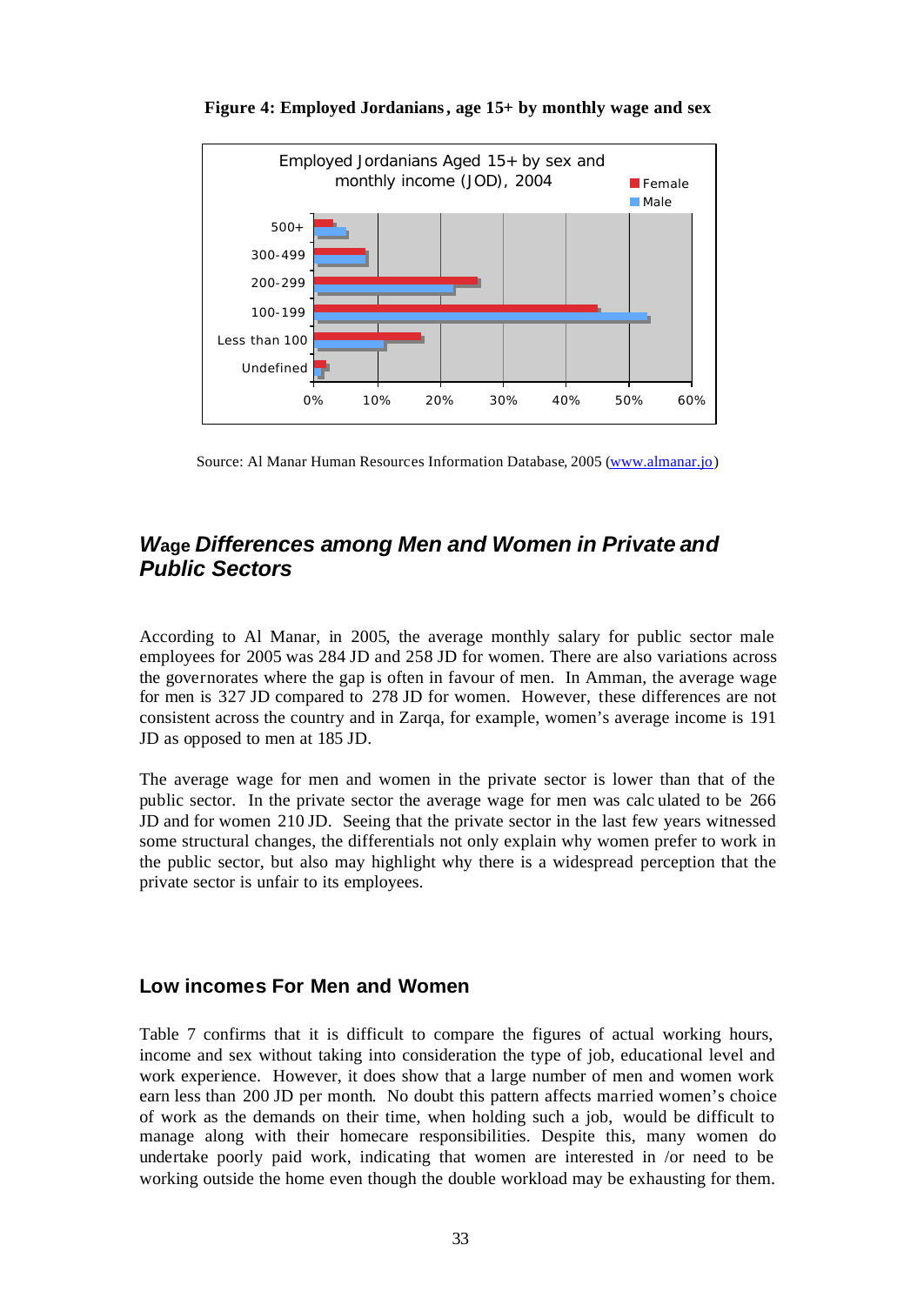| <b>Table 7: Employed persons aged 15 and above by number of actual weekly working</b><br>hours, monthly income and sex: 2002 |      |        |      |        |          |        |      |        |  |
|------------------------------------------------------------------------------------------------------------------------------|------|--------|------|--------|----------|--------|------|--------|--|
| <b>Actual</b><br>Working<br>Less than 100<br>.ID<br>100-199 JD<br>200-299 JD<br><b>Hours</b>                                 |      |        |      |        | $300+JD$ |        |      |        |  |
|                                                                                                                              | Male | Female | Male | Female | Male     | Female | Male | Female |  |
| $14 - 1$                                                                                                                     | 45.9 | 48.2   | 33.4 | 28.3   | 14.2     | 21.5   | 5.9  | 2.1    |  |
| $36 - 15$                                                                                                                    | 17.1 | 19.4   | 51.5 | 49.2   | 20.9     | 23.6   | 10.5 | 7.8    |  |
| $50 - 37$                                                                                                                    | 11.7 | 21.3   | 52.8 | 43.9   | 21.1     | 22.3   | 14.5 | 12.4   |  |
| $51 - 70$                                                                                                                    | 17.6 | 36.9   | 52.3 | 37.5   | 16.7     | 17.8   | 13.4 | 7.8    |  |
| $71+$                                                                                                                        | 18   | 39.6   | 52.2 | 44.8   | 16.8     | 12.5   | 13.1 | 3.1    |  |

#### **Retirement, Pension and Social Security Benefits**

Another issue is that pension and social security packages do not provide the same treatment for women and men even though both sexes contribute similar amounts. For example, pensions and social security pay do not pass onto a woman's hus band or offspring if she dies, but do if the husband dies. Moreover, women are only entitled to a child allowance if their husband is deceased or disabled even though she contributes similar rates as her male counterparts. Policies such as these highlight the perception that women's income is secondary to that of men's, when, in fact, it may not be the case.

In the none-wage benefits area there are only slight differences between the private and public sectors. For example, while health insurance is mandatory for public employees, it is not in the private sector. The retirement law also covers only public employees, while social security law only covers the specific groups of private sector employees who are subject to the labour code. This effectively exc ludes large numbers of workers.

### *Women and Men's Unemployment*

l

Figure 5 shows that unemployment rates for women are higher than for men. The estimated unemployment rate for men is 14%, while for women it is 21.9%.<sup>37</sup> Geographically, unemployment among men and women also varies. In 2006, the highest unemployment rate for men, 19.1%, was recorded in Karak and the lowest in Amman 9.9%. For women, the difference was greater. The highest unemployment rate was recorded in Karak, at 34.9%, and the lowest in Aqaba at 23.3%. While this may be attributed to the different distribution of economic and industrial activities in Jordan, it is also affected by Jordanian society's perception of women's roles and the relative importance of women and men as family breadwinners.

Data shows that the prevalence of unemployment among women aged 15-19 years is higher than other age groups (44.4%). In fact, approximately 48.4% of unemployed women are between the ages of 15-24 years. As such, it is not surprising that 74.5% of unemployed women have never been married. The situation is similar for men. The highest rate of unemployment (35.4%) is recorded among the 15-19 year age group, and

<sup>&</sup>lt;sup>37</sup> Department of statistics figures for 2006 estimate unemployment for women at 25% and for men at 11.9%.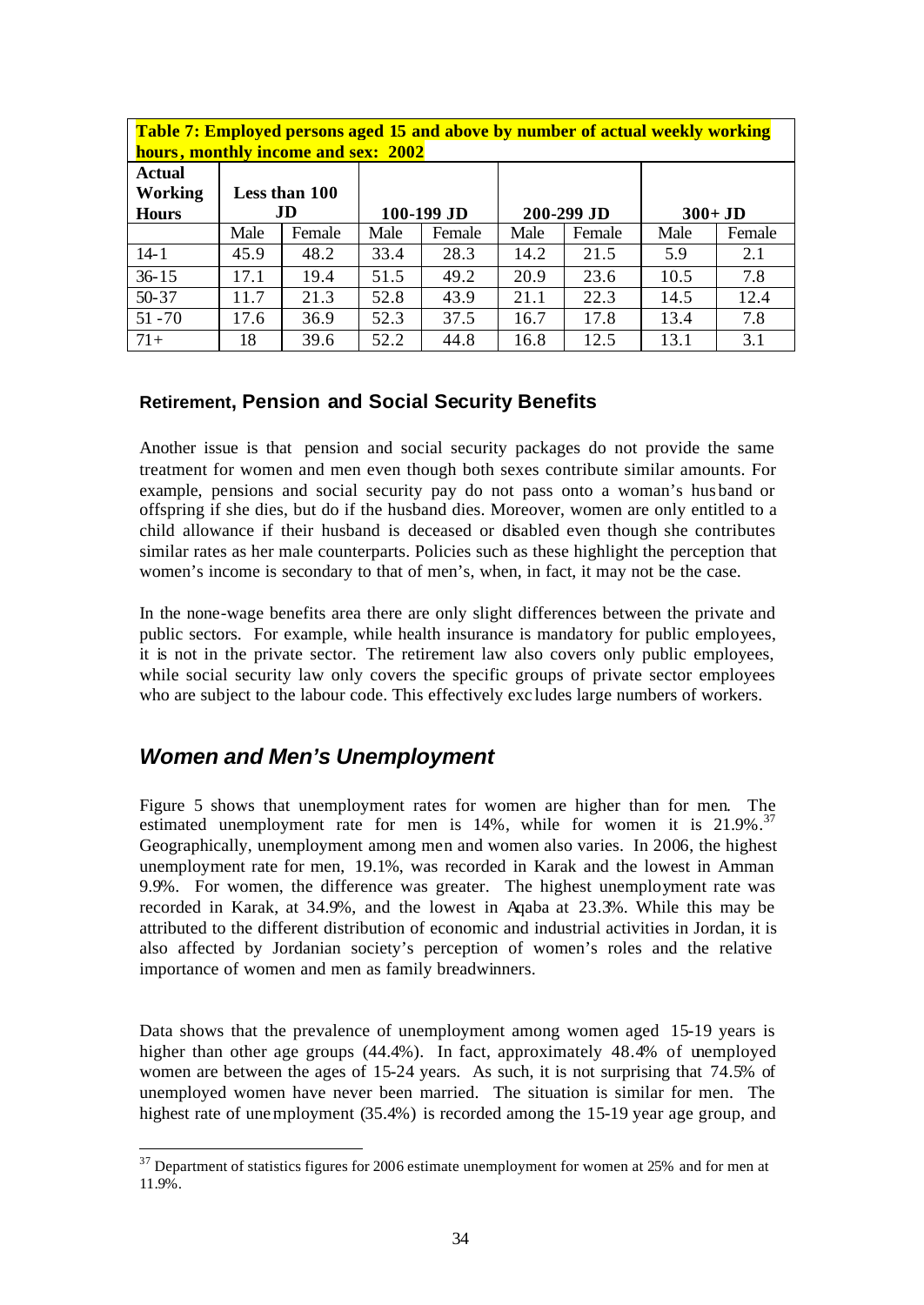single men constitute 76% of the unemployed. Unemployment for married men and women dr ops sharply but still remains higher for women at 5.8% and 13.4% respectively.<sup>38</sup>

The Report on the Status of Jordanian Women found that 38.2% of unemployed women hold secondary or middle diploma degrees. The unemployment rate for women with bachelor degree holders is 50.2%, almost three times higher than that of their male counterparts (14.5%). Moreover, the incidence of unemployment among illiterate men is higher than for illiterate women. Unemployment among women with less than secondary schooling is slightly higher (16.8%) than that of men with similar education levels (13.4%).

Although there are different figures about the percentage of female and male unemployment rate by duration, all the data show that women are more likely to experience long-term unemployment than men. The difference is not great but still highlights a pattern worth noting.<sup>39</sup>



**Figure 5: Duration of unemployment by sex, 2004**

Source: Al Manar Human Resources Information Database, 2005 (www.almanar.jo)

# *Discriminatory Practices Affecting Women*

Jordanian law unintentionally discriminates against women with regard to their pension and social security rights. This is one factor that may deter some women from participating in the economy. Early retirement provisions have also led some managers to exclude women from training and promotion opportunities, on the grounds that it is not worthwhile to invest in building their capacities since women employees will be with the company for five years less than male employees. This limits women from reaching senior positions and contributes significantly to the glass ceiling phenomena. Women, however, tend to accept the discrimination they encounter for fear of repercussions and possible job loss. In some cases, women encountering this discrimination deal with it by seeking early retirement, thus reinforcing employer perceptions that it is not worthwhile to invest in female employees. Some discrimination against women employees also appears to be based on religion and focus group participants noted several incidents in which women who wear the hijab face recruitment challenges in the private sector. This is another area that could benefit from verification through further research.

<sup>&</sup>lt;sup>38</sup> Report on the Status of Jordanian Women. 2004

<sup>&</sup>lt;sup>39</sup> Human Resources Information (HRI) Assessment Report: Case Study "Unemployment" Al Manar Project. 2004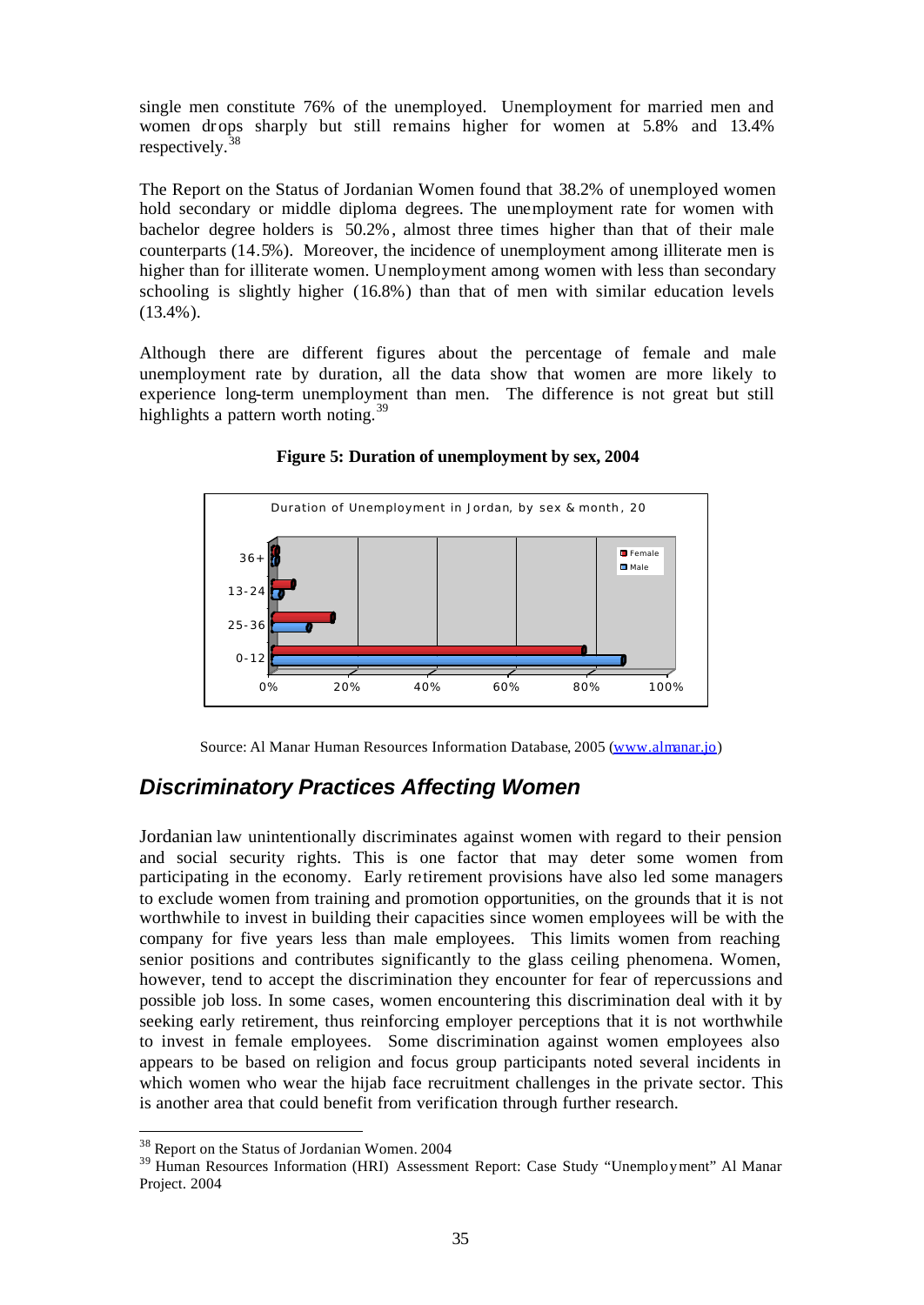# *Sexual Harassment in the Workplace*

Although there is little information about the prevalence of harassment at the workplace, it is thought to be more widespread than is reported officially. In several organisational studies women have reported that their male colleagues tend to flirt with them and sometimes verbally intimidate them by making comments with sexual connotations. However, when women are subject to harassment, they tend not to report it out of fear of being victimised and disgraced. The situation becomes more critical when the harasser is their supervisor or from senior management.

B**oth the HR officer interviewed and the NGO focus group noted that there is a need to teach both young men and women the importance of communications at work, how to problem solve and how to deal with the politics of working in a company. This seemed to be particularly an issue when dealing with issues of sexual harassment in the workplace. Currently it is not unheard of for a female employee to threaten to bring in her family to address workplace harassment issues as opposed to seeking out workplace mediation and support.** 

### *Impact of Preconceived Perceptions on Equal Opportunities and Treatment*

A study by Kawar "Gender, Employment and the Life Course: the case of working daughters in Amman, Jordan", noted:

"Employers usually have rather fixed ideas about male and female characteristics. Many of these directly relate to the wider concept of gender differences (particularly in terms of roles and skills) regardless of whether they have any direct relevant to work performance" (p106).

| Table 8: Employers Perceptions of Male and Female Work Performance <sup>40</sup> |                                        |                                          |                                        |                                 |                     |  |  |  |
|----------------------------------------------------------------------------------|----------------------------------------|------------------------------------------|----------------------------------------|---------------------------------|---------------------|--|--|--|
|                                                                                  | N <sub>0</sub><br>difference<br>$(\%)$ | <b>Males</b><br><b>be tter</b><br>$($ %) | <b>Females</b><br><b>better</b><br>(%) | <b>Not</b><br>Applicable<br>(%) | <b>Total</b><br>(%) |  |  |  |
| Productivity                                                                     | 27.7                                   | 36                                       | 25                                     | 11.1                            | 100                 |  |  |  |
| Punctuality                                                                      | 27.8                                   | 19.4                                     | 41.6                                   | 11.1                            | 100                 |  |  |  |
| Duration of<br>employment                                                        | 22.2                                   | 47.2                                     | 19.4                                   | 11.1                            | 100                 |  |  |  |
| Adherence to rules                                                               | 44.4                                   | 13.9                                     | 30.5                                   | 11.1                            | 100                 |  |  |  |
| Accuracy in work                                                                 | 27.8                                   | 25                                       | 38.3                                   | 11.1                            | 100                 |  |  |  |
| Accepting orders                                                                 | 30.6                                   | 13.9                                     | 44.4                                   | 11.1                            | 100                 |  |  |  |

(Not applicable refers to situations where there are single sex firms)

l

This table also shows that many employers believe that women are better at fulfilling their tasks at multiple levels, but overall do not perceive women to be as productive or as retainable as male employees. Consequently, even if their performance is better than men's, private sector employers may hesitate to recruit women. This viewpoint on

<sup>&</sup>lt;sup>40</sup> Kawar, Mary. Gender Employment and the Life Course: the case of working daughters in Amman, Jordan. 1997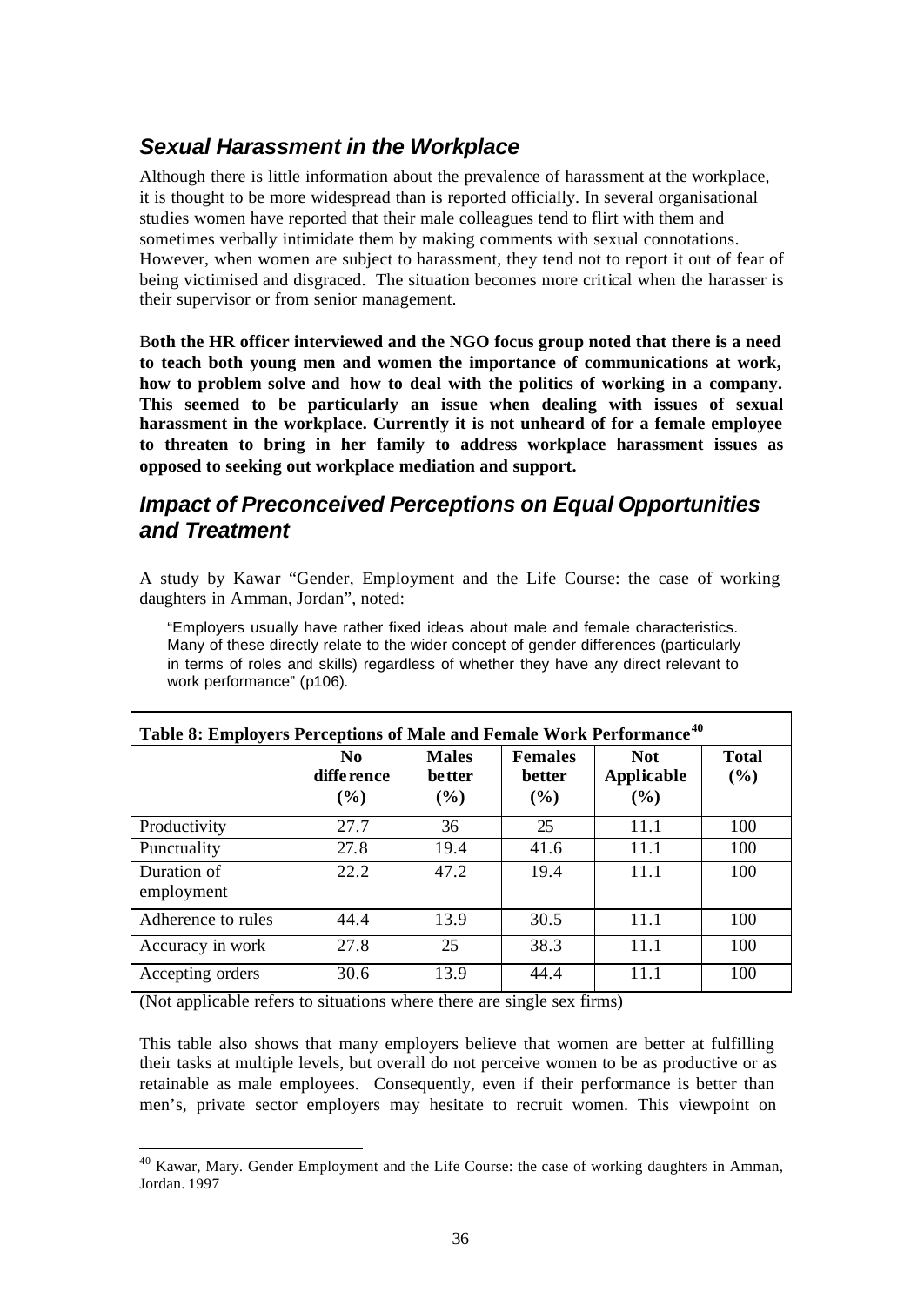productivity was not supported by the focus group discussions and interviews as those interviewed consistently indicated that they felt that women workers were often more productive than their male colleagues.

In particular, one focus group participant noted that she works in the engineering and architecture sector, which requires a lot of dedication and overtime. Her experience has been that since women often cannot work late hours that they tend to be very focused when they are at work and utilize their time there well. Consequently, she felt that her female employees generally got as much done within regular office hours as many of her male employees who regularly work overtime.

In general, there are contradictory perceptions of women and men's effectiveness in the workforce. One focus group participant noted that her university professor had told her that, in general, women are much more skilled, they are more open-minded and more enthusiastic about learning to work and that he found that his male students were the opposite. A Human Resources Officer also reported that most employers find that women are more dedicated and have more loyalty than their ma le employees, but that in her experience the women themselves tend to evaluate their work performance either too high or too low. Another focus group participant noted that for women their main concern is to prove themselves in their jobs, whereas she felt that men just want the money and the position.

These very differing perceptions of male and female dedication to the workplace also need to be investigated to either disprove or verify the negative and positive impressions about both sexes. The results of this proposed research could possibly form the basis for a campaign to change employer attitudes and potential biases about recruitment of one sex over the other for particular positions.

The next chapter attempts to fill in some of these research and knowledge gaps about women's employment by examining the pharmaceutical, communications and internet sectors in greater detail.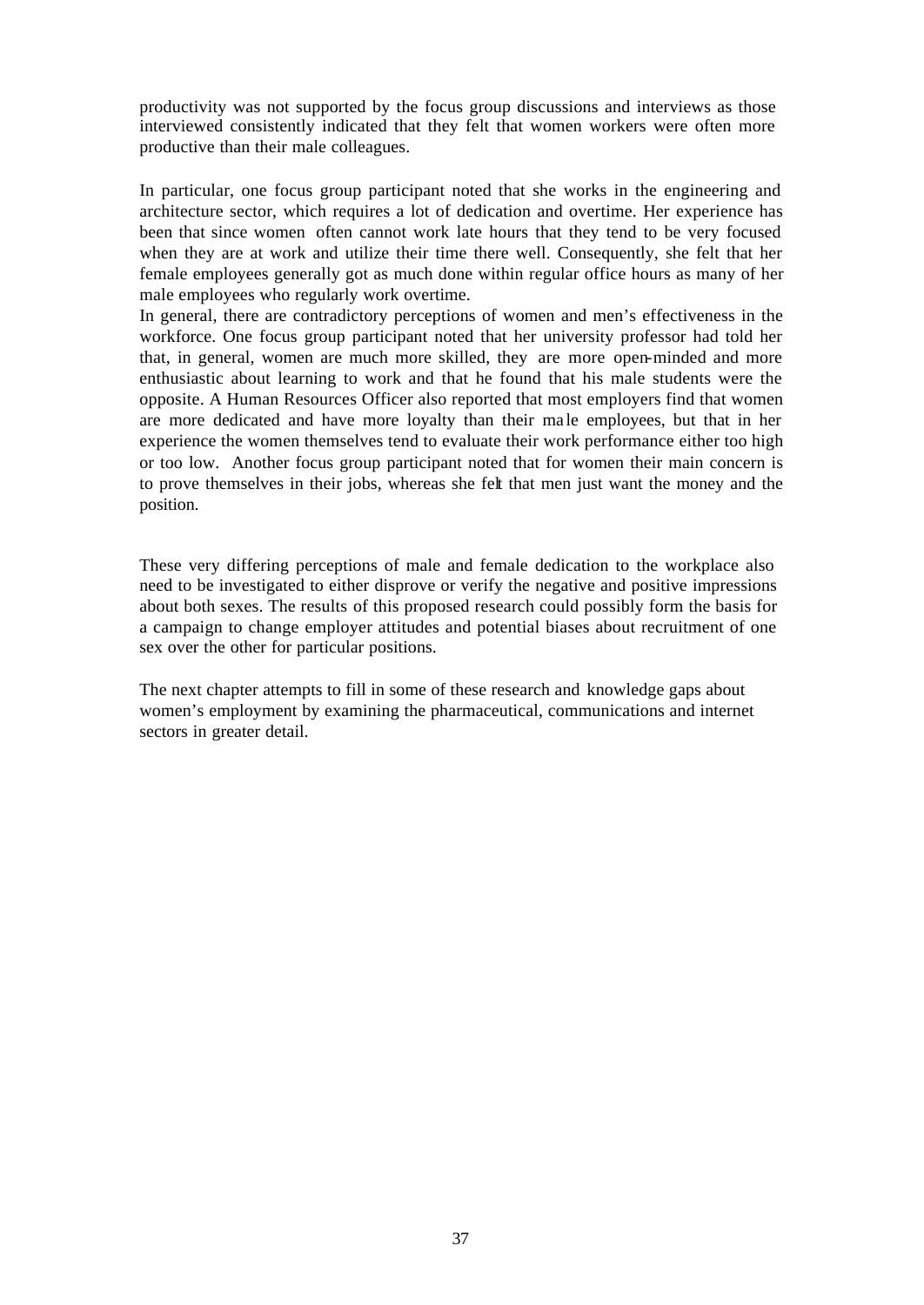# **Chapter Two: Case Study of Women's Participation in the Pharmaceutical, Communications, and Internet Industries**

This chapter presents the key findings of the Al Manar pilot research study on the different factors affecting women's participation in the pharmaceutical, communication and Internet Service Providers (ISP) sectors. The field research was conducted during the period January 2006 – January 2007.

### *Research Methodology*

The research design involved three main activities: a questionnaire, interviews with human resources mangers, and two focus group discussions with male and female employees of companies from these three sectors.

### **Questionnaire**

A questionnaire was designed based on the key issues identified in the preparatory research stage and in the literature review process. This was distributed to the companies that agreed to participate. The questionnaire included questions pertaining to employees and human resource policies and practices. Eleven companies in the three sectors were targeted and asked to participate. Nine companies responded to the questionnaire and nearly half of them completed all the required information. The research utilised an older and slightly different version of the questionnaire for Jordan Telecommunication company prior to the merger process it went through in October 2006. Copies of the questionnaires used are available in Annex 1 plus a list of companies that participated.

#### **Interviews with Human Resources Managers**

Guidelines for an in-depth interview with human resource managers were developed to explore gender-related areas in staffing, training opportunities, evaluation, promotion policies, the life cycle of staff and retention policies. The research team was able to interview nine companies. However, not all of these companies were the same as the ones that responded to the questionnaires. Refer to Annex 2 for a list of companies interviewed and a copy of the interview guidelines.

#### **Focus Group Discussions**

The research team asked the companies participating to allow staff members to participate in two focus group discussions, one for female staff and the other for men. Although only five companies agreed to nominate participants to the focus group discussion, the insights the staff who took part shared with the research team were quite important. Refer to Annex 3 for the guidelines used to leading the focus group discussions.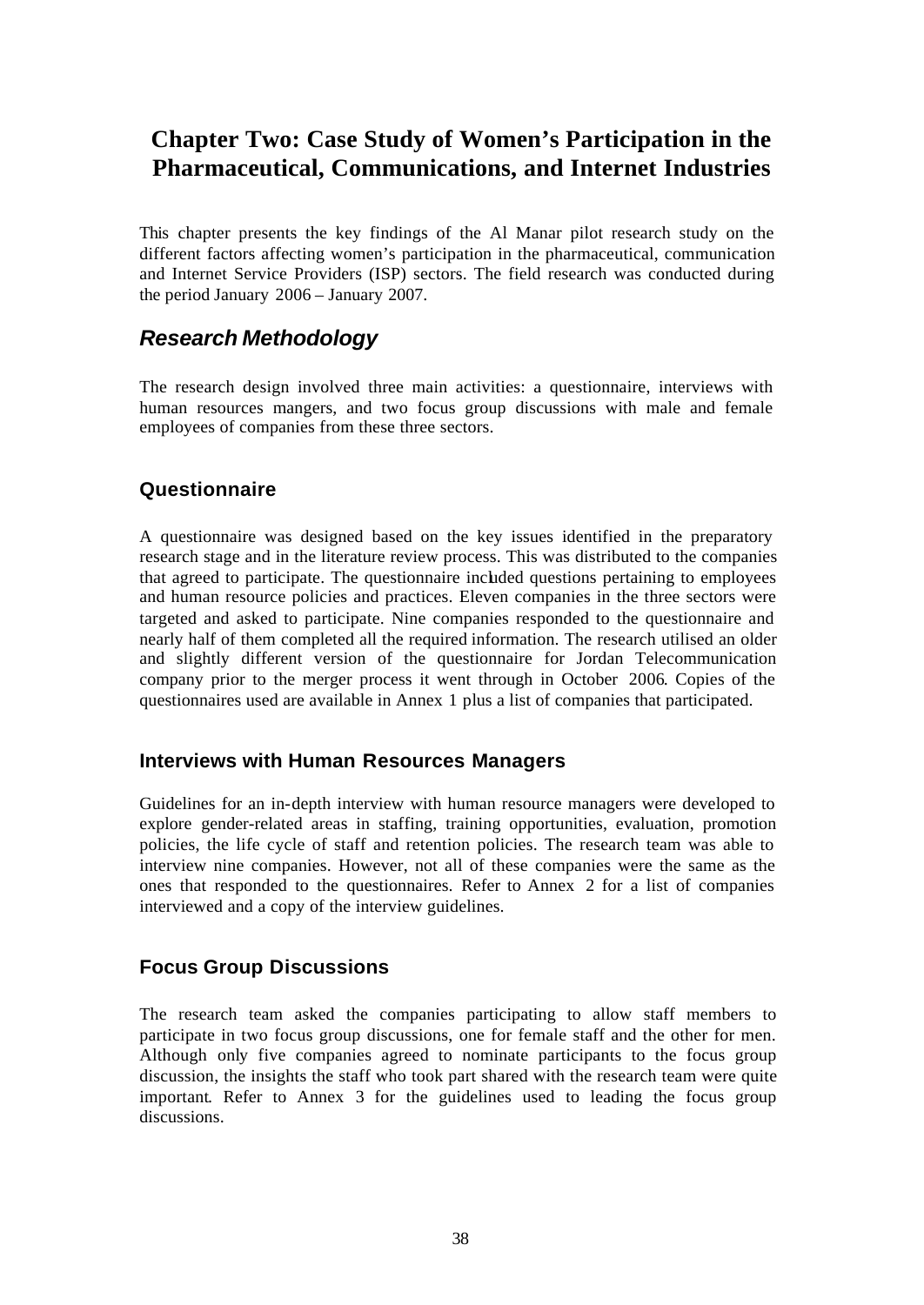In total, ten companies took part in different parts of the case study. The data obtained from the three research processes were analysed by the research team and constitute the main body of this case study.

### *BACKGROUND ON PARTICIPATING SECTORS*

#### **Pharmaceutical Sector**

The pharmaceutical sector is considered as one of the strategic sectors for Jordan's development. The Jordanian National Agenda notes that the pharmaceutical sector has strong potential to become one of the leading sectors to develop and lead Jordanian medium investments.<sup>41</sup> It is characterised as having staff with high levels of education and pays its employees nearly double the wages offered in other sectors. In 2002, the pharmaceutical sector employed nearly 4000 specialists. This makes it an attractive working environment for graduates from community colleges and universities with the relevant background.<sup>42</sup>

Work within the Jordanian pharmaceutical sector started in 1966, and had expanded to 17 registered pharmaceutical companies by 2006. Activities in this sector can be classified as research and development (4%), marketing (10%), manufacturing (55%), profits (10%) and other (11%). Most companies in this sector work within generic manufacturing (with 93% of products branded generic and 7% under license). The sector is export driven, and between 70 source – 80% of its production is exported annually. The pharmaceutical sector's share in manufacturing employment is nearly 3.4% and has created 8000 direct and indirect jobs.<sup>43</sup>

The case study included five pharmaceutical companies. The following provides a brief description of each one. The information provided in this summary is based on the companies' websites, the website of the Jordanian Association for Manufacturers of Pharmaceuticals and Medical Appliances (JAPM), and company responses to the questionnaires.<sup>44</sup>

### **Hikma Quality Pharmaceutical (HQP)**

HQP was established in 1977 and has grown to become one of the largest pharmaceutical companies in Jordan in terms of capital (\$24,000,000) and exports. HQP has comprehensive quality assurance systems for production as well as detailed staffing criteria. It is also the only company in the pharmaceutical group studied whose human resource policies include a clause prohibiting any discrimination based on sex. HQP's human resource policies also provide financial support for employees who are mothers and HQP is committed to covering the nursery costs for staff children for two years. HQP also offers health insurance and benefits for its employees with no discrimination between female and male staff. Furthermore, HQP offers its employees a family allowance once they are married regardless of their sex. The only exception to this is that a married

 $41$  Government of Jordan. 2006. The National Agenda.

<sup>42</sup> UNIDO at http://exchange.unido.org/upload/3423\_Pharmaceutical%20sector.pdf

<sup>43</sup> UNIDO at http://exchange.unido.org/upload/3423\_Pharmaceutical%20sector.pdf

<sup>&</sup>lt;sup>44</sup> Due to limited available information on Dar Al- Dawa (DAD) this section will not provide a profile on this company.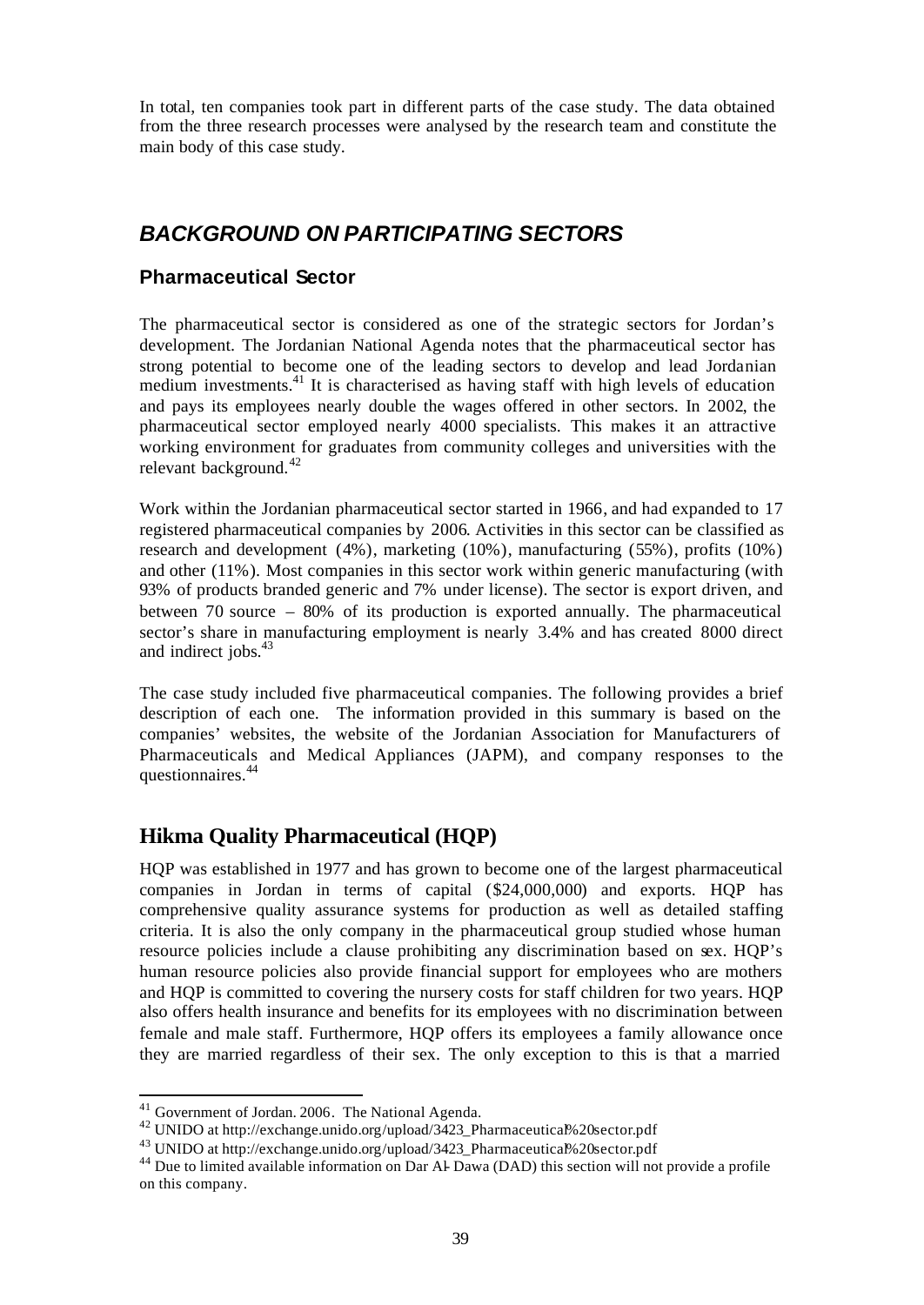woman whose husband is also an HQP staff is not eligible for this allowance (i.e., there is only one allowance allocated per family).

### **Arab Pharmaceutical Manufacturing (APM)**

Established in 1966, APM was the first pharmaceutical company in Jordan and has the highest paid capital among the pharmaceutical sector (\$38,000,000). APM has the largest number of staff, with over 800 employees. Based in the city of Salt, APM provides employment opportunities to a large segment of the local community. The company does not have specific human resource policies, but rather utilises existing labour laws. However, APM does provide extra privileges to its staff, including up to 30 days of leave, overtime and a savings fund, in which the company deducts 10% of the employee's salary and adds an additional 15% to it in savings to help staff save for specific purposes.

Unlike other companies, APM provides a family allowance for married male employees. A woman is also entitled to this allowance if she can prove that she is the only supporter of her family. This is also the case with health insurance, and only the families of male employees are entitled to this benefit.

### **Jordanian Pharmaceutical Manufacturing (JPM)**

JPM was established in 1979 with capital of (\$17,100,000) and has 454 employees. Although JPM has its own human resource policies, the entitlements of its female employees are confined to those required by Jordan's labour laws. The company does, however, offer equal access to its health insurance benefits for both men and women.

### **Jordan Sweden Medical and Sterilization Company (JOSWE)**

Founded in 1996, JOSWE is the most recent established pharmaceutical in Jordan with capital of (\$7,000,000). JOSWE has a relatively small staff and only produces products in eight therapeutic categories. While the company has a specific human resources policy, the document is also based mainly on Jordanian labour laws. It does not include any specific clauses prohibiting discrimination, including sex-based discrimination.

JOSWE offers health insurance for all of its employees. Benefits are equal for female and male employees and also cover their family members. However, JOSWE does not offer any family allowances for staff members of either sex.

Recently, JOSWE developed evaluation forms for staff performance appraisals. These forms are filled out annually by the staff member direct supervisor with some limited input from the staff member concerned. The results of the evaluation determine the level of annual salary increases to which the staff member is entitled. While the form reviews the employee's technical capacities, it also allows for a subjective evaluation of the supervisor on attitudes without any measures to ensure transparency or to redress any perceived unfair assessments.

### **Information Technology – ISP Internet Providers**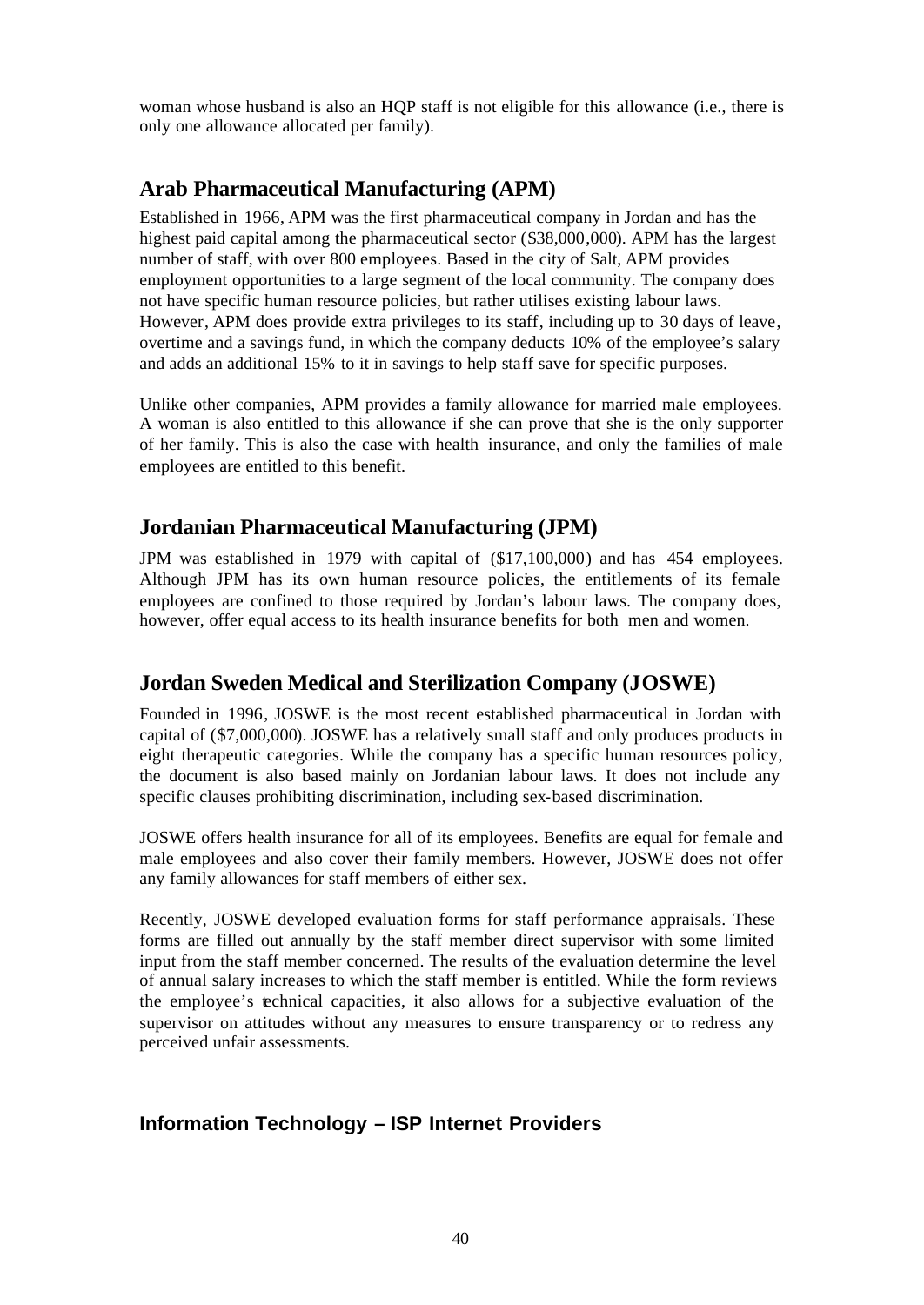Internet services were first available in Jordan from the mid-1990s. The rapid development of this field has made Jordan one of the leading Arab countries in this sector. Currently, there are nine national and regional companies that provide internet services in Jordan. According to recent studies it is expected that the ISP sector, which is still in its infancy will expand rapidly within the next five years. Three companies from this sector responded to the questionnaire. Only one agreed to being interviewed. A short description of each company that participated in the study follows.

#### **Batelco**

The recent merger of three ISP service providers ("NETS", "First Telecommunications Group" and "Bahrain Telecommunications Company") resulted in Batelco becoming one of the leading ISP providers in Jordan. However, Batelco prides itself as the first ISP provider in Jordan since 1996. Batelco services include the country's largest frame relay network that connects banks, multi branch companies and government. It also provides internet broa dband in the form of leased lines and Asymmetric Digital Subscriber Line (ADSL), as well as regular dialup internet, web-based solutions, interactive sites and hosting services. Batelco has 145 employees, making the company larger than its competitors. The company has specific human resource policies, which comply with Jordanian labour laws. Batelco also has specific articles against discrimination based on sex. It has an agreement with a health insurance company to provide pregnant women on staff with the right to unlimited visits to the doctors during their pregnancy.

### **Cyberia**

Currently, Cyberia operates in three countries including Lebanon, Saudi Arabia and Jordan. Cyberia was established in Jordan in 1997. The company has 31 staff members who are governed by specific human resource policies, which are in line with existing labour laws. The company provides its employees with health insurance without any discrimination in benefits for female and male staff members.

### **Wanadoo**

Due to a recent merger with the Jordan Telecom Group, it is not possible to obtain current information on Wanadoo specifically. The questionnaire the company initially provided the research team indicates that the company was established 1996 and had 47 staff members. The company was previously known in Jordan as Global One and Equant, then following a strategic partnership with France Telecom, Wanadoo emerged into the market place in 2001. It is one of the leading ISPs in Jordan, with a more than 50% market share. Wanadoo, along with the other corporate entities now affiliated with Jordan Telecom, it own human resource policies. However, given the previous ownership of the company by the government its human resource policies are mainly in line with Jordanian labour laws.

#### **Communications Sector**

At both the user and producer levels, the communications sector is one of the fastest growing sectors in Jordan. By the end of 2006, there were four mobile service providers competing in the Jordanian market and one main fixed line provider. Three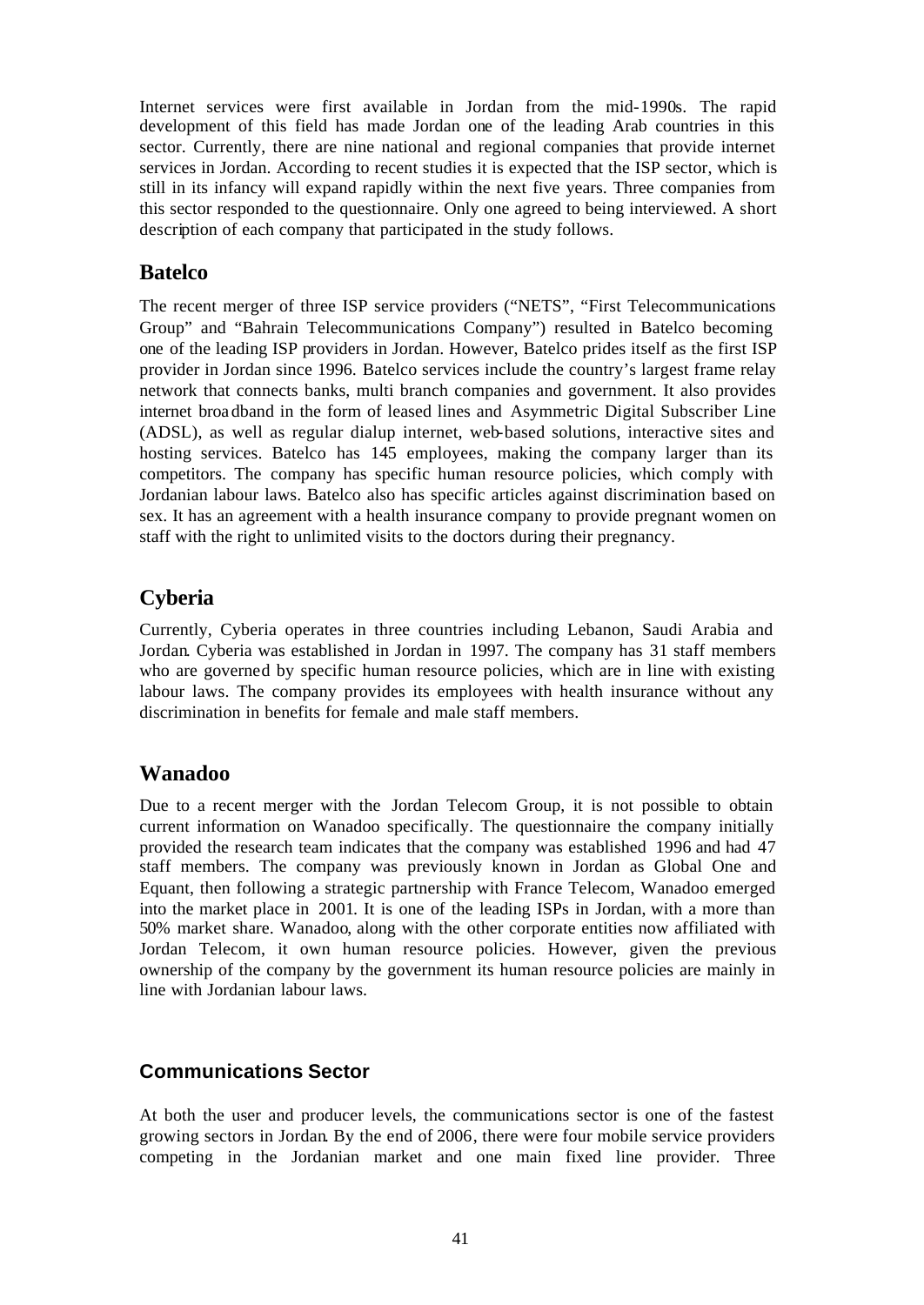communications companies agreed to participate in this study. They include Fastlink, Jordan Telecom and Umniah.

### **Jordan Telecom Group**

In February 2006, the Jordan Telecom Group announced the integration of the operations of Jordan Telecom, Mobile COM, Wanadoo and e-Dimension into a single organization with a single management structure. The company was established by the government but was recently privatised. One of the main shareholders is France Telecom, which ensures the development of more equitable human resource policies. Nevertheless, the company's current human policies are mainly derived from Jordanian law. While it does not discriminate between men and women's access to health insurance, it only provides family allowances for male employees.

### **Umniah**

Since its launch in 2005, Umniah has been expanding its market share. Umniah has 385 staff and the company human resource policies are in line with national labour laws. It also provides specific benefits for all of its employees, such as medical insurance.

# *KEY FINDINGS*

### **General Profile of Companies**

The companies participating in this study provided the research team with the opportunity to look more in-depth at medium and large enterprises, old and recently established companies, as well as those who are in the production/ manufacturing versus those in services.

The companies that participated in the study were quite hesitant to share their human resource policies with the research team. In fact, only two companies agreed to share relevant documents with the research team. To ensure consistency in approach these were not analysed as part of the research process. Therefore the findings presented in this report are based solely on the companies' responses to the questionnaires.

Only two companies from the ten that participated indicated that they provide marriage/ family allowance to male employees only. These two companies are the oldest both in terms of when they were established and their mindset. They also have the largest number of employees compared to other companies in their respective sectors. Until recently one of them was owned by the government. Their policies still continue to perceive men in their traditional role as the sole breadwinners in the family. The firms that have been established more recently and which have a connection to international private companies are rapidly updating their human resource policies more in line with international standards and equal opportunities principles.

Only three companies, one from each sector, responded that they have a specific article against discrimination based on sex. All three companies are rapidly expanding in the national and international markets and aspire to compete with regional and international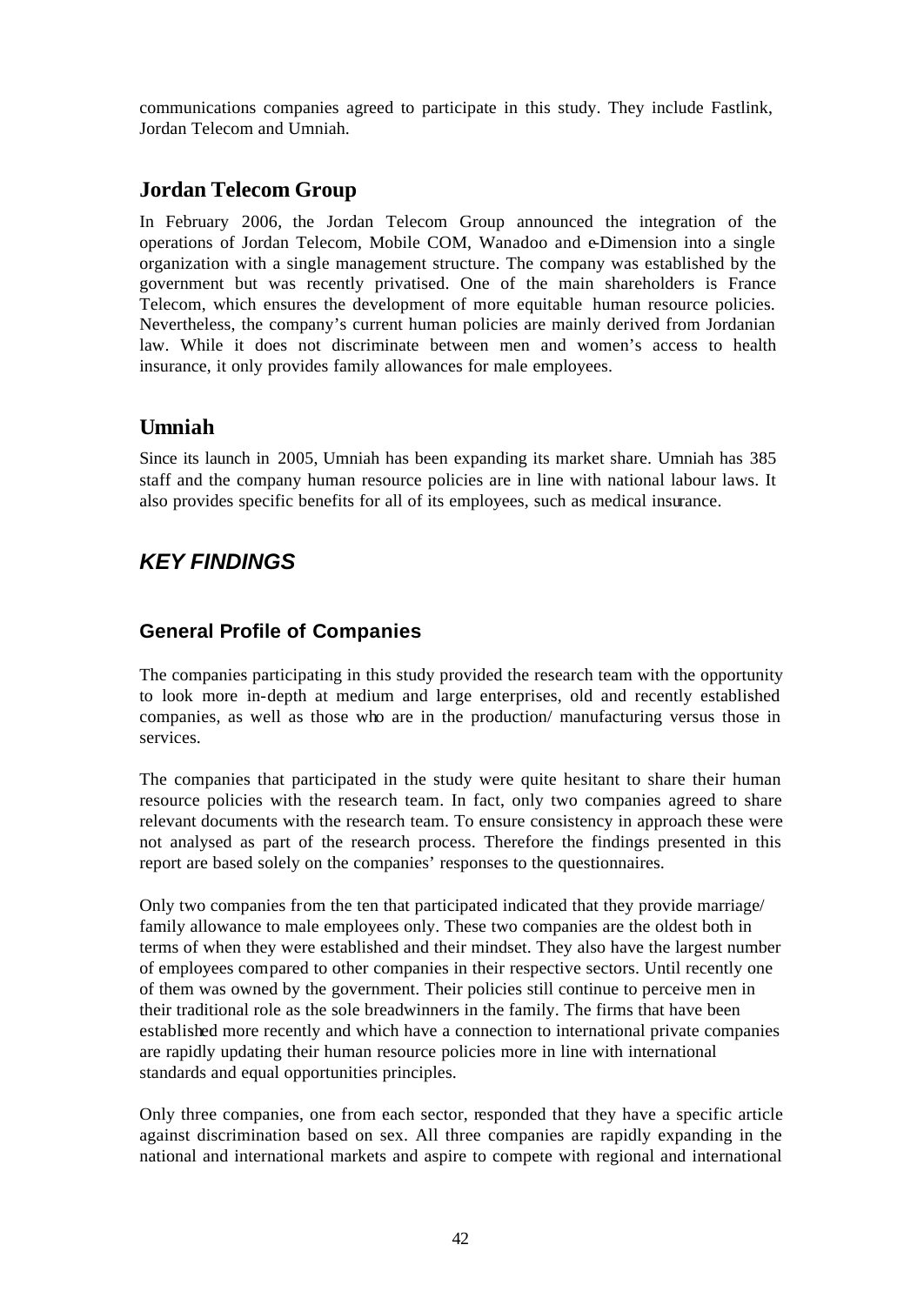companies in an environment that support clear policies on equity and nondiscrimination.



#### **Figure 6: Percentage of female staff according to sector, Jordan**

#### **Compliance with Labour Law Articles Regarding Working Mothers**

women in the three sectors.

All the companies studied are in compliance with national labour laws, particularly with regard to maternity leave. However, only two companies out of the nine interviewed provide either nursery services or childcare subsidies for working women with children. A significant research finding was that the human resource managers interviewed repeatedly confirmed that maternity leave had only limited financial implications for their companies. This is contrary to the general perception that Jordan's employer-paid maternity leave policy acts as a deterrent in the hiring of women in the private sector. It is not clear, however, if this is mainly because these companies employ relatively few married women or if it is simply not a high cost for these companies. The large enterprises also appeared to find that this was less of an issue compared to the small and medium enterprises.

One person interviewed noted that his company had actually hired a qualified female employee who was obviously pregnant at the time of her interview. The rationale behind this decision was based on her qualifications and because this company believes that taking social responsibility is part of their corporate image and duty towards the Jordanian society. However, the other evidence documented in this study indicates that this was highly likely an individual case and not a standard hiring practice in Jordan.

#### **Women Constitute 25% of the Labour Force in Case Study Sectors**

The questionnaires indicated that the total number of employees in the nine companies that participated in the study is 6,298 (with 4,694 men and 1,604 women). Female employees make up nearly 25.46% of the employees in these three economic sectors.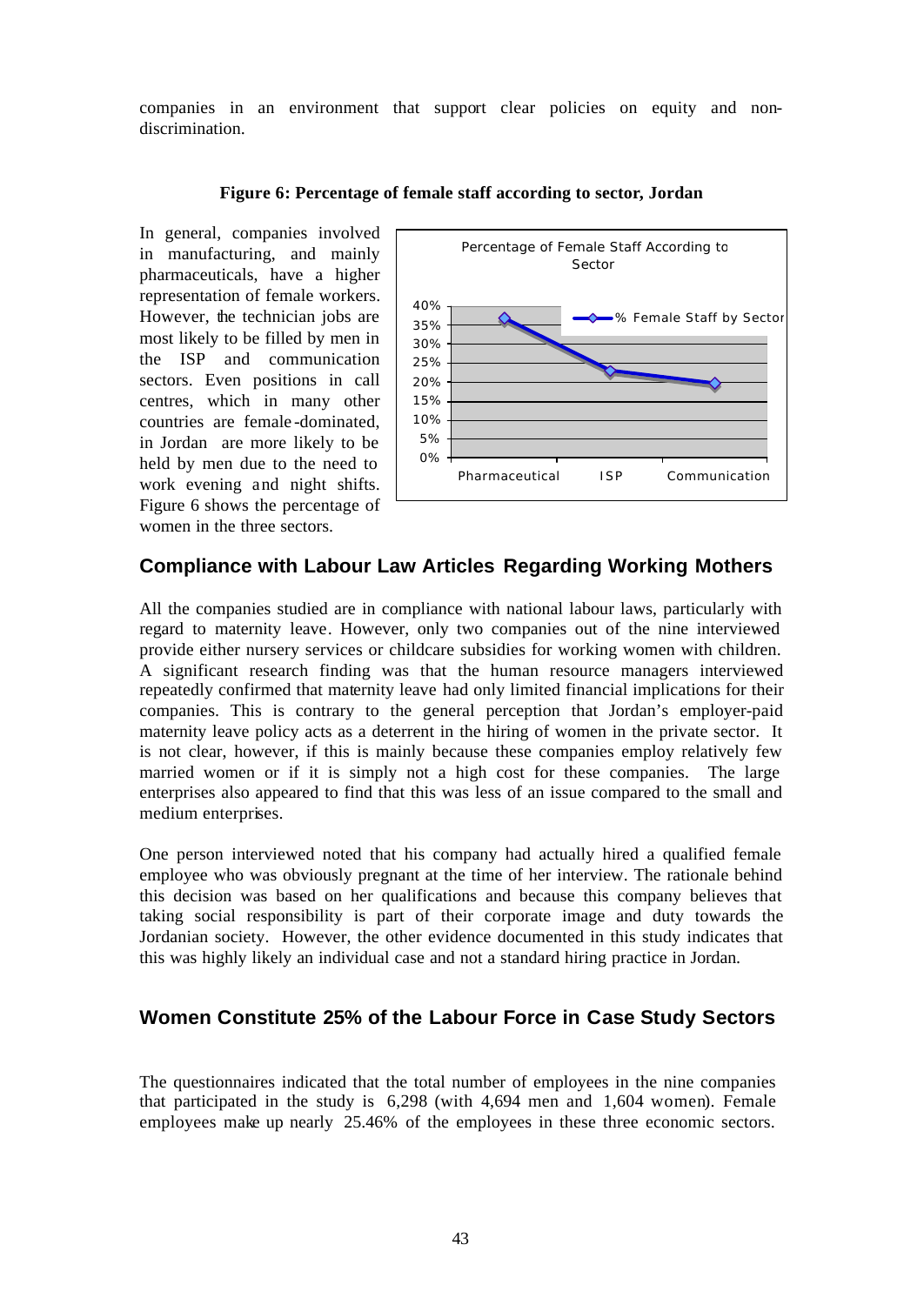This is four percent higher than the national statistics cited for the year 2005.<sup>45</sup> Figure 7 presents the total number of male and female employees in the participating companies.



#### **Figure 7: Total number of male and female employees in the participating companies**

However, as discussed earlier, this percentage varies widely according to sector. Female participation is highest within the pharmaceutical sector, where it reaches around 36.82% of the total labour force, followed by the IT sector and the communications sector where it is 22.94% and 19.61% respectively.

### **Women's Participation Highest among the Younger Age Groups**

In general, the representation of employment according to age group varies in each sector. In the ISP sector the majority of its employees are under 29 (73.57%); in the pharmaceutical sector it is 52.28%, and in the communications sector where 36.99% of their employees are under 29.

Both the case study data and the national statistics available indicate that this same pattern also applies to female employees in the three sectors studied. Nearly 54% of female employees in the companies studied were under 29 years of age. The percentage varies according to different sectors. Information technology has the highest percentage of female employees under 29, with 80.65% of female employees being under 29, followed by the pharmaceuticals and the communication sector at 63.31% and 43.46% respectively. Figure 8 presents the percentage of female employment by sex and age.

In general, these findings are not surprising within the ISP sector. It is a relatively small sector and attracts most of its employees immediately after they have graduated. They tend to come for short periods to gain the required work experience before moving on to other jobs. However, in light of a recent study by the World Bank, these findings, specifically in relation to the presence of younger females, are also linked to that fact that Jordanian women tend to leave formal work after marriage. A recent study by the

<sup>45</sup> DOS. 2006. Employment and Unemployment Survey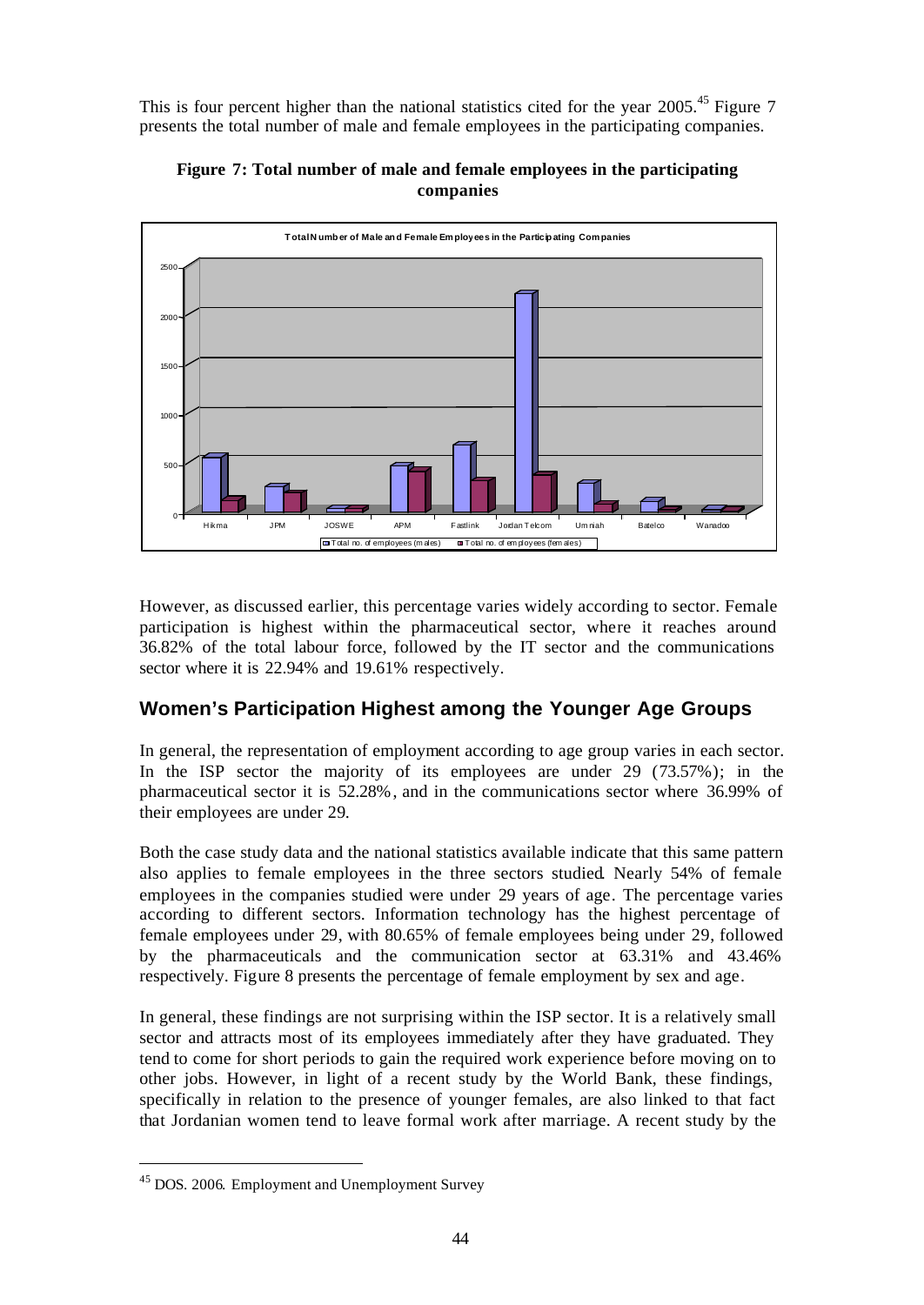World Bank (2005) has affirmed that only 7% of married women in Jordan are employed<sup>35</sup> in the formal sector.



**Figure 8: Employment by Sex and Age, Jordan**

Nearly all of the private sector firms interviewed also noted that women tend to leave their jobs once married. Some study participants indicated that the decision to stop working outside the home is usually prompted by the husband who asks his wife to quit her job. This pattern was reiterated by the focus group discussions.

Women over 50 years of age constitute only 0.57% of women working in the selected sectors. This appears to be in line with national statistics, but raises a red flag about women's eligibility to benefit from social security schemes.

<sup>35</sup> World Bank. 2005. Gender Country Assessment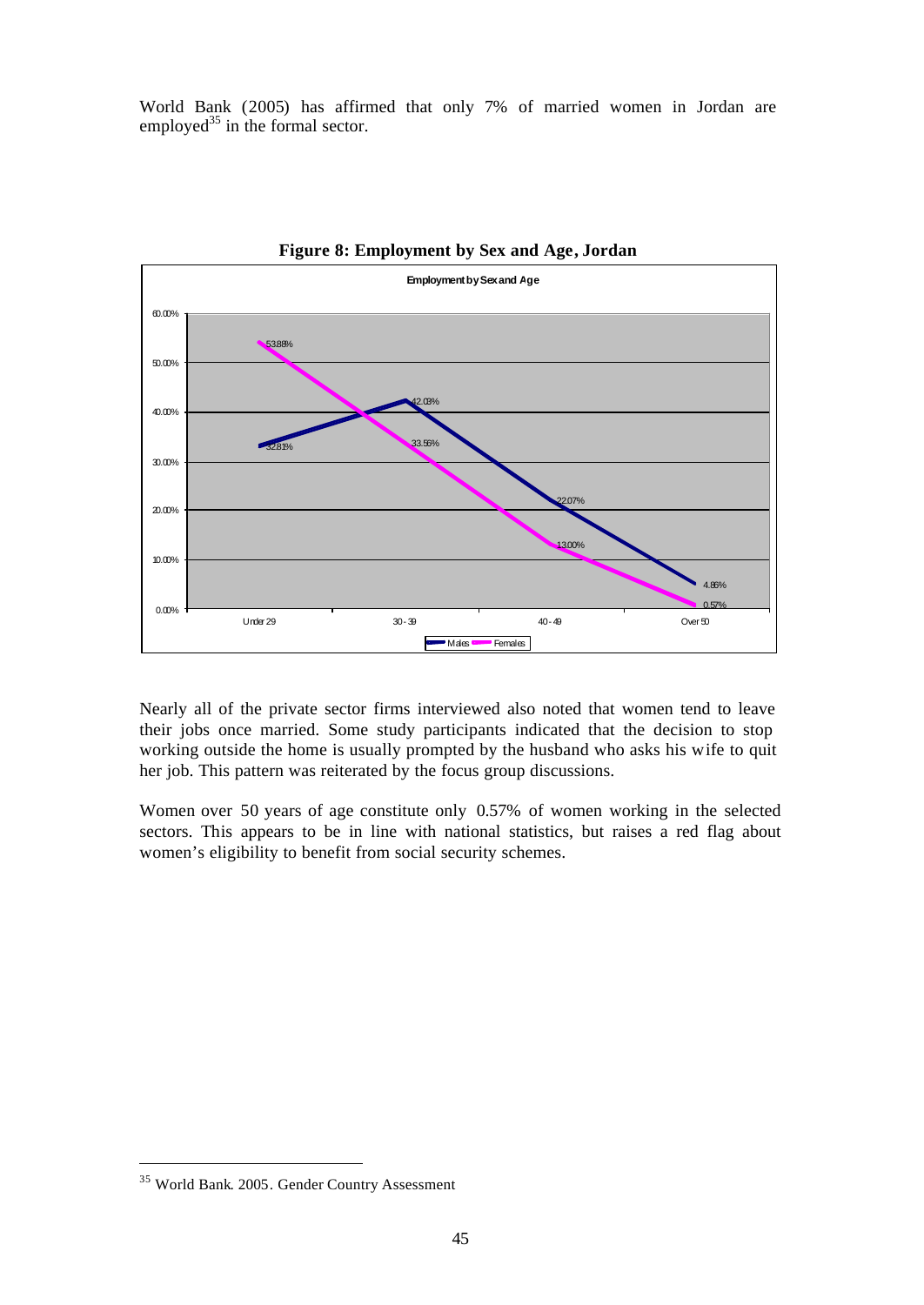### **Women Underrepresented in Managerial Positions**

Of the total number of female employees working in the three sectors included in this research, only 8% are in the top three managerial positions in the companies in which they work. This is compared to 12% of the male employees who hold senior management positions. While this appears to be a slight difference, it is important to keep in mind that this 8% is drawn from a much smaller pool of employees and therefore represents a significantly smaller group when the actual numbers which are disaggregated are considered.

Only two of the companies interviewed demonstrated positive policies towards women in management. This combined with a variety of other factors that limit women's mobility within the formal labour force have led to a situation in which women's representation in management is quite limited compared to that of men. This pattern holds true in the three sectors studied as can be seen from Figures 9, 10 and 11. Of the total 160 top three management positions in the pharmaceutical companies studied women constitute just 28.75%. This is 8% less than their overall representation as employees in this sector and can be seen as a clear indication that women are not



represented at the management level in proportion to their numbers on staff. In the communications sector, the difference is 7.21% and women represent only 14.73% of the 502 staff members in the top three management positions. In the ISP sector this situation is reversed and there are proportionately more women in management than there are female employees in the sector in general. There women hold nearly 32% of the 25 managerial positions documented.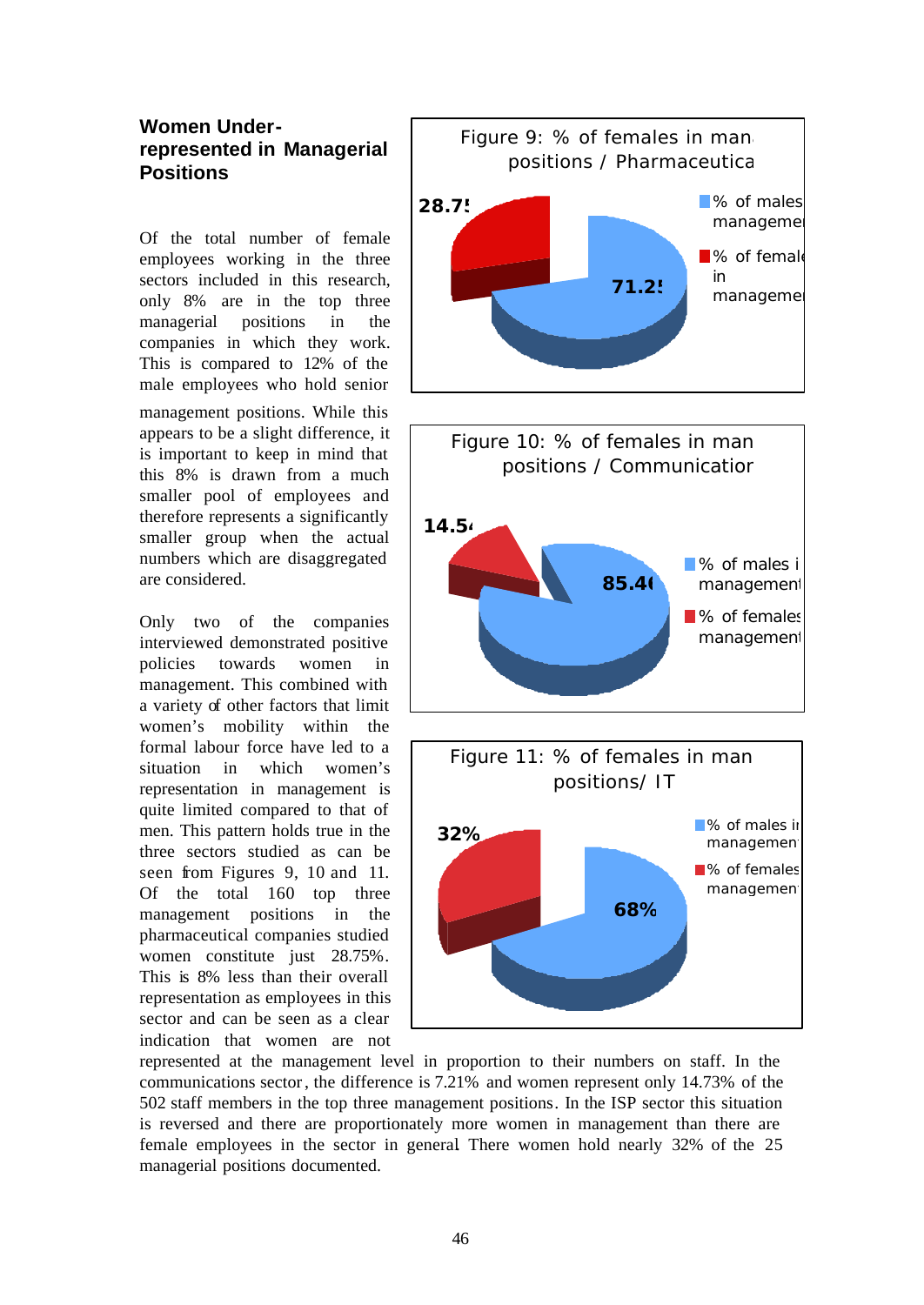### *Pharmaceutical Sector: Feminisation of Specific Job Types*

Although women's participation is generally less than that of men's in the pharmaceutical sector, some jobs are dominated by women. The packaging department, at 96.89%, is largely occupied by women, while 92.32% of the technical jobs are held by men. Similarly, in administrative jobs there are more women than men and their presence exceeds 60% of the total staff working in this occupational category. This is in line with the feminisation of some job categories such as secretarial work, registry work, telephone operators

l



and cleaning personnel. Figure 12 outlines the percentage of women in selected job categories in the pharmaceutical sector.<sup>46</sup> There is some evidence that medical representative positions are gradually opening up for women pharmacists. However, 79.76% of the staff employed in this category are still men. It is also worth noting the following data limitations:

- 1. The information provided in this section is based on data from only three companies. The fourth company did not provide the relevant data. Therefore, the results might be different if the fourth company had responded.
- 2. The percentage of female participation in the total sample is skewed somewhat as one company employs nine women as medical representatives out of the 20 staff working in this position. In addition, the company's human resources manager explained that the majority of women working as medical field representatives were concentrated in telemarketing as opposed to actual field-based marketing.

<sup>&</sup>lt;sup>46</sup> Note: the percentages provided are the percentage of women in relation to each job category compared to the percentage of men in these positions and not to the total of female employees.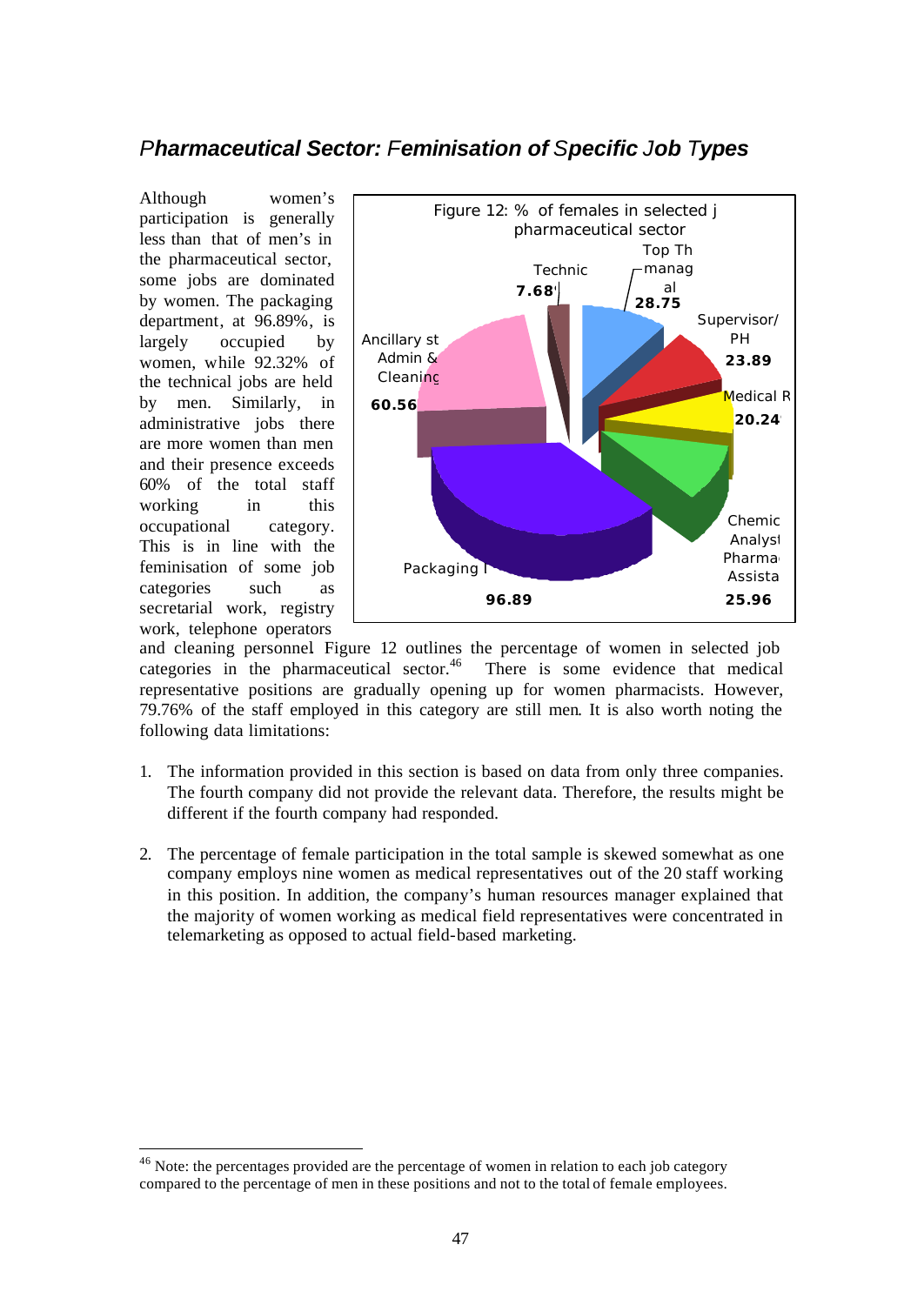#### **Female Participation Highest in Office-Based Work**

Women participating in the communication sector are mainly located in the administrative related departments (nearly 25%). These include the legal department, accounting and account handling. Women constitute just 13% of the technical staff who are field oriented. Figure 13 presents a summary of these findings for the communications sector<sup>47</sup>



Although the numbers available from the ISP sector do not allow for any inference on whether women are working in a specific area, the information obtained during the only interview made in this sector indicated that jobs entailing house visits were mainly handled by men and women were assigned office-based jobs.

### **Hiring Processes**

l

During the focus group discussions, the female participants emphasised that for them there is a strong link between economic participation and educational attainment. They indicated that they applied for positions as soon as they graduated from university. Furthermore, unlike the general perception among the employers interviewed, the female participants indicated that they applied for jobs regardless of its relevance to their area of study. However, they also noted that while some women are aware that private sector opportunities might be more rewarding for employees, there is still a general misconception that the private sector exploits its staff, particularly with regard to overtime. This discourages some women from applying.

The private sector companies interviewed indicated that they advertise vacant positions in the local newspapers, as well as use other approaches to find qualified candidates. These include:

 $47$  Note: the percentages provided are of females in each job in comparison to males and not to total female employees.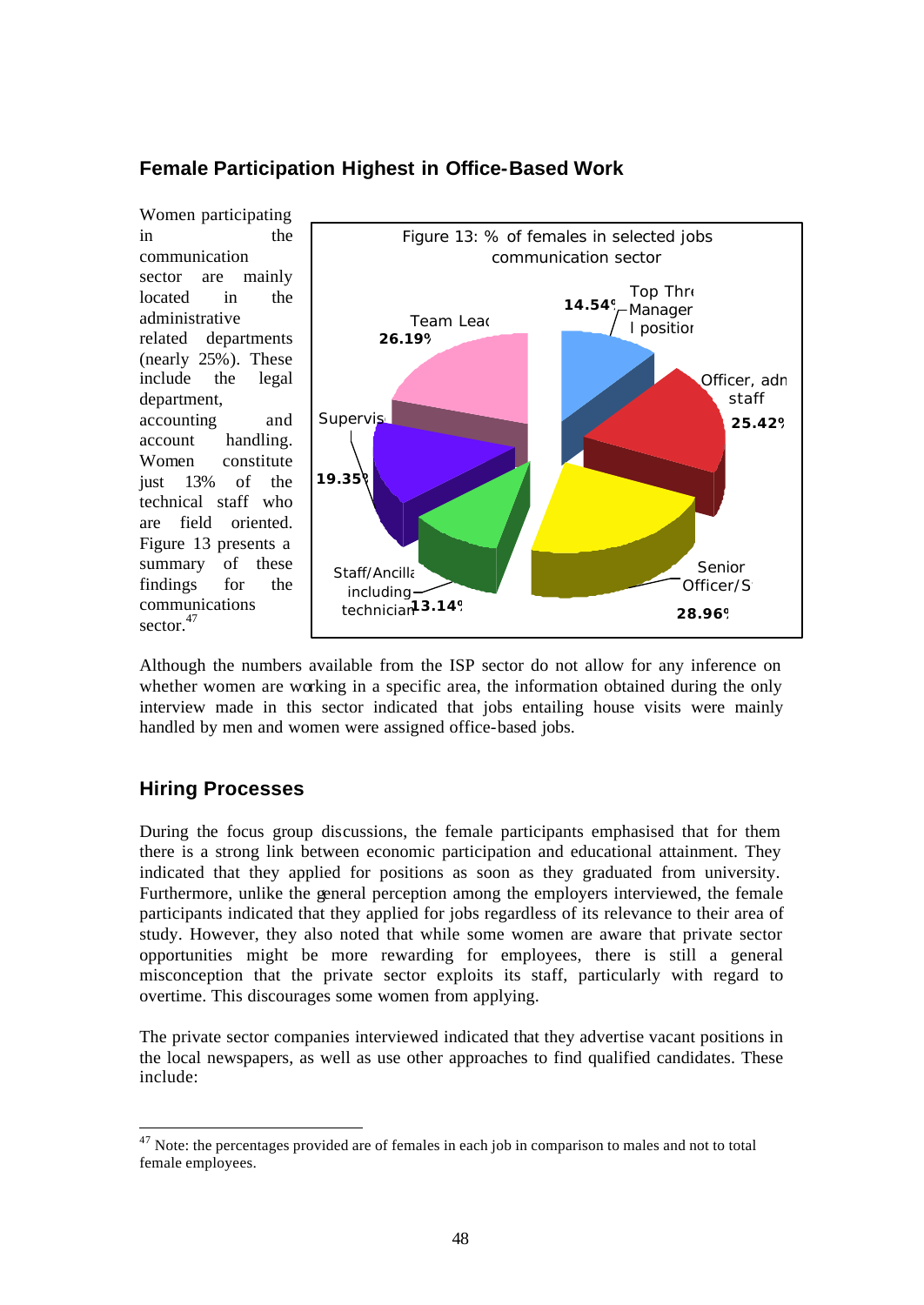For low level positions, most companies refer to their database of available CVs. This is particularly relevant to companies within the pharmaceutical sector, as these companies receive daily applications from people living in the area. In the communication and ISP sectors recent graduates usually approach the companies and apply regardless if there is an advertisement or not.

For high level positions, staff members are usually hired through head hunters or through advertisements in web based regional advertising agencies.

It is worth noting that although the companies studied do not specify a specific sex for employment sometimes, the working conditions and job description lead to only women or men being hired. For example, in the pharmaceutical sector any jobs that require shift work automatically preclude women applicants. Furthermore, even when women do apply for this type of work, their applications are generally rejected. The general perception is that these jobs are not suitable for women.

Current labour laws define several occupations in which women are not allowed to work, including those that require night shifts. Nevertheless, interviewees pointed out that even if the law permitted the employment of women on night shifts, they would not encourage women to apply for these positions. The main reason they gave for this is that social traditions in Jordan do not consider it appropriate for women to work in the evenings or at night. Women themselves are also perceived not to be that interested in working evening and night shifts. This observation was made by the human resources managers in the communications sector. They have found that women applicants explicitly state that their preference is to work on the day shift. In all cases, this limits women's access to the benefits of night shifts, include higher or overtime wages and additional opportunities to apply for supervisory positions.

The above findings concur with the document review in Chapter One and highlight the need for legal provisions promoting and supporting equal opportunities or treatment of men and women in private sector hiring practices.

#### **INTERVIEW RESULTS**

For recruitment, most companies request the applicant to fill in an application form followed by tests to measure their technical capacities. The process is finalised by an interview before they select an appropriate candidate.

The case study research found that it is common practice for human resources personnel to ask personal questions pertaining to social status and place of residency during job interviews. The human resource managers interviewed justified asking these personal questions as a means of obtaining information on the applicants' character or to better understand if the candidate has family responsibilities that could affect their job performance or availability for overtime or work-related travel. Several human resource managers noted that the questions they ask women include those related to their marital status and their future marital or childbearing plans. While none of them indicated that the answers to these questions influence their decisions about hiring female job applicants, various remarks they made about the effect of marriage and childbearing on the working woman's life seemed to indicate that these issues could readily have a direct impact on hiring decisions. One company also explicitly stated that up until very recently it was a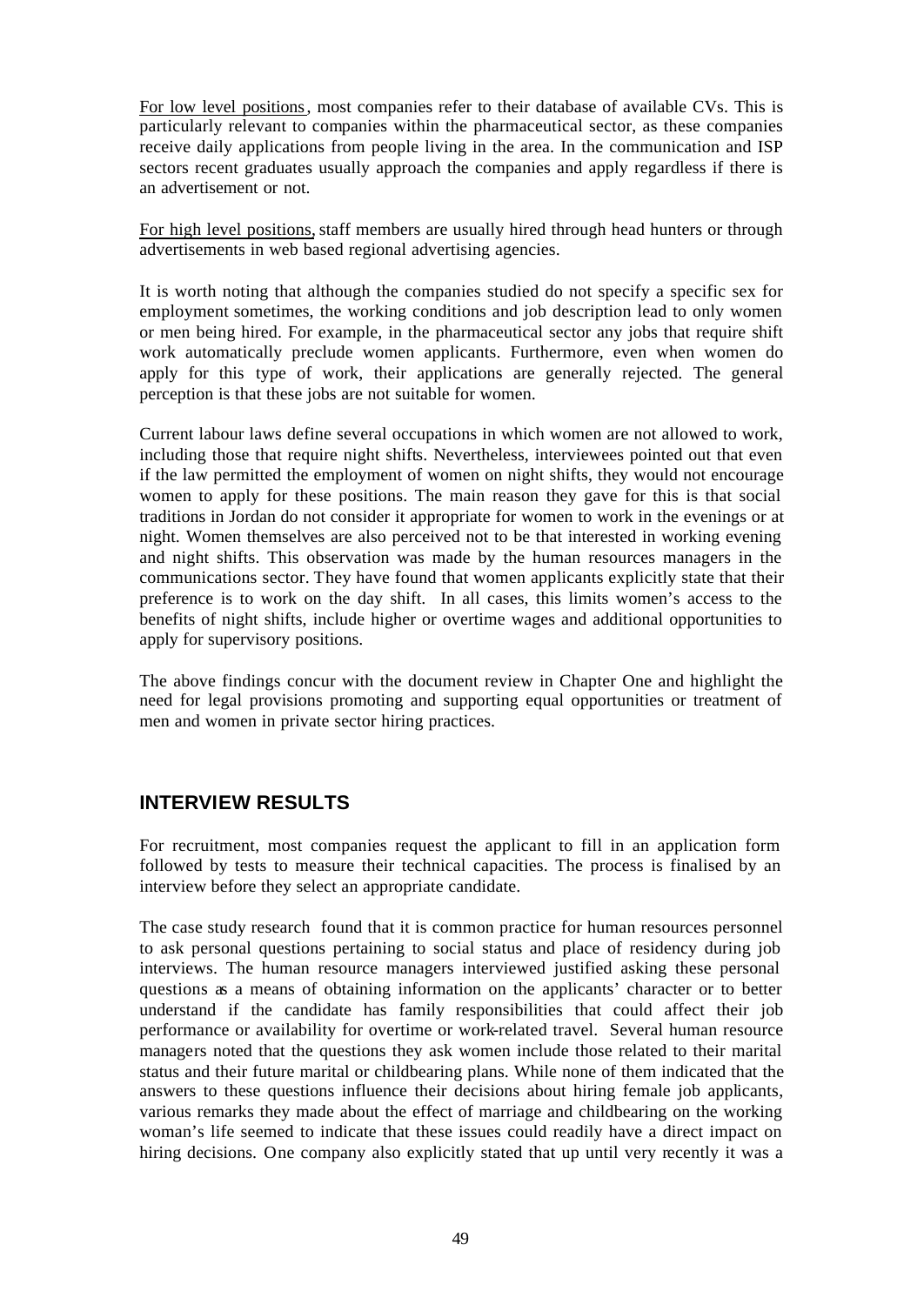common expectation that as soon as a female employee got married she would have to quit her job.

### **Training Opportunities**

All the companies interviewed indicated that they provide in-house training opportunities. Although some mentioned opportunities outside Jordan, the limited available data hinders making any substantial conclusions about how many women benefit from these opportunities compared to men. However, discussions during the interviews highlighted that while external training opportunities are available, it is mainly men who benefit from them. These decisions are based on the pre-conception that women cannot travel abroad, based on the fact that in the past the women themselves have turned down these opportunities or because their direct supervisor tends to offer this training only to male subordinates.

### **Evaluation and Promotion**

Nearly two thirds of the companies interviewed utilise specific forms and working processes to evaluate staff performance. In most cases the evaluation process helps identify employee strengths and weaknesses. While some of the companies interviewed have an elaborate process involving the staff member and his/ her supervisor prior to finalising the evaluation, other companies rely mainly on the supervisor's evaluation. Many of the companies interviewed indicated that they did not perceive their recruitment processes as being discriminatory and indicated that promotion measures were usually based on the performance evaluation process. It was not, however, possible within the methodology used within the scope of this study to verify this perception using an independent and transparent assessment process.

### **Career Cycle**

One interesting outcome raised in the different discussions was the companies' perception and appreciation of female and male's added value and characteristics in the private sector. In concurrence with the focus group discussions with female employees held in the second phase of the study, most of the case study interviewees indicated that women's participation is characterised by commitment and dedication to work while male workers were characterised by their limited commitment to the company, high mobility and a willingness to leave the job for better opportunities in other companies without much consideration for loyalty to the company. This is particularly relevant to the ISP sector, which recruits recent graduates who tend to be highly mobile and apply for these entrylevel positions as a means to gain enough experience to obtain a better job. In the communications sector, competing companies outside Jordan often target the Jordanian companies' male employees and try to lure them away.

Although all the companies interviewed emphasised discrepancies between the commitment levels of men and women, they still invest more in their male employees. They repeatedly mentioned that their female staff's career plans are highly dependent on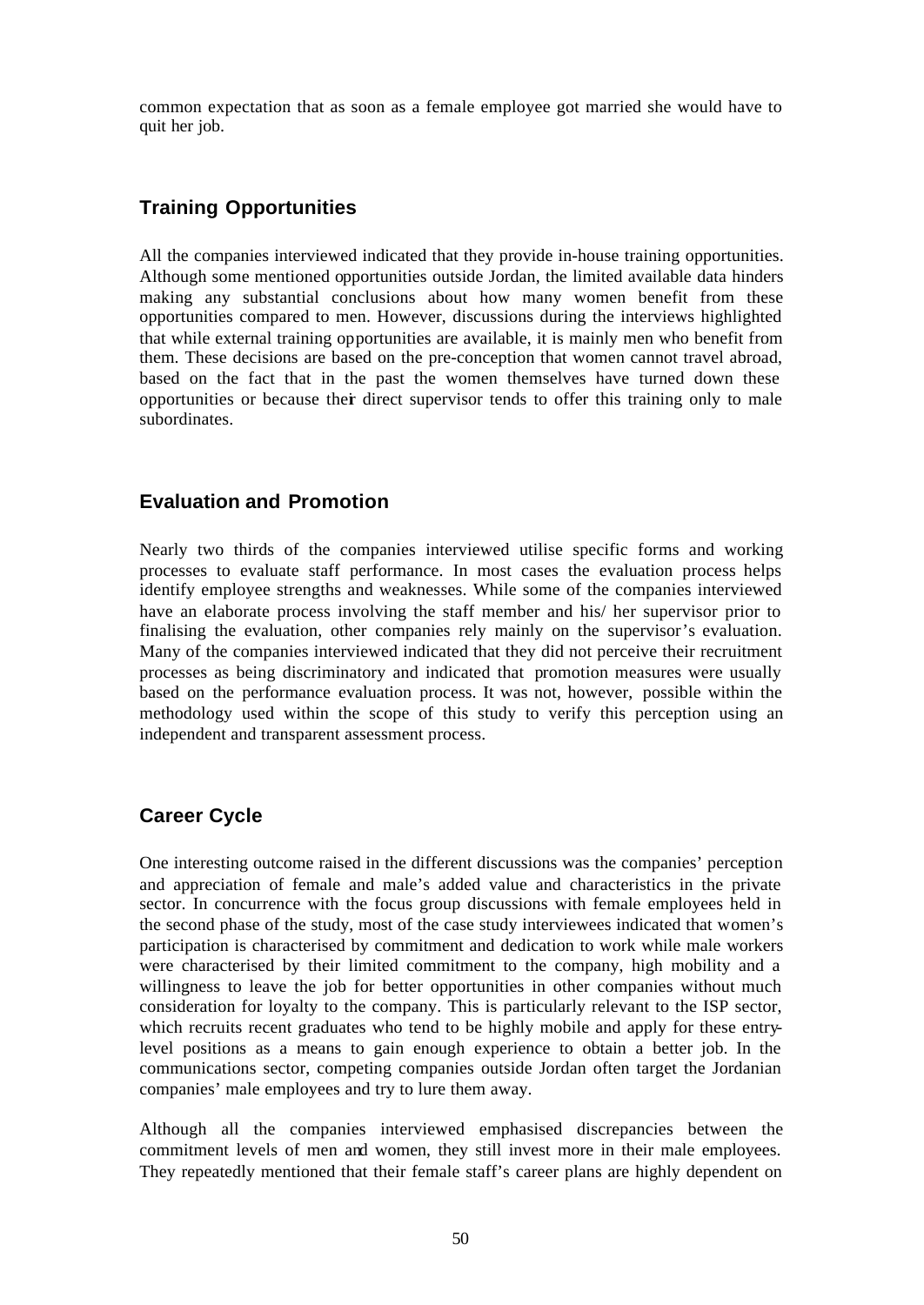their marital status. According to these interviewees it is not the expense of hiring women, such as maternity leave that hinder their investment in female staff, but rather the fact that women's working decisions are highly influenced by her family or husband. Therefore, women's entry to the labour market is subject to her family's perception on the suitability of the job, the working hours and conditions, and its influence on her reproductive role once she is married. The HR managers also indicated that women are more affected by their family needs compared to male employees. These different factors influencing women's decisions about whether or not they will continue working after they marry or have children have led to employers to perceive women as being less reliable than men.

It is significant that the companies interviewed indicated that the financial implic ations of maternity leave were not a major determinant affecting their decisions to hire women. However, they do find that maternity leave affects how their companies manage the remaining human resources available while female staff members are on maternit y leave.

The decision makers in large companies believe that male workers can be motivated by the possibility of having access to increased salaries, better training opportunities or promotions. They do not perceive this to be as much the case for their female employees due to women often not being the sole actors in making any decisions related to pursuing their careers. In their view, the fact that women's families or husbands have an important say in determining whether or not the women continue to wor k outside the home limits the role of the company can play in motivating its female employees.

During the focus group discussions several participants pointed to the fact that when the woman worker marries the value of her economic participation is reduced, as she can no longer work overtime that readily due to her increased family responsibilities. This, in turn, limits the financial rewards she can earn and her opportunities to participate in other workplace opportunities. This is both because she may not be able to take advantage of them and because even when she is, her supervisors may assume that she is not. This pattern is one impact of the general societal perception that women's main role is to uphold the family and to work as mothers. As there is increasing economic pressure for women to work outside the home, women entering the formal labour force find themselves having to try and balance both their productive and reproductive roles at the same time and in some ways are experiencing the worst of both worlds. Their work within the household has not diminished, they are made to feel guilty for neglecting their families even though they are bringing in much needed income. They are also generally not perceived as "serious" employees after they marry and so are unable to advance as readily as married men.

Most of the discussions about forms of discrimination against women workers that took place made no mention of sexual harassment in the work environment. However, some female focus group participants noted that that some of their male supervisors were more supportive of the career development of their male colleagues than of the women. The women supervisors who participated in the focus group discussions also observed that that their male subordinates often resist their female supervisor and question their directions and instructions.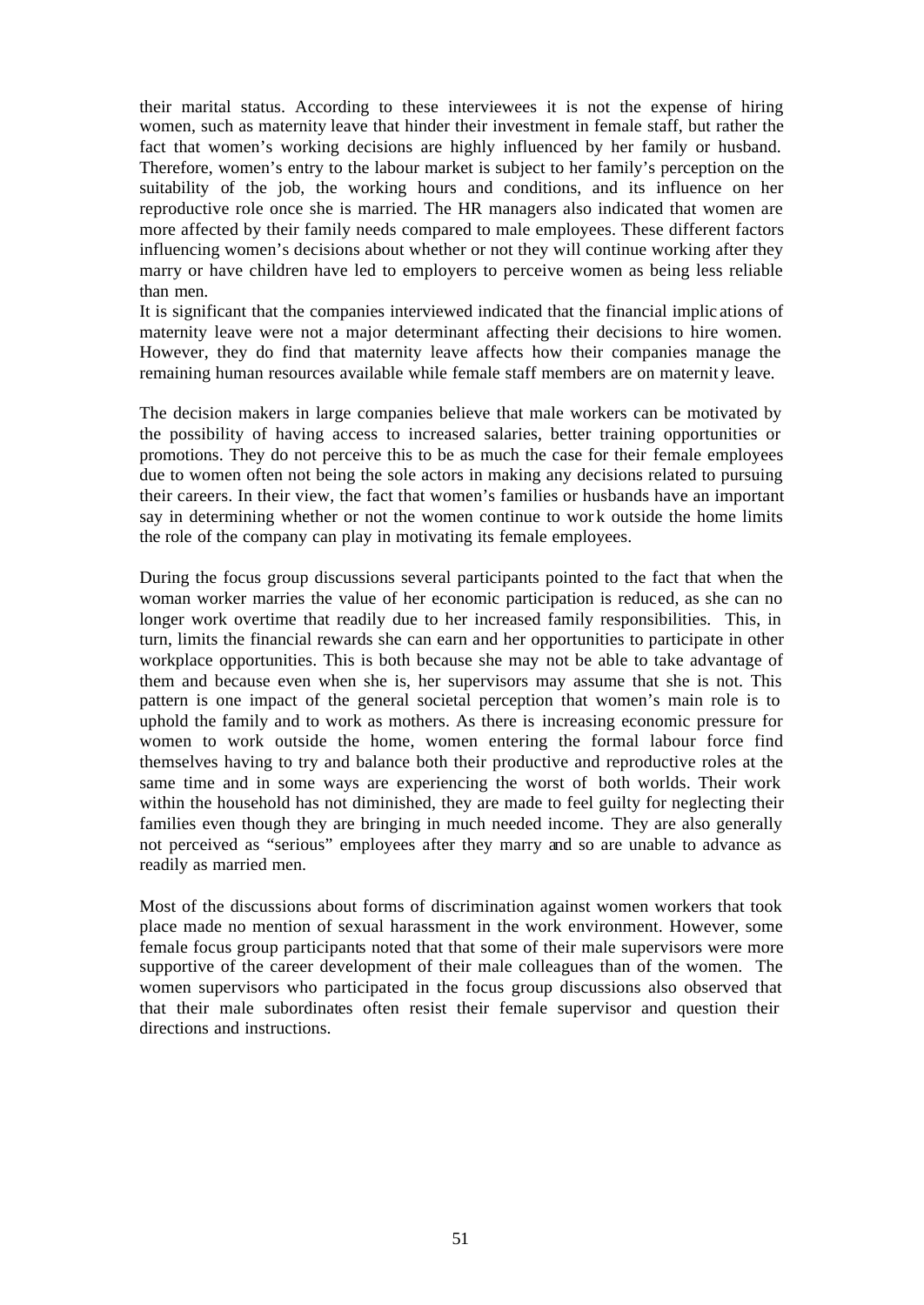# *SUMMARY*

This case study research has looked into few major private sector companies in the fields of pharmaceuticals, communications and Internet Service Providers (ISPs). Set up initially as a pilot, its findings provide some important indicators about general trends related to women's participation in these three important economic sectors in Jordan.

While some of the research findings simply supported the results of existing studies, there were also a few surprises. Primary among these is the fact that for large companies, the cost of maternity leave is not a major factor that they take into account in their hiring decisions. They also do not see the cost of this be nefit as having a significant negative financial impact on their companies. This may be in part due to the fact there is a high rate of women who quit their jobs upon marriage and, consequently, for the large companies this cost is relatively small compared to their overall work force. It appears to be a more significant cost and issue for small and medium enterprises.

For some companies, however, the main challenge they have found is the need to replace the pregnant women's services during her maternity leave. For this reason, they could use some assistance to develop creative management practices that both address their temporary staffing needs effectively and which will support the women taking the maternity leave.

Another major finding of the research is that the social view that confines Jordanian women to a reproductive role is still dominant in the mindsets of many employers. Consequently, many companies still mainly prefer to employ single and young women. Similarly, as national statistics indicate, the majority of women tend to leave their jobs after they marry. This leads to a self-reinforcing situation in which because many women quit their jobs after marriage, the women who remain in the work force are generally assumed not to have a strong commitment to their careers. Therefore when decisions are made regarding access to training opportunities and promotions all women are less likely to be considered. This, in turn, limits the benefits being offered by the private sector to married women and reinforces the idea that working outside the home is not worth the trouble. Women in this situation wind up with dual responsibilities in the workplace and at home and are, in essence, working two full time jobs at the same time.

Social attitudes also influence women's decisions about what kind of work they will seek and accept. For example, both women and men's feel that night shift work is not really appropriate or safe for women. This combination of legal restrictions and social attitudes limits the areas of work in which women can compete and restricts their access to jobs that are more financially and professionally rewarding.

The same social attitudes limit women's decision-making powers on issues relevant to their work and career development. The research results in this study reiterated findings of previous studies which have identified the family and the husband as the main decision makers about issues related to women's employment. This is particularly true in low-level positions, such as packaging in the pharmaceutical sector where wages are low. It is also relevant to women in other sectors to a varied degree.

These social perceptions appear to have a significant impact on which groups of women are employed in the private sector in the three sectors studied. There is a clear bias towards the employment of young, single women. This bias is both on the part of the employers and to some degree a result of self-selection as the women employees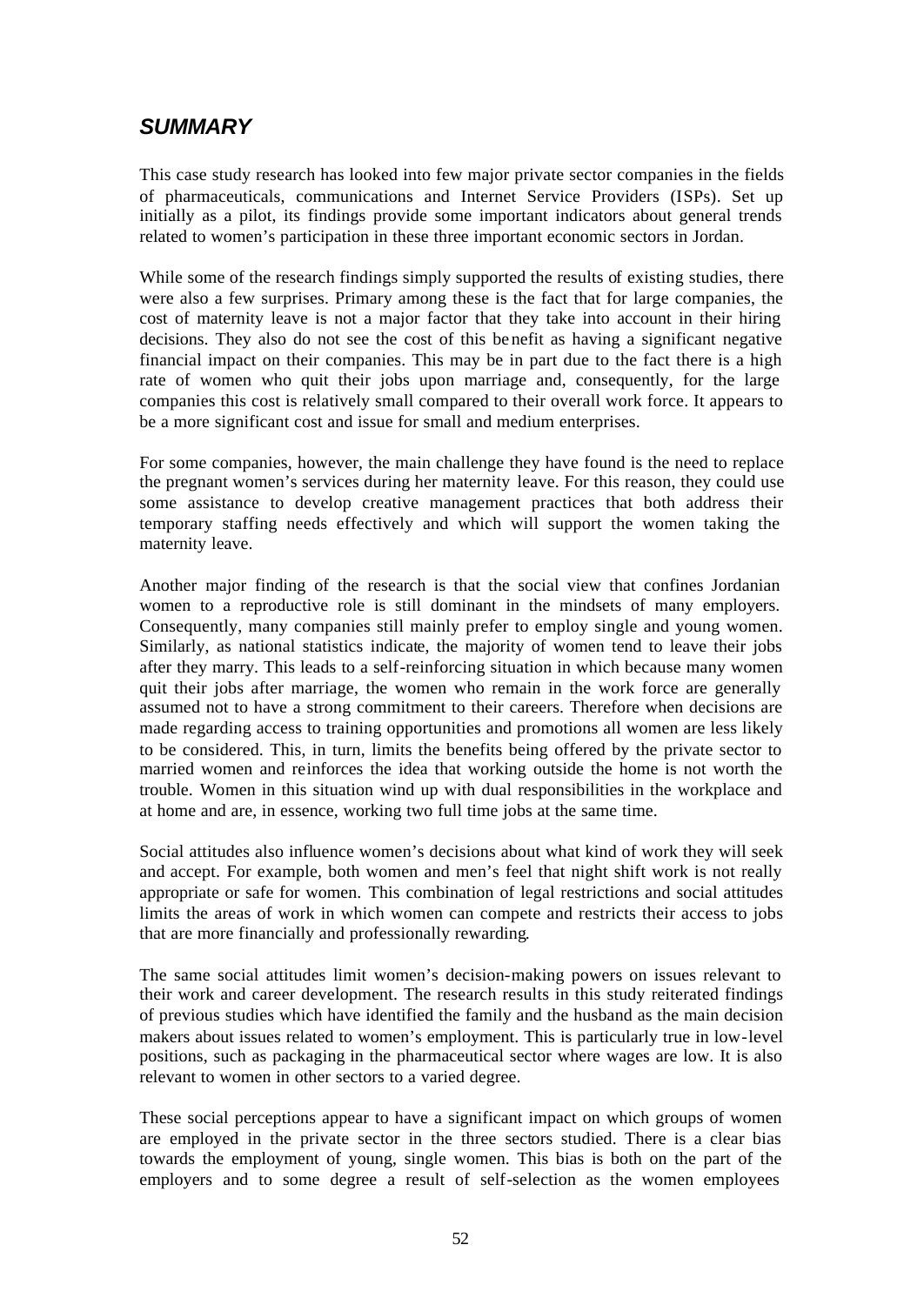themselves, given the large numbers who choose to quit after marriage due to family pressures and societal expectations. This contributes to a situation in which there are lower numbers of women at the managerial level than in the general work force in the companies surveyed in two of the sectors studied simply women's high attrition rate means that is a smaller pool of experienced women for managers to draw upon. It also means that the young women currently entering the work place have fewer positive role models to emulate and can further undermine their confidence that they can succeed in the private sector.

Another important finding is that many companies base their human resource policies primarily on the core labour standards established under Jordanian law. Therefore changes in key areas of labour law could provide women with more choices in a competitive market, as well as more equal access to work-related benefits. These new laws would also have to be enforced and an awareness campaign mounted to inform both employers and employees of the new laws and labour policies.

However, a legal solution is not sufficient. It is also necessary to increase societal awareness of gender-related employment issues at all levels. Be it within the family level or in society at large, the perception that the role of women is primarily as a wife and mother needs to be addressed to ensure that women will have equal opportunities in accessing the private sector and in their subsequent careers and work life.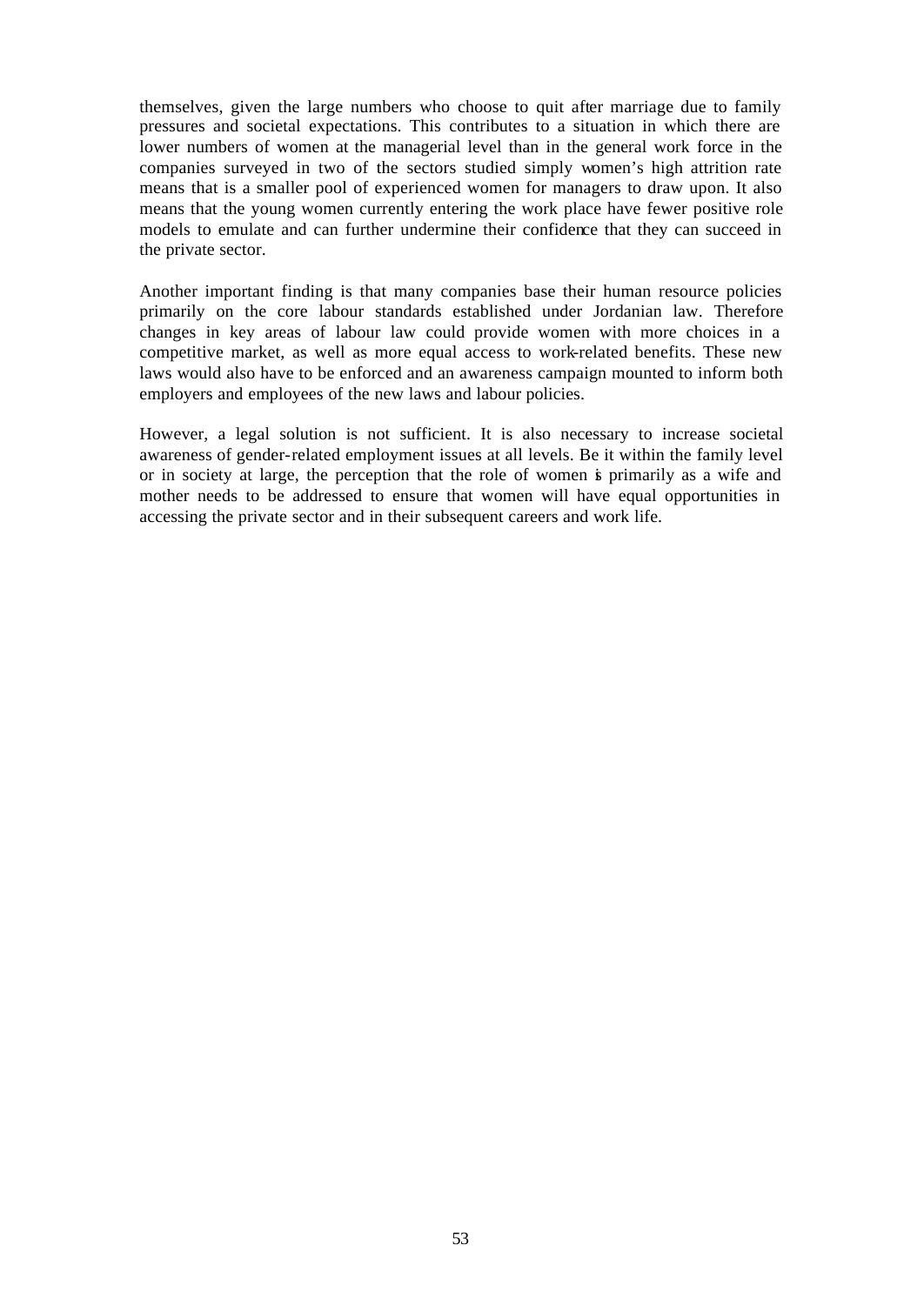# **Chapter Three: Conclusions and Recommendations**

The research process involved in this study indicated that there are multiple challenges facing women who want to or are already working in the private sector. Underlying all of them is the social value that women are dependents and that their primary role is to serve the family as the primary homemaker. This perception of women and their roles has led to the development of public policies that, while aimed at protecting women, actually have led to increased discrimination against them, and in some cases, also discriminate aga inst men.

The view of women as homemakers, mothers and dependents also appears to influence the kinds of jobs considered suitable for women and men, how seriously each sex takes their jobs once they obtain them, as well as women and men's access to training and their promotion rates once in the workplace.

Having to pay for maternity leave was not considered a significant financial issue by the large enterprises that participated in the study, but it does appear to be an issue for small and medium enterprises. This has had the result that some employers will harass their female employees as soon as they become engaged in an attempt to get them to quit. The people interviewed also indicated that they have experienced or witnessed discrimination in hiring related to women being hired on the basis of their personal appearance, including the decision to wear traditional Islamic clothing.

Despite these many challenges, those interviewed noted that there are some employers who do not take a person's sex into consideration in hiring, management and promotion decisions. They, however, did not consider this to be the norm. In general, women reported that they have found that they have to have higher qualifications than men and to work harder both to obtain work and to get ahead once hired. They also cited the difficulty of obtaining work in the private sector, and then of having to juggle family and work responsibilities as key factors limiting their participation in this sector. They gave this as the main reason many women prefer public sector employment.

From an employer's perspective women are perceived to be more reliable in terms of getting the work done and that they tend to be more loyal to their employers and to be more willing to compromise on issues related to their working conditions. These attributes, however, are more than offset by the fact that employers also perceive women as being less committed to paid employment and career development than men, and because they tend not to be available for overtime once they marry. This may explain why the majority of the female labour force in the private sector in the three sectors studied were single and under 29, with less than 1% of their female staff in the over 50 age group.

Thus while there is a need for change in awareness and attitudes among private sector employers, equally there is a need for increasing awareness and changing attitudes about women and men's roles among the general population. Both are necessary to make a significant change in the rate of women's economic participation in the private sector.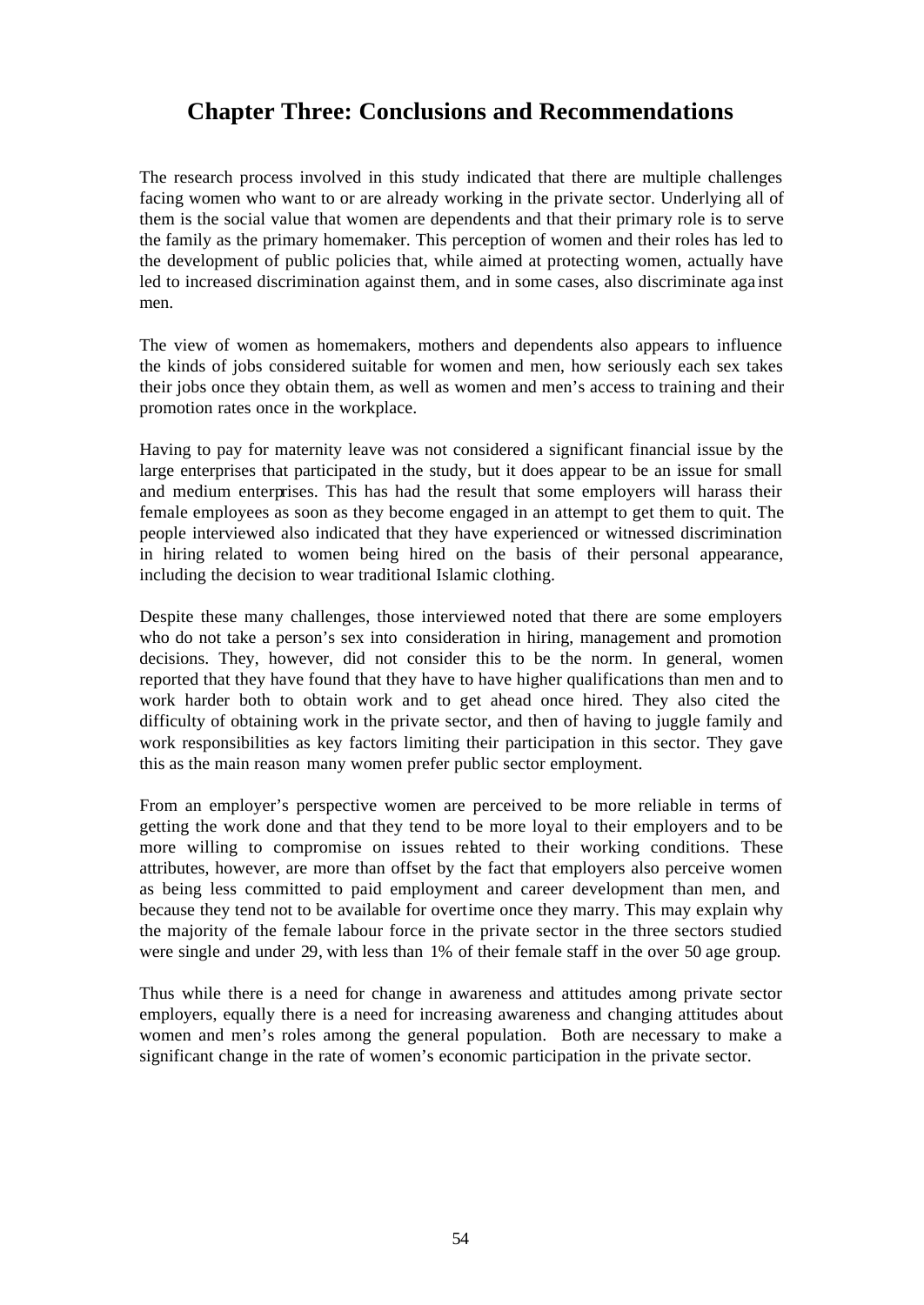# *GOVERNMENT PRIORITIES AND CONCERNS*

#### **Jordanian National Commission for Women**

The JNCW sees increasing women's participation in the labour force as a national priority as it will provide women with greater economic independence and an increased awareness of their labour and other rights, as well as will contribute to the country's development. The current emphasis in terms of programming to support women's economic participation is on small business development programs. However, the JNCW does not feel that this approach will generate much employment for women initially due to the many social restrictions that affect Jordanian women. Therefore they think it would be a better strategy to focus attention on finding ways to increase women's economic participation as employees. Since there is a limit to the number of employees the public sector can accommodate, Jordan's national development five-year plan has placed an emphasis on private sector development. Therefore, it makes sense for the Jordanian government to seek ways to support increased participation of women in the private sector.

The JNCW is also concerned that although women in Jordan are very well educated, this is not translating into economic participation. This has implications for Jordan both in terms of wastage of trained personnel, as well as for women's rights and their ability to support themselves independently. This makes a study about the challenges women face in accessing the private sector, what their situation is within industry even more pressing. There is also a need to pinpoint what other research is needed and possible sources of support for this research.

### **Advocacy**

In Jordan, women's NGOs and activists have been focusing on increasing women's political participation and on support for microcredit programs. While these initiatives are needed, those interviewed also thought that strengthening women's economic participation would create stronger women who will then be in a better position to advocate for their own rights. Therefore one of the needs identified is to create awareness among women's NGOs of the importance of also working to increase women's economic participation, and to find ways to facilitate the building of alliances around this issue.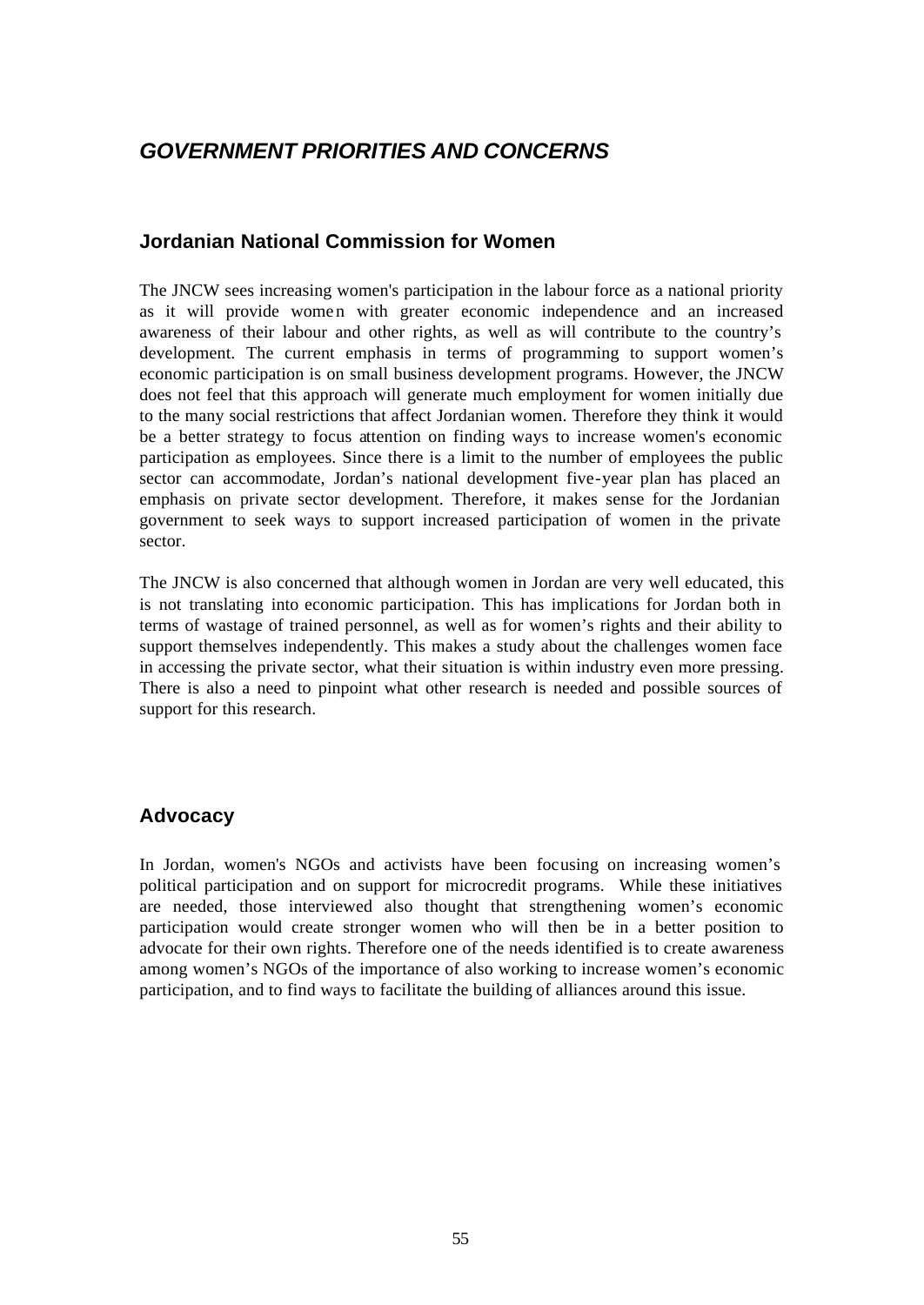#### **RECOMMENDATIONS**

#### **Public sector**

There is a need for the public to consider developing and enacting laws that would:

- 1. Introduce labour laws that make a national commitment to the promotion of equal opportunity in employment and strict measurers to address work-related gender based discrimination; in particular, to prohibit discrimination in hiring and promotion based on gender and religious dress, and advertisements that specify being male or female as a job requirement.
- 2. Make sexual harassment in the workplace illegal, and provide employers with support to set up sexual harassment training and policies within their companies.
- 3. Ensure that companies provide women and men with equal access to company benefits regardless of their marital status.
- 4. Encourage companies to institute family-friendly and work-life balance policies such as flex time, compressed work weeks and paternity leave.

There is also a need to consider revisions to the existing Personal Status Law, Social Security and Pension Laws to remove discriminatory provisions related to women's labour. In particular, there is an urgent need to:

- 5. Eliminate restrictions on women working evening and shift work
- 6. Change social security laws that are based on the principle of women as dependents and establish social security policies that treat women as independent economic actors.
- 7. Amend maternity leave laws provisions that place the sole responsibility for these costs on the private sector employer.
- 8. Work towards harmonizing private and public sector working conditions and benefits.

The Ministry of Labour could also consider the viability and potential positive impact of developing the following types of incentive programs to support the increased hiring of female employees by the private sector at all levels.

- 9. A range of incentives promoting the recruitment and promotion of women such as:
	- ? Providing additional points on tenders for government-funded work for companies that demonstrate equal opportunity policies and have a certain percentage of female employees
	- ? Requiring companies to be in compliance with government equal opportunity policies in order to bid
	- ? Sharing the cost of recruitment/employment for women who work in areas in which they are under-represented for their first year of employment
	- ? Providing tax reduction/ exemptions for companies that have at least the same percentage of women in management positions as there are in their workforce with the long term aim of reaching 50% women in management positions.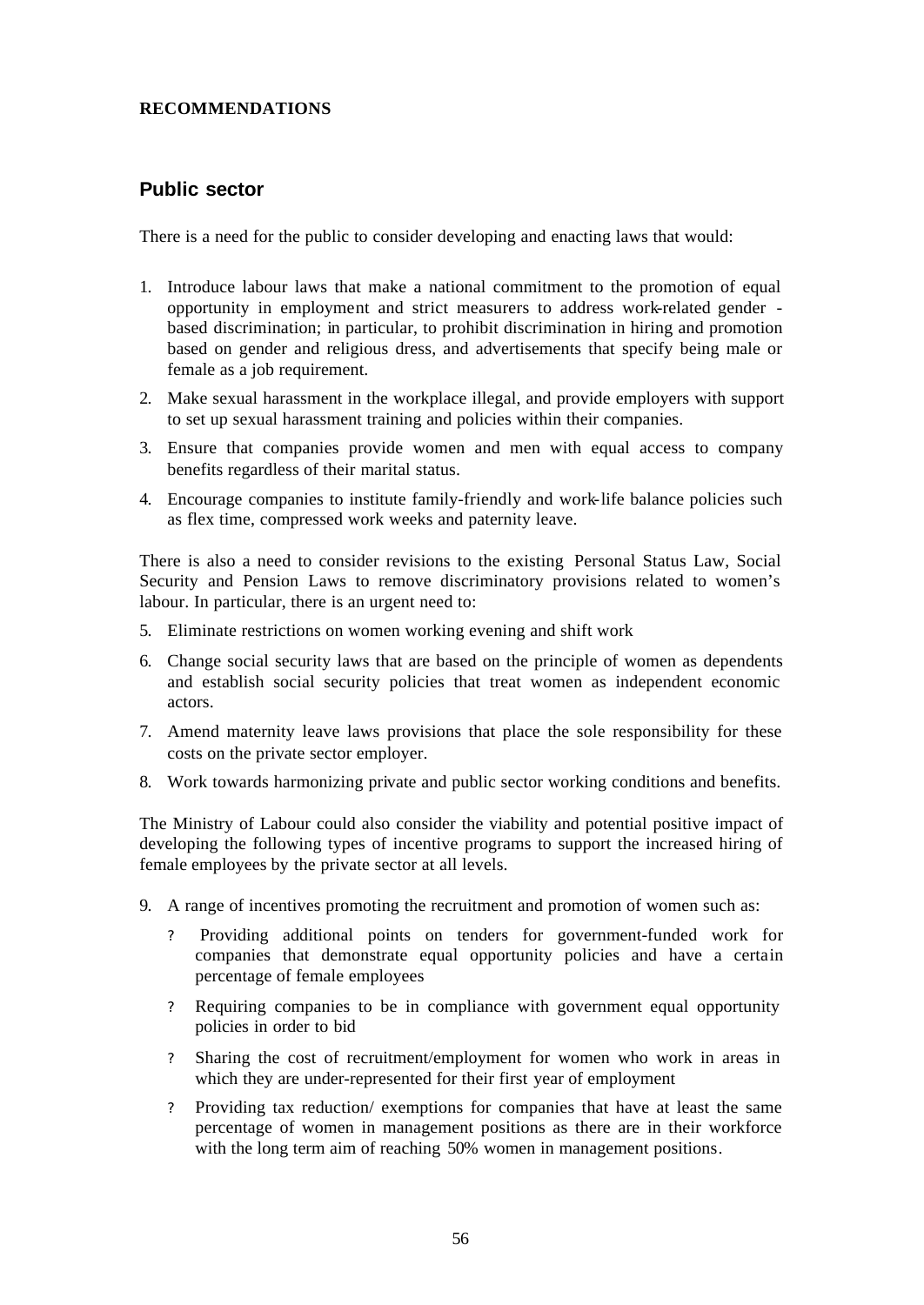- ? Funding or co-funding internship programs for recent female graduates so that they could gain additional experience by working with NGOS where they are often given considerable training.
- ? Funding or co-funding internship programs for recent female graduates to help them gain entry to fields in which women are under-represented.
- 10. Work with educational institutions at all levels to remove gender stereotypes in curriculum and to promote positive role models for girls and women.
- 11. Work with the media to reduce and eliminate gender stereotyping in the media.

The Ministry of Labour, Statistics and the JNCW could establish:

12. Baseline data in each major economic sector related to women and men's participation in the private sector and establish a series of quantitative and qualitative indicators to measure change in participation rates and working conditions.

#### **Post-secondary Institutions**

There is a need to foster a working environment that supports more career-oriented women. Post-secondary institutions can do this by:

13. Integrating the following topics and themes into their career counselling programs:

- ? Discussion of measures men and women can take to help them fit having a family into their career, how to balance family and career (including the growing need for men to share household and family responsibilities)
- ? How to behave in the workplace
- ? Realistic expectations of work benefits and salaries
- ? How to select which organizations and companies to apply to
- ? Communications issues they are likely to encounter at work
- ? Conflict resolution skills in the workplace
- ? Worker rights and obligations, including sexual harassment, and what constitutes gender discrimination.
- 14. Revise the curriculum to remove gender stereotyping and to promote positive role models for women.

#### **Private Sector**

Private sector employers could seriously consider adopting the following:

- 15. Non-discriminatory recruitment policies and practices.
- 16. Human resource policies that do not discriminate between women and men, particularly with regard to access to benefits.
- 17. Internship programs to increase the number of women employees in job categories in which they are under-represented.
- 18. Mentoring programs to support the increased promotion of women in management positions.
- 19. Work-life balance and family-friendly work policies.
- 20. Realistic hiring targets (as opposed to quotas) for increasing and retaining the number of women and men in any job categories in which they are under-represented., i.e., these would have to be in proportion to the availability of qualified candidates in the workforce and coming out of Jordan's training institutions as opposed to a 50/50 split.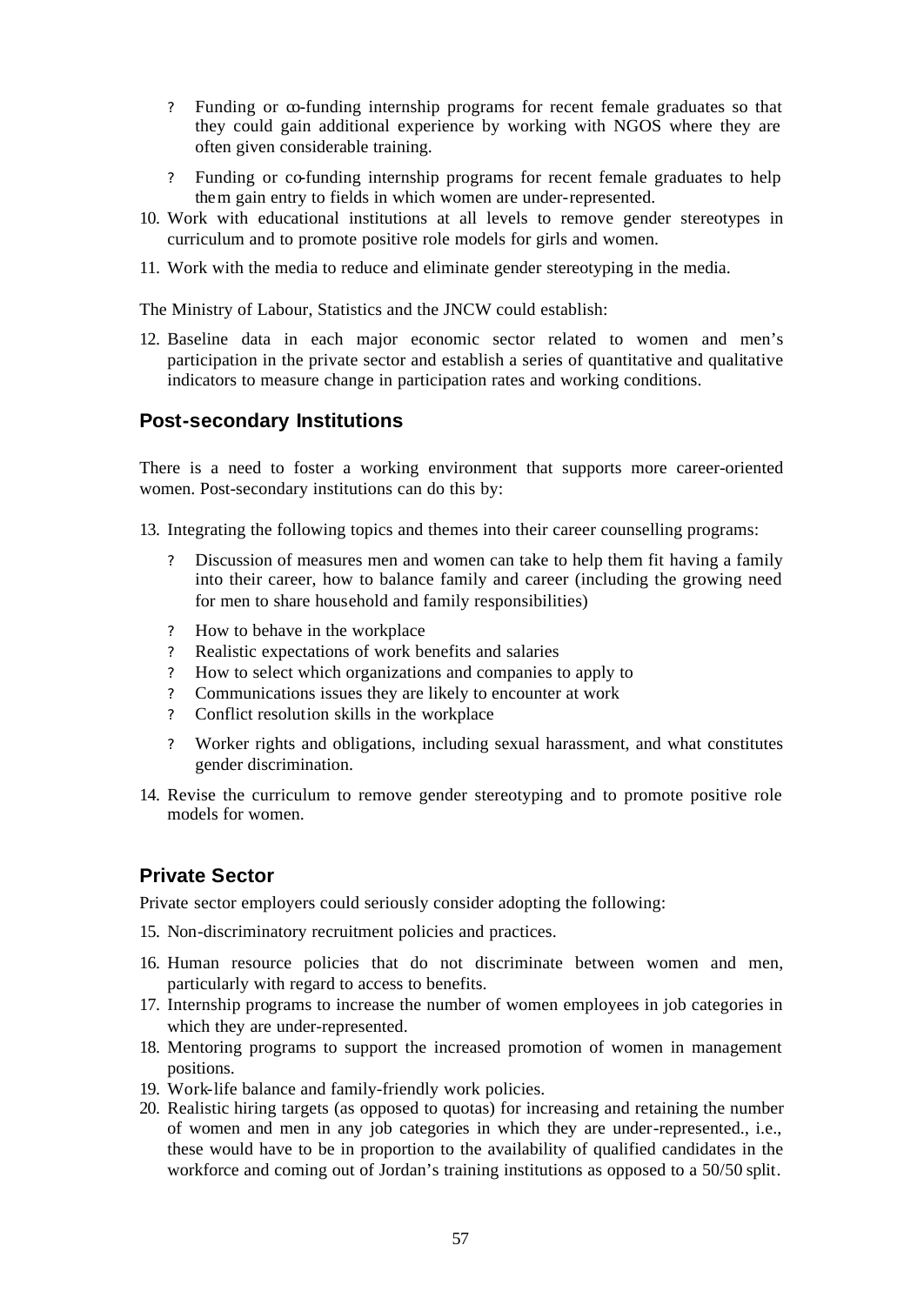### **Public Sector, Private Sector, Academe and Civil Society**

All four sectors need to:

21. Support the JNCW in the implementation of the National Strategy for Jordanian Women, specifically in the area of economic advancement.

Develop and implement workshops, seminars and other forms of social marketing campaigns to raise the awareness of both men and women about gender discrimination

22. in the workplace, worker rights and obligations, the need to find ways to support the growing need for two-income families and develop creative family approaches to accommodate and support working mothers.

The public, civil society and academic sectors need to:

23. Target and involve decision-makers in private sector firms in policy fora and debates on issues relating to women's economic participation.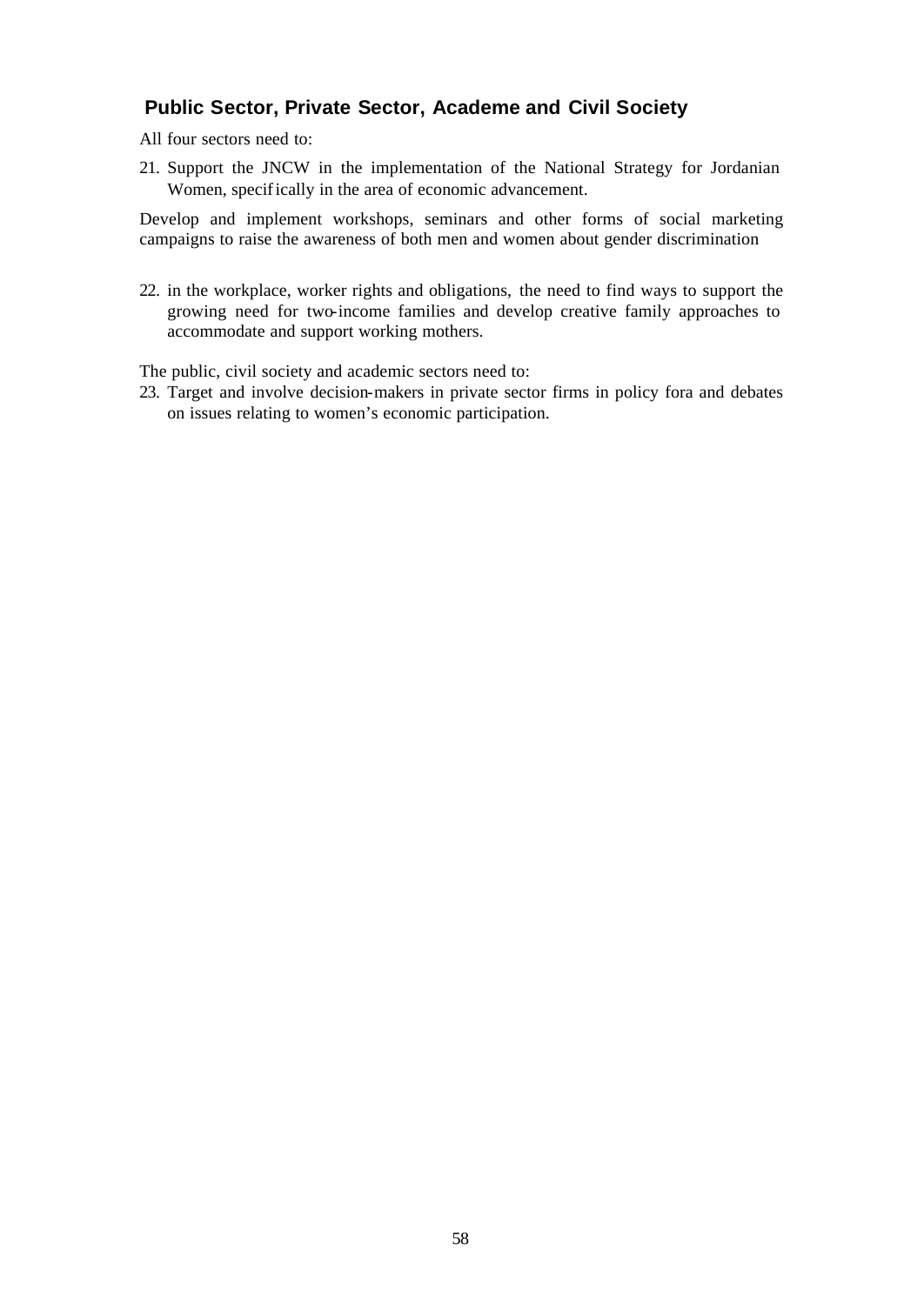| <b>Annex 1: Companies Interviewed during Case Study Research</b> |  |  |
|------------------------------------------------------------------|--|--|
|                                                                  |  |  |

|                | Company                                             | Responded to<br>Questionnaire | HR manager<br>interviewed                                                                                     | Representatives<br>participated in focus<br>group |                | <b>Notes</b>                                       |
|----------------|-----------------------------------------------------|-------------------------------|---------------------------------------------------------------------------------------------------------------|---------------------------------------------------|----------------|----------------------------------------------------|
|                |                                                     |                               |                                                                                                               | Males                                             | Females        |                                                    |
|                | Hikma Quality Pharmaceutical (HQP)                  | Yes                           | Yes                                                                                                           | N <sub>o</sub>                                    | Yes            | Questionnaire filled in Jan 2007                   |
| $\overline{2}$ | <b>Arab Pharmaceutical Manufacturing</b><br>(APM)   | Yes                           | Yes                                                                                                           | Yes                                               | Yes            | Questionnaire filled in Jan 2007                   |
| $\overline{3}$ | The Jordanian Pharmaceutical<br>Manufacturing (JPM) | Yes                           | Yes                                                                                                           | N <sub>o</sub>                                    | N <sub>o</sub> | Questionnaire filled in Jan 2007                   |
| $\overline{4}$ | Jordan Sweden Medical and Sterilization<br>Co       | Yes                           | Yes                                                                                                           | Yes                                               | Yes            | Questionnaire filled in Jan 2007                   |
| 5              | Dar Al Dawa                                         | N <sub>o</sub>                | Yes                                                                                                           | N <sub>o</sub>                                    | N <sub>o</sub> |                                                    |
| 6              | <b>Batelco</b>                                      | Yes                           | N <sub>o</sub>                                                                                                | N <sub>o</sub>                                    | N <sub>o</sub> | Questionnaire filled in mid 2006                   |
| $\overline{7}$ | Cyberia                                             | Yes                           | Yes                                                                                                           | N <sub>o</sub>                                    | N <sub>o</sub> | Questionnaire filled in mid 2006                   |
| 8              | Wanadoo                                             | Not fully                     | N <sub>o</sub>                                                                                                | N <sub>o</sub>                                    | N <sub>o</sub> | Questionnaire filled in mid 2006<br>company merged |
| 9              | Umniah                                              | Yes                           | Yes                                                                                                           | N <sub>o</sub>                                    | Yes            | Questionnaire filled in Jan 2007                   |
| 10             | Jordan Telecom Group                                | Yes                           | Yes (but resigned<br>after interview and<br>new policies<br>installed, but not<br>available for the<br>study) | N <sub>o</sub>                                    | N <sub>o</sub> | Questionnaire filled in mid 2006<br>company merged |
| 11             | Fastlink                                            | Yes                           | Yes                                                                                                           | Yes                                               | N <sub>o</sub> | Ouestionnaire filled in Jan 2007                   |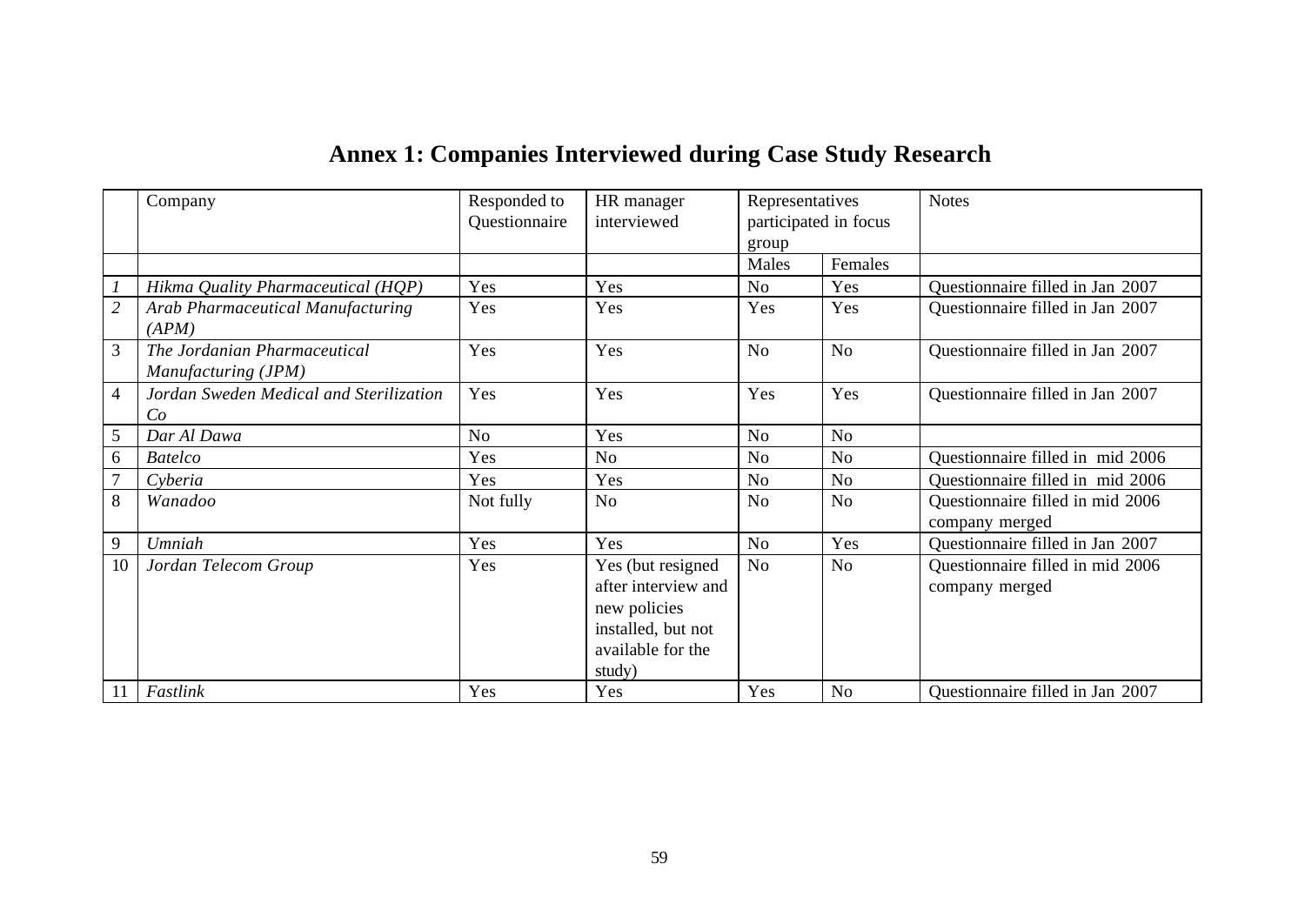# **Annex 2: Interview Guidelines**

#### **STAFF RECRUITMENT**

#### **ADVERTISING**

- 1. How do you advertise new positions in your company?
	- 1. Employee referrals
	- 2. Newspaper, internet, postings
	- 3. Referrals from universities and post-secondary institutions
	- 4. Other?
- 2. Does your advertisement preference depend on the vacancies you want to announce?
- 3. Does any of your advertisement indicate a preference for male or female candidates in any particular vacancies? If so, for which positions? Why?
- 4. Are there any particular positions or types of work that you think are more suitable for women? For men?
- 5. If so, why?
	- $\leq$  Customers prefer working with men
	- $\leq$  Job involves a lot of travel
	- $\le$  The nature of the job suits women/men's characteristics better
	- $\mathscr{L}$  Women are more .....(fill in characteristic)
	- $\approx$  Men are more .....(fill in characteristic)
- 6. Do you have any particular concerns about hiring women for particular positions? If so, what are they?

#### **INTERVIEWS**

- 7. What are your interview strategies?
- 8. Do you have a panel interview or committee?
- 9. Who sits on the interview committee? (do you ensuring having males/ females)
- 10. What kinds of questions do you ask the employees in the interviews?
	- $\approx$  About professional qualifications and experience
	- $\approx$  Problem solving situations
	- $\approx$  Personal questions regarding marital status, family members, etc.
	- $\ltimes$  Other?

#### **TRAINING OPPORTUNITIES**

- 11. How do you advertise training opportunities in your company?
- 12. How do you ensure that qualified candidates are chosen for training opportunities?
- 13. Do you offer training opportunities outside Jordan? If yes, how many annually? How do you choose between candidates? Do you ensure that equal numbers of men and women participate?
- 14. What kind of orientation/training do young women need to support their entry into the labour force in the private sector?

#### **EVALUATION AND PROMOTION**

- 15. What are your policies towards evaluation and promotion?
- 16. What are the criteria you use to ensure transparency?
- 17. Are women and men evaluated and promoted according to different criteria?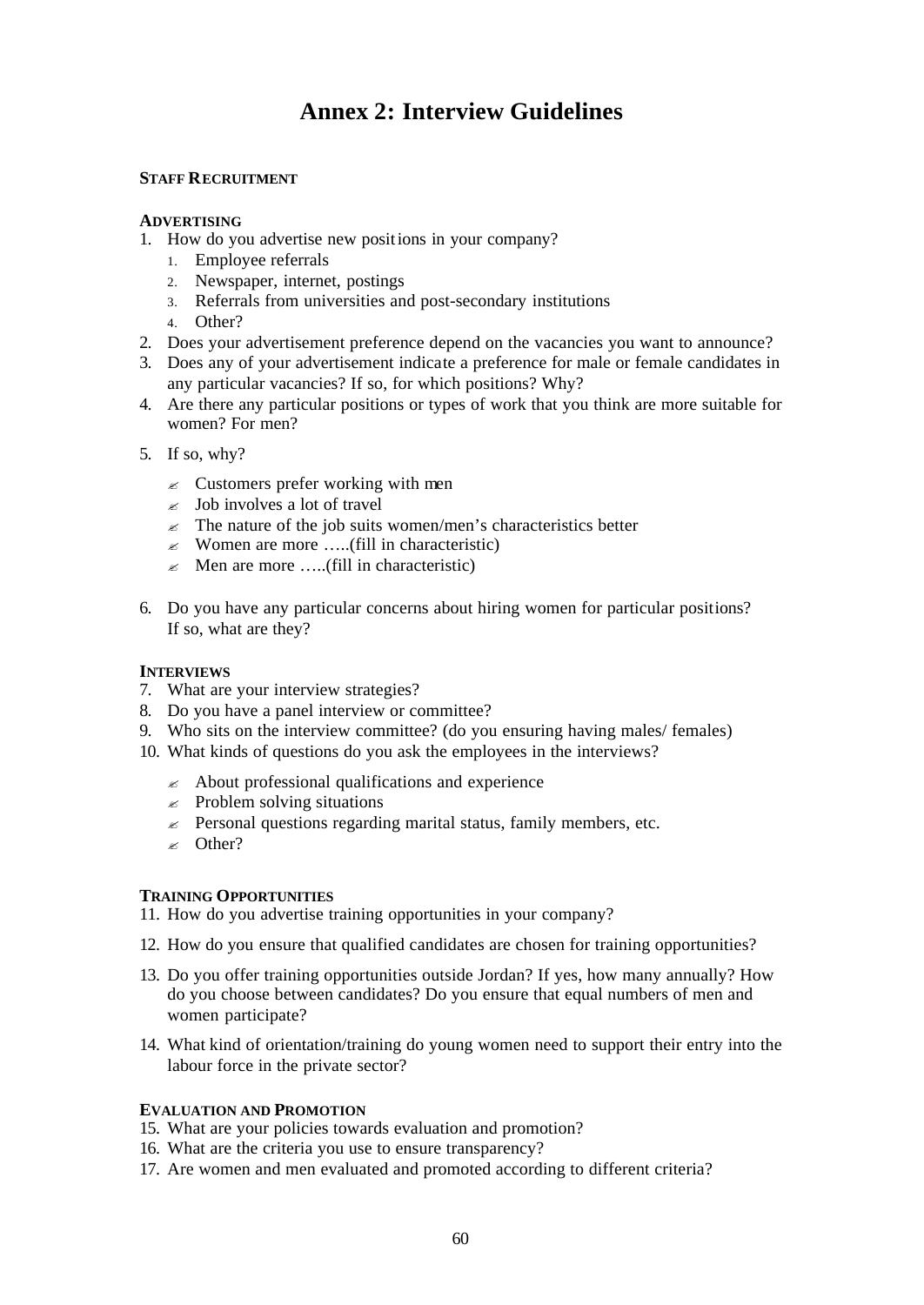#### **CAREER CYCLE**

- 18. Do you hire men and women at the same hierarchal level?
- 19. On average how long does it take a woman/ man to move up the organizational ladder?
- 20. What are the policies you have on promotion, moving in between departments?
- 21. Are there any wage gaps between female and male employees?
- 22. From your experience, what is the career cycle for women? Men?
- 23. What kinds of positive/negative experiences have you had with regard to the performance of your female employees?
- 24. What kinds of positive/negative experiences have you had with regard to the performance of your male employees?

#### **STAFF RETENTION**

- 25. What kinds of challenges have you found in retaining your female staff?
- 26. What do you think your company or the government could do to increase your female retention rate?
- 27. What kinds of incentives would your company respond to best to encourage the hiring of more women?
- 28. Would your company find it easier to hire more women if the maternity leave benefit costs were divided up among the government, employee and your company instead of it being a 100% cost for your company?
- 29. Are you aware of the law that indicates that any company with 20 or more married children with children under the age of 4 is required to provide on-site child care on a cost recovery basis (i.e., the employees would pay for the service).
- 30. What kinds of measures do you think you could take in your company to increase the numbers of women working there?
- 31. What kind of support would you need to make this happen?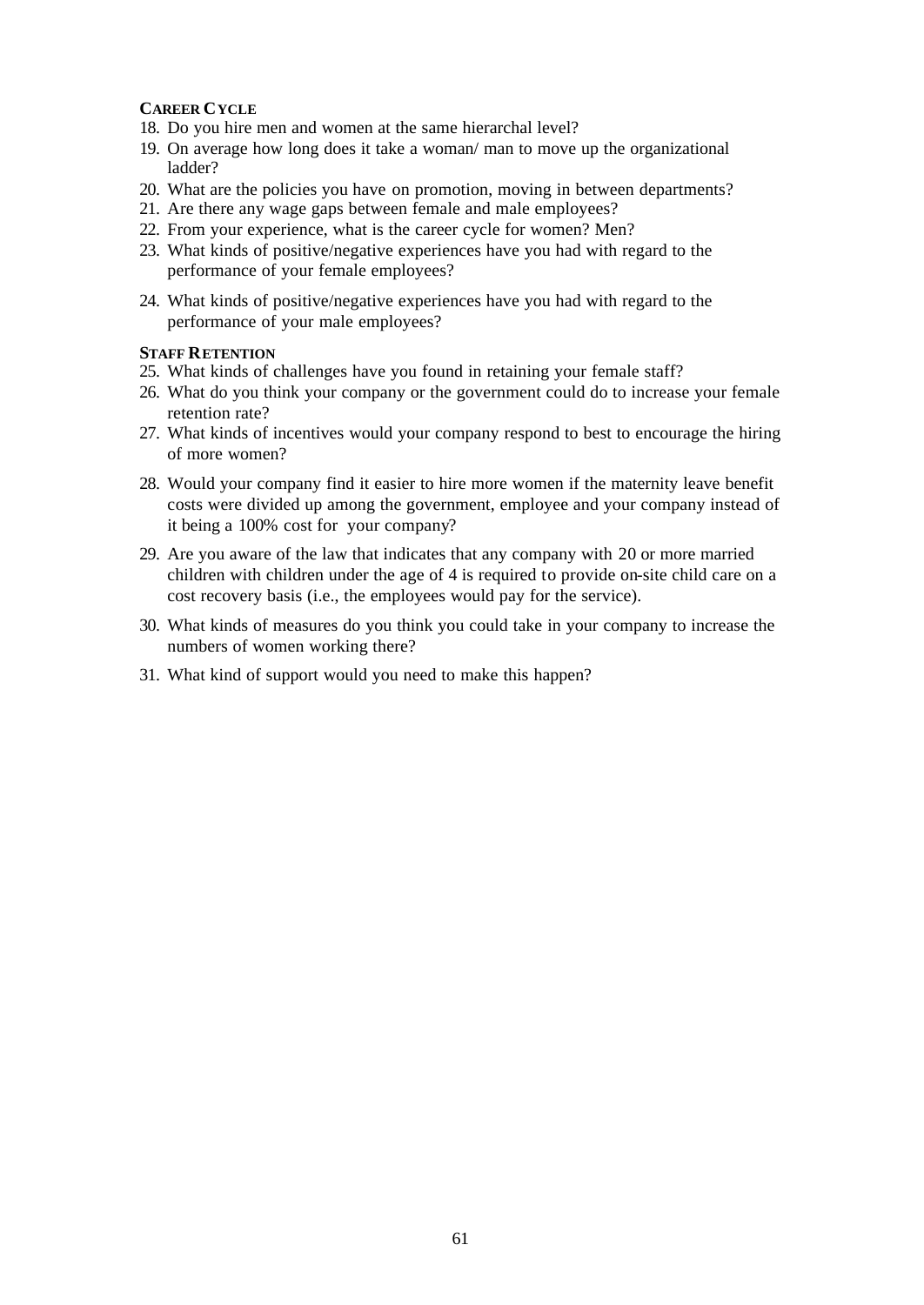# **Annex 3: Focus Group Guidelines**

- 1. Is this your first job?
- 2. How did you find out about this position?
- 3. After you graduated how long did it take you to find a job?
- 4. What kinds of questions were asked during your interview?
- 5. What were the most important factors you considered when you were looking for work?
- 6. Have you been promoted since you started working here?
- 7. Have you gotten engaged or married since starting work at this company? If so, have you been treated any differently by your supervisors and colleagues since then?
- 8. If so, in what way?
- 9. Do you think that some jobs in this company are more suitable for women or men?
- 10. If so, which ones and why?
- 11. Is there anything you find particularly challenging about being a female/male employee wit h this company? If so, what are these challenges for you?
- 12. Does or did your mother work outside the home?
- 13. For female participants:
	- ? How do you manage your family responsibilities while you are at work?
	- ? What do you think are the biggest challenges for women who want to work in the private sector?
	- ? What do you suggest that the government and employers do to reduce these challenges?
- 14. For male participants:
	- ? Does your wife work outside the home?
	- ? If so, how do you and she manage your family responsibilities while she is at work?
	- ? Would you consider sharing the housework and family care with her to make it easier to hold a job outside the home and to contribute to the financial support of the family?
	- ? What do you think are the biggest challenges for women who want to work in the private sector?
	- ? What do you suggest that the government and employers do to reduce these challenges?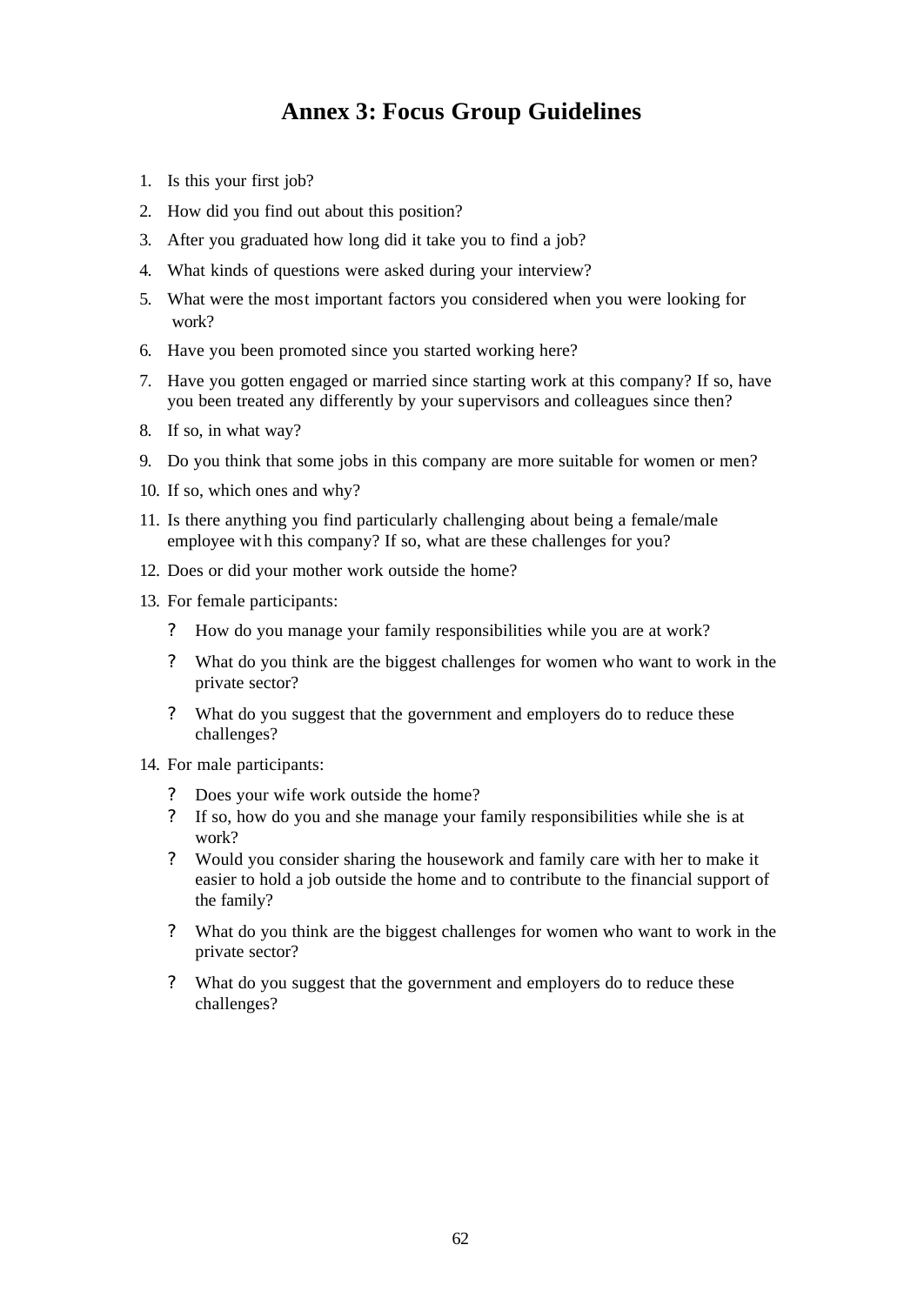### **References**

Agocs C. and Burr C. "Employment equity, affirmative action and managing diversity: assessing the differences". International Journal of manpower, Vol. 17, No. 4. pp30-45, 1996.

Al Manar Project. 2004. Human Resources Information Assessment Report: Case Study Unemployment. Amman.

Catalyst. 2004. The Bottom Line : Connecting Corporate Performance and Gender Diversity. New York.

Chrysler. 1997. Presentation, Businesswomen's Trade Mission. Washington D.C. Cox T. and Blake S. "Managing Cultural Diversity: implications for organizational competitiveness". Academy of Management Executive , Vol. 5, No.3, pp45-56, 1991.

Department of Statistics. 2004. Jordan in Figures. Amman. Devlin and Associates Canada, "Workforce Diversity: A Royal LePage Relocation Services Training Seminar", 2001.

International Labour Organization. 2002. Women Workers in the Textiles and Garments Industries in Jordan: A research into the impact of globa lisation. Amman.

Jasey, J. May 2006. Presentation: Buying Real Estate in Toronto. Remax Real Estate. Toronto.

Jordanian National Commission For Women, 2002/2004: Gender Mainstreaming In the Jordanian 1999-2003 Economic and Social Deve lopment Plan: A Case Study

UNDP and Ministry of Planning and International Cooperation. 2004. Jordan Human Development Report: Building Sustainable Livelihoods, Jordanian Hashemite Fund for Human Development. Amman.

Kawar, Mary. 1997. Gender Employment and Life Course: the case of working daughters in Amman ,Jordan. Ph D. Dissertation, London School of Economics, London UK

Gender, Institutions, and Development Data Base (GID). http://www.oecd.org/dev/institutions/GIDdatabase. OECD 2006

Richard, O. "Racial diversity, business strategy, and firm performance: A resourcebased view" Academy of Management Journal, Vol. 43, pp164-177, 2000.

Robinson G. and Dechant K. "Building a Business Case for Diversity" Academy of management Executive, Vol. 11, No. 3, pp21-31, 1997.

Simaan, Ruba. "Difficulties Facing Women in the Tourism Sector" (in Arabic).

UNDP. 2004. Arab Human Development Report. New York - USA

UNIFEM. 2004. Arab Women Progress Report. Amman - Jordan